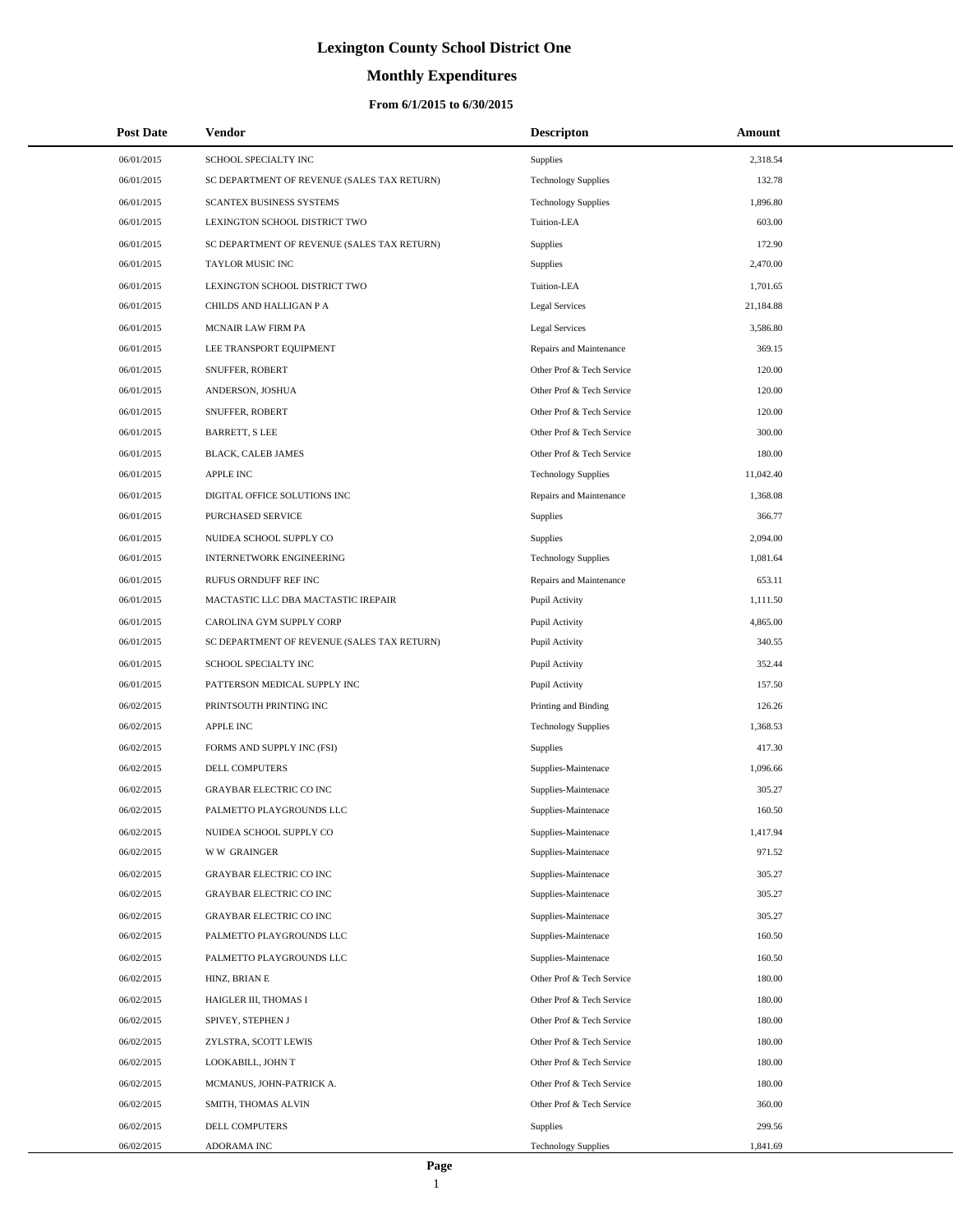# **Monthly Expenditures**

| <b>Post Date</b> | Vendor                                             | <b>Descripton</b>          | Amount    |
|------------------|----------------------------------------------------|----------------------------|-----------|
| 06/02/2015       | DELL COMPUTERS                                     | <b>Technology Supplies</b> | 768.15    |
| 06/02/2015       | SC DEPARTMENT OF REVENUE (SALES TAX RETURN)        | <b>Technology Supplies</b> | 128.92    |
| 06/02/2015       | DIGITAL OFFICE SOLUTIONS INC                       | Repairs and Maintenance    | 446.38    |
| 06/02/2015       | DIGITAL OFFICE SOLUTIONS INC                       | Repairs and Maintenance    | 875.14    |
| 06/02/2015       | US INK AND TONER INC                               | Supplies                   | 117.70    |
| 06/02/2015       | UNIVERSITY OF SOUTH CAROLINA C/O DONALD GRIFFINCOL | Travel                     | 1,200.00  |
| 06/02/2015       | SCHOOL SPECIALTY INC                               | Supplies                   | $-16.08$  |
| 06/02/2015       | NUIDEA SCHOOL SUPPLY CO                            | <b>Supplies</b>            | 7,947.74  |
| 06/02/2015       | MACTASTIC LLC DBA MACTASTIC IREPAIR                | Pupil Activity             | 1,673.00  |
| 06/02/2015       | MACTASTIC LLC DBA MACTASTIC IREPAIR                | Pupil Activity             | 1,291.50  |
| 06/02/2015       | MACTASTIC LLC DBA MACTASTIC IREPAIR                | Pupil Activity             | 1,111.50  |
| 06/02/2015       | CELL PHONE REPAIR OF SC                            | Pupil Activity             | 530.00    |
| 06/02/2015       | MACTASTIC LLC DBA MACTASTIC IREPAIR                | Pupil Activity             | 2,282.50  |
| 06/02/2015       | MACTASTIC LLC DBA MACTASTIC IREPAIR                | Pupil Activity             | 1,702.00  |
| 06/02/2015       | FORMS AND SUPPLY INC (FSI)                         | Pupil Activity             | 714.23    |
| 06/02/2015       | THE ATHLETIC SHOP INC                              | Pupil Activity             | 1,360.00  |
| 06/02/2015       | SCHOOL SPECIALTY INC                               | Pupil Activity             | 117.48    |
| 06/02/2015       | <b>BSN SPORTS INC</b>                              | Pupil Activity             | 187.25    |
| 06/02/2015       | HATCHELL, JOHN G                                   | Pupil Activity             | 195.00    |
| 06/02/2015       | CAUGHMAN, MICHAEL                                  | Pupil Activity             | 140.00    |
| 06/02/2015       | HIGGINS, TOME A                                    | Pupil Activity             | 140.00    |
| 06/02/2015       | PAULSON, SCOTT                                     | Pupil Activity             | 140.00    |
| 06/02/2015       | <b>FAVEUR INK</b>                                  | Pupil Activity             | 178.60    |
| 06/02/2015       | <b>TEACH TOWN</b>                                  | Inst Prog Improvement      | 2,500.00  |
| 06/03/2015       | SC DEPARTMENT OF JUVENILE JUSTICE (FISCAL AFFAIRS) | Tuition-LEA                | 328.77    |
| 06/03/2015       | ANAHEIM MARRIOT HOTEL                              | Pupil Transportation       | 3,153.60  |
| 06/03/2015       | ANAHEIM MARRIOT HOTEL                              | Travel                     | 1,051.20  |
| 06/03/2015       | <b>STEM FUSE</b>                                   | Software Renewal/Agreemen  | 259.99    |
| 06/03/2015       | SC DEPARTMENT OF JUVENILE JUSTICE (FISCAL AFFAIRS) | Tuition-LEA                | 212.60    |
| 06/03/2015       | <b>FEDEXOFFICE</b>                                 | Printing and Binding       | 654.35    |
| 06/03/2015       | LCJMWANDSC (LEX CTY JOINT WATER AND SEWER COMMI    | <b>Public Utilities</b>    | 142.20    |
| 06/03/2015       | SCE&G                                              | <b>Public Utilities</b>    | 14,950.72 |
| 06/03/2015       | PALMETTO PROPANE                                   | Energy                     | 368.28    |
| 06/03/2015       | LCJMWANDSC (LEX CTY JOINT WATER AND SEWER COMMI    | <b>Public Utilities</b>    | 2,475.53  |
| 06/03/2015       | SCE&G                                              | <b>Public Utilities</b>    | 42,995.06 |
| 06/03/2015       | EA SERVICES INC                                    | Repairs and Maintenance    | 764.00    |
| 06/03/2015       | SCE&G                                              | <b>Public Utilities</b>    | 7,434.26  |
| 06/03/2015       | EA SERVICES INC                                    | Repairs and Maintenance    | 168.00    |
| 06/03/2015       | EA SERVICES INC                                    | Repairs and Maintenance    | 168.00    |
| 06/03/2015       | OSWALD WHOLESALE LUMBER INC                        | Supplies-Maintenace        | 1,224.08  |
| 06/03/2015       | LCJMWANDSC (LEX CTY JOINT WATER AND SEWER COMMI    | <b>Public Utilities</b>    | 1,589.16  |
| 06/03/2015       | LCJMWANDSC (LEX CTY JOINT WATER AND SEWER COMMI    | <b>Public Utilities</b>    | 1,067.85  |
| 06/03/2015       | EA SERVICES INC                                    | Repairs and Maintenance    | 2,756.33  |
| 06/03/2015       | SCE&G                                              | <b>Public Utilities</b>    | 5,003.55  |
| 06/03/2015       | SCE&G                                              | <b>Public Utilities</b>    | 13,390.72 |
| 06/03/2015       | SCE&G                                              | <b>Public Utilities</b>    | 13,271.87 |
| 06/03/2015       | CITY ELECTRIC SUPPLY CO                            | Supplies-Maintenace        | 140.85    |
| 06/03/2015       | LCJMWANDSC (LEX CTY JOINT WATER AND SEWER COMMI    | <b>Public Utilities</b>    | 1,673.84  |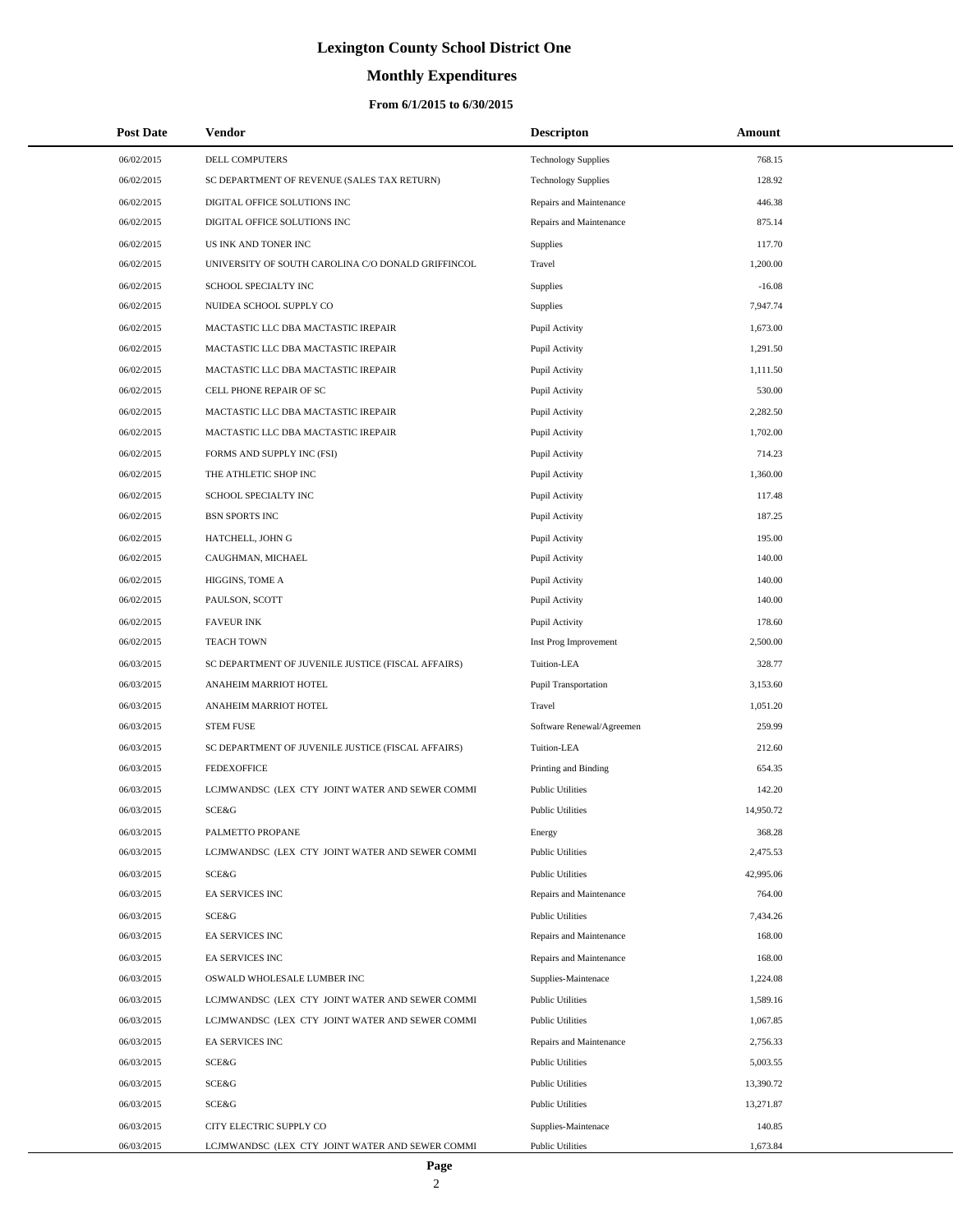# **Monthly Expenditures**

### **From 6/1/2015 to 6/30/2015**

| <b>Post Date</b> | Vendor                                             | <b>Descripton</b>           | Amount    |
|------------------|----------------------------------------------------|-----------------------------|-----------|
| 06/03/2015       | LCJMWANDSC (LEX CTY JOINT WATER AND SEWER COMMI    | <b>Public Utilities</b>     | 1,860.79  |
| 06/03/2015       | SCE&G                                              | <b>Public Utilities</b>     | 9,714.66  |
| 06/03/2015       | SCE&G                                              | <b>Public Utilities</b>     | 8,588.52  |
| 06/03/2015       | SCE&G                                              | <b>Public Utilities</b>     | 13,555.13 |
| 06/03/2015       | <b>WW GRAINGER</b>                                 | Supplies-Maintenace         | 568.68    |
| 06/03/2015       | LCJMWANDSC (LEX CTY JOINT WATER AND SEWER COMMI    | <b>Public Utilities</b>     | 7,788.51  |
| 06/03/2015       | OSWALD WHOLESALE LUMBER INC                        | Supplies-Maintenace         | 918.86    |
| 06/03/2015       | LCJMWANDSC (LEX CTY JOINT WATER AND SEWER COMMI    | <b>Public Utilities</b>     | 492.12    |
| 06/03/2015       | EA SERVICES INC                                    | Repairs and Maintenance     | 168.00    |
| 06/03/2015       | TUCKER MATERIALS                                   | Supplies-Maintenace         | 323.06    |
| 06/03/2015       | LCJMWANDSC (LEX CTY JOINT WATER AND SEWER COMMI    | <b>Public Utilities</b>     | 532.20    |
| 06/03/2015       | EA SERVICES INC                                    | Repairs and Maintenance     | 2,656.33  |
| 06/03/2015       | LCJMWANDSC (LEX CTY JOINT WATER AND SEWER COMMI    | <b>Public Utilities</b>     | 563.46    |
| 06/03/2015       | <b>SCE&amp;G</b>                                   | <b>Public Utilities</b>     | 386.24    |
| 06/03/2015       | EA SERVICES INC                                    | Repairs and Maintenance     | 207.00    |
| 06/03/2015       | LCJMWANDSC (LEX CTY JOINT WATER AND SEWER COMMI    | <b>Public Utilities</b>     | 672.87    |
| 06/03/2015       | SCE&G                                              | <b>Public Utilities</b>     | 159.17    |
| 06/03/2015       | LCJMWANDSC (LEX CTY JOINT WATER AND SEWER COMMI    | <b>Public Utilities</b>     | 1,215.83  |
| 06/03/2015       | LCJMWANDSC (LEX CTY JOINT WATER AND SEWER COMMI    | <b>Public Utilities</b>     | 1,471.63  |
| 06/03/2015       | <b>EA SERVICES INC</b>                             | Repairs and Maintenance     | 429.00    |
| 06/03/2015       | PLAYGROUNDS OF THE CAROLINAS                       | Supplies-Maintenace         | 149.29    |
| 06/03/2015       | LCJMWANDSC (LEX CTY JOINT WATER AND SEWER COMMI    | <b>Public Utilities</b>     | 772.46    |
| 06/03/2015       | LCJMWANDSC (LEX CTY JOINT WATER AND SEWER COMMI    | <b>Public Utilities</b>     | 600.16    |
| 06/03/2015       | SCE&G                                              | <b>Public Utilities</b>     | 8,263.13  |
| 06/03/2015       | EA SERVICES INC                                    | Repairs and Maintenance     | 400.00    |
| 06/03/2015       | LCJMWANDSC (LEX CTY JOINT WATER AND SEWER COMMI    | <b>Public Utilities</b>     | 215.00    |
| 06/03/2015       | SCE&G                                              | <b>Public Utilities</b>     | 111.18    |
| 06/03/2015       | EA SERVICES INC                                    | Repairs and Maintenance     | 220.00    |
| 06/03/2015       | EA SERVICES INC                                    | Repairs and Maintenance     | 325.00    |
| 06/03/2015       | LCJMWANDSC (LEX CTY JOINT WATER AND SEWER COMMI    | <b>Public Utilities</b>     | 1,335.44  |
| 06/03/2015       | ADAMS, LATISHA                                     | Pupil Transportation        | 172.80    |
| 06/03/2015       | SC DEPARTMENT OF EDUCATION OFFICE OF TRANSPORTATIO | <b>Pupil Transportation</b> | 8,678.97  |
| 06/03/2015       | WHITTLE, HEATHER                                   | <b>Pupil Transportation</b> | 120.00    |
| 06/03/2015       | CANNON, WALLACE C                                  | Other Prof & Tech Service   | 120.00    |
| 06/03/2015       | WILFONG, MICHAEL BRIAN                             | Other Prof & Tech Service   | 120.00    |
| 06/03/2015       | HALLMAN, JACOB                                     | Other Prof & Tech Service   | 180.00    |
| 06/03/2015       | <b>FREE TIMES</b>                                  | Advertising                 | 695.00    |
| 06/03/2015       | PROFESSIONAL PRINTERS LTD                          | Printing and Binding        | 347.75    |
| 06/03/2015       | NEWZ GROUP                                         | Other Prof & Tech Service   | 290.00    |
| 06/03/2015       | GREATER COLUMBIA CHAMBER OF COMMERCE               | Other Objects               | 255.00    |
| 06/03/2015       | ENVIRONMENTAL SYSTEMS RESEARCH INSTITUTE (ESRI)    | Software Renewal/Agreemen   | 374.50    |
| 06/03/2015       | FRANKLIN COVEY CO (EDUCATION DIV)                  | Software Renewal/Agreemen   | 310.99    |
| 06/03/2015       | HELP/SYSTEMS                                       | Software Renewal/Agreemen   | 1,430.00  |
| 06/03/2015       | SC DEPARTMENT OF REVENUE (SALES TAX RETURN)        | Software Renewal/Agreemen   | 100.10    |
| 06/03/2015       | ADORAMA INC                                        | <b>Technology Supplies</b>  | 340.95    |
| 06/03/2015       | DIGITAL OFFICE SOLUTIONS INC                       | Repairs and Maintenance     | 1,617.97  |
| 06/03/2015       | DIGITAL OFFICE SOLUTIONS INC                       | Repairs and Maintenance     | 1,256.84  |
| 06/03/2015       | DIGITAL OFFICE SOLUTIONS INC                       | Repairs and Maintenance     | 700.31    |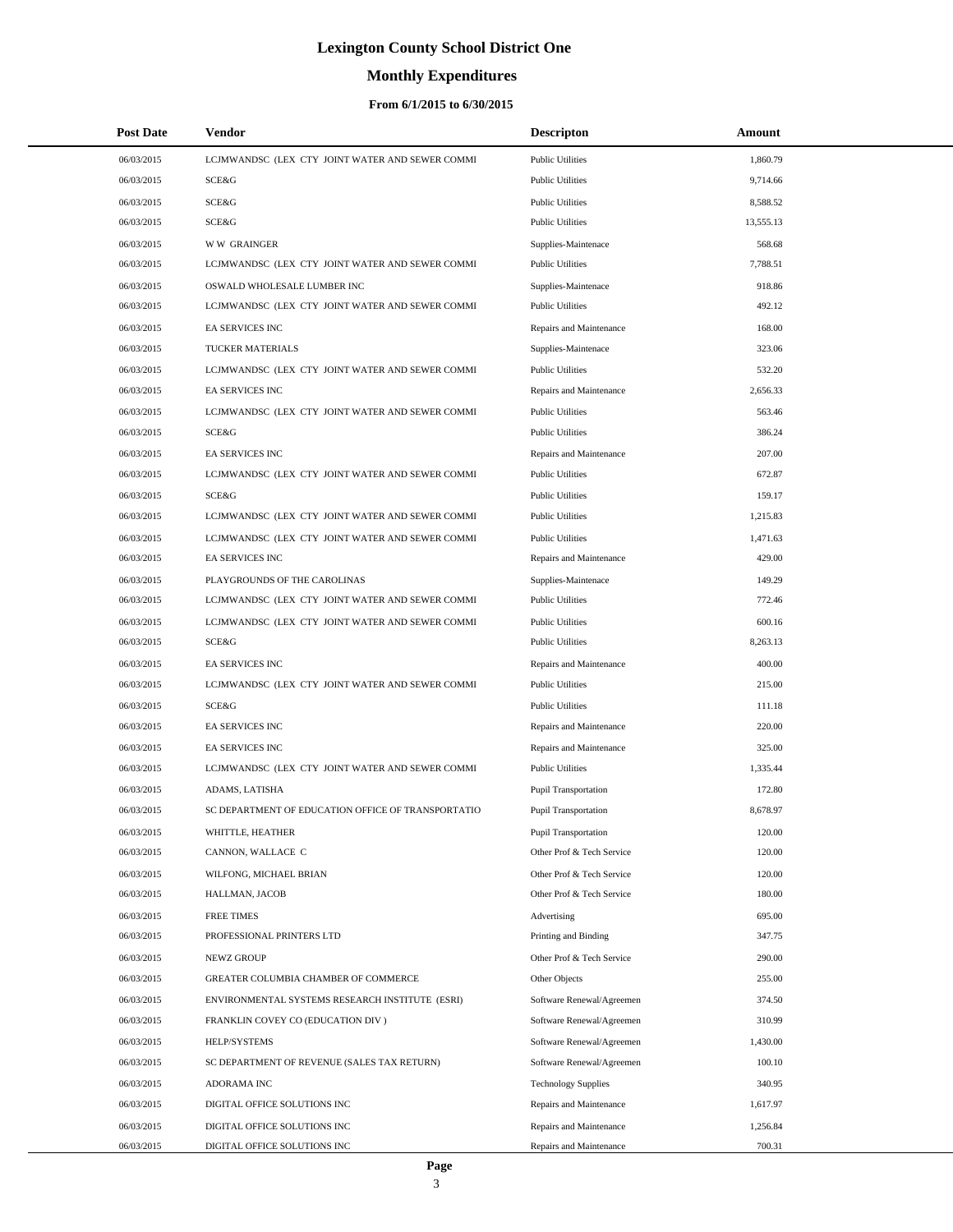# **Monthly Expenditures**

| <b>Post Date</b> | Vendor                                      | <b>Descripton</b>           | <b>Amount</b> |
|------------------|---------------------------------------------|-----------------------------|---------------|
| 06/03/2015       | DIGITAL OFFICE SOLUTIONS INC                | Repairs and Maintenance     | 204.32        |
| 06/03/2015       | DIGITAL OFFICE SOLUTIONS INC                | Repairs and Maintenance     | 150.90        |
| 06/03/2015       | DIGITAL OFFICE SOLUTIONS INC                | Repairs and Maintenance     | 246.56        |
| 06/03/2015       | DIGITAL OFFICE SOLUTIONS INC                | Repairs and Maintenance     | 160.62        |
| 06/03/2015       | DIGITAL OFFICE SOLUTIONS INC                | Repairs and Maintenance     | 773.65        |
| 06/03/2015       | DIGITAL OFFICE SOLUTIONS INC                | Repairs and Maintenance     | 398.98        |
| 06/03/2015       | ANAHEIM MARRIOT HOTEL                       | <b>Pupil Transportation</b> | 1,051.20      |
| 06/03/2015       | ANAHEIM MARRIOT HOTEL                       | <b>Pupil Transportation</b> | 2,102.40      |
| 06/03/2015       | SIMPLIFIED OFFICE SYSTEM                    | <b>Supplies</b>             | 502.90        |
| 06/03/2015       | ANAHEIM MARRIOT HOTEL                       | Travel                      | 1,051.20      |
| 06/03/2015       | <b>HEINEMANN</b>                            | Supplies                    | 600.25        |
| 06/03/2015       | R L BRYAN CO TEXTBOOK DEPOSITORY            | Supplies                    | 279.87        |
| 06/03/2015       | SCHOLASTIC INC                              | <b>Supplies</b>             | 1,506.77      |
| 06/03/2015       | PALMETTO CONSTRUCTION SERVICES              | Building                    | 400.00        |
| 06/03/2015       | NUIDEA SCHOOL SUPPLY CO                     | Supplies                    | 11,157.95     |
| 06/03/2015       | <b>B &amp; H PHOTO</b>                      | <b>Technology Supplies</b>  | 166.50        |
| 06/03/2015       | ADORAMA INC                                 | <b>Technology Supplies</b>  | 915.00        |
| 06/03/2015       | <b>B &amp; H PHOTO</b>                      | Technology Equipment D F    | 23,904.00     |
| 06/03/2015       | SC DEPARTMENT OF REVENUE (SALES TAX RETURN) | Technology Equipment D F    | 1,605.10      |
| 06/03/2015       | RUFUS ORNDUFF REF INC                       | Repairs and Maintenance     | 418.90        |
| 06/03/2015       | SEARS COMMERCIAL                            | <b>Supplies</b>             | 344.54        |
| 06/03/2015       | <b>CELEBRATIONS</b>                         | Rentals                     | 173.34        |
| 06/03/2015       | MACTASTIC LLC DBA MACTASTIC IREPAIR         | Pupil Activity              | 1,749.00      |
| 06/03/2015       | MACTASTIC LLC DBA MACTASTIC IREPAIR         | Pupil Activity              | 1,829.00      |
| 06/03/2015       | MACTASTIC LLC DBA MACTASTIC IREPAIR         | Pupil Activity              | 861.00        |
| 06/03/2015       | MACTASTIC LLC DBA MACTASTIC IREPAIR         | Pupil Activity              | 1,785.50      |
| 06/03/2015       | MACTASTIC LLC DBA MACTASTIC IREPAIR         | Pupil Activity              | 3,087.50      |
| 06/03/2015       | MACTASTIC LLC DBA MACTASTIC IREPAIR         | Pupil Activity              | 5,943.80      |
| 06/03/2015       | MACTASTIC LLC DBA MACTASTIC IREPAIR         | Pupil Activity              | 9,647.90      |
| 06/03/2015       | T AND T SPORTS                              | Pupil Activity              | 680.25        |
| 06/03/2015       | PIONEER MANUFACTURING CO                    | Pupil Activity              | 821.76        |
| 06/03/2015       | MERIDIAN PRINTING AND PROMOTIONS            | Pupil Activity              | 173.88        |
| 06/03/2015       | <b>PURCHASED SERVICE</b>                    | Pupil Activity              | 583.77        |
| 06/03/2015       | <b>TEACH TOWN</b>                           | <b>Supplies</b>             | 3,594.70      |
| 06/04/2015       | AIKEN COUNTY SCHOOL DISTRICT                | Tuition-LEA                 | 1,528.74      |
| 06/04/2015       | <b>BATCHLER, NICHOLE</b>                    | <b>Pupil Transportation</b> | 262.20        |
| 06/04/2015       | COLE, SUSAN                                 | <b>Pupil Transportation</b> | 667.00        |
| 06/04/2015       | DOOLEY, DEBORAH                             | <b>Pupil Transportation</b> | 158.70        |
| 06/04/2015       | GARDNER, BARBARA                            | <b>Pupil Transportation</b> | 527.85        |
| 06/04/2015       | HAMMOND, ROSE                               | <b>Pupil Transportation</b> | 241.50        |
| 06/04/2015       | KEMP, LISA                                  | <b>Pupil Transportation</b> | 317.40        |
| 06/04/2015       | LEAPHART, IVELISS                           | <b>Pupil Transportation</b> | 664.13        |
| 06/04/2015       | PURCHASED SERVICE                           | <b>Pupil Transportation</b> | 724.50        |
| 06/04/2015       | PEARCE, TIM                                 | <b>Pupil Transportation</b> | 232.88        |
| 06/04/2015       | RAMSEY, JANIE                               | <b>Pupil Transportation</b> | 317.40        |
| 06/04/2015       | SABBAGHA, THERESA                           | <b>Pupil Transportation</b> | 772.80        |
| 06/04/2015       | SHAFFER, IMELDA                             | <b>Pupil Transportation</b> | 1,352.40      |
| 06/04/2015       | PURCHASED SERVICE                           | <b>Pupil Transportation</b> | 198.38        |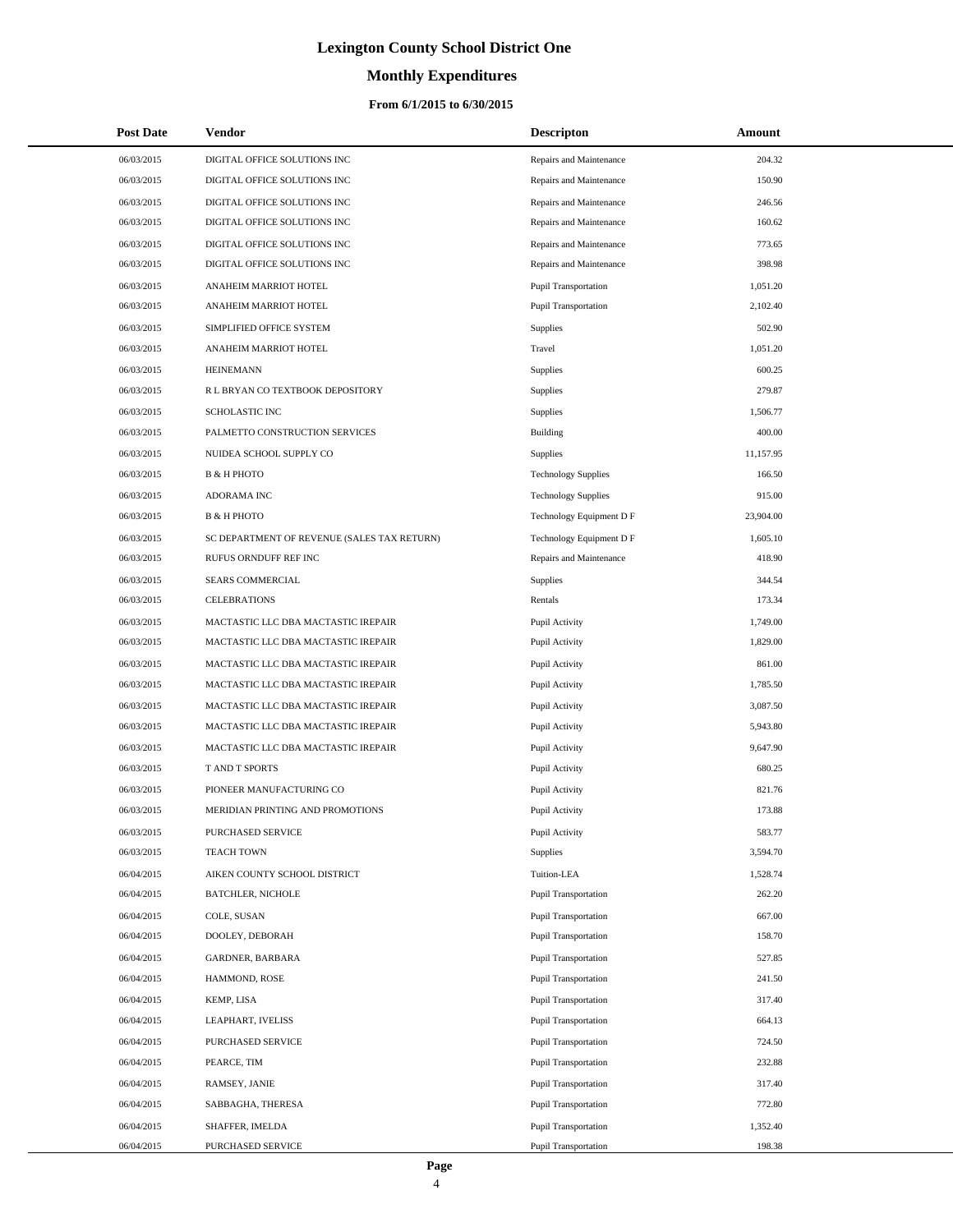# **Monthly Expenditures**

### **From 6/1/2015 to 6/30/2015**

| <b>Post Date</b> | <b>Vendor</b>                  | <b>Descripton</b>         | Amount    |
|------------------|--------------------------------|---------------------------|-----------|
| 06/04/2015       | STUART, LESLEY                 | Pupil Transportation      | 379.50    |
| 06/04/2015       | PURCHASED SERVICE              | Pupil Transportation      | 211.60    |
| 06/04/2015       | VAUGHN, DANA                   | Pupil Transportation      | 1,190.25  |
| 06/04/2015       | <b>COMPORIUM</b>               | Communication             | 10,887.11 |
| 06/04/2015       | <b>COMPORIUM</b>               | Communication             | 5,857.97  |
| 06/04/2015       | <b>COMPORIUM</b>               | Communication             | 2,091.61  |
| 06/04/2015       | <b>COMPORIUM</b>               | Communication             | 3,787.74  |
| 06/04/2015       | <b>COMPORIUM</b>               | Communication             | 1,953.57  |
| 06/04/2015       | <b>COMPORIUM</b>               | Communication             | 3,093.60  |
| 06/04/2015       | <b>COMPORIUM</b>               | Communication             | 2,613.04  |
| 06/04/2015       | <b>COMPORIUM</b>               | Communication             | 1,323.25  |
| 06/04/2015       | <b>COMPORIUM</b>               | Communication             | 2,885.33  |
| 06/04/2015       | <b>COMPORIUM</b>               | Communication             | 1,982.96  |
| 06/04/2015       | <b>COMPORIUM</b>               | Communication             | 1,971.24  |
| 06/04/2015       | <b>COMPORIUM</b>               | Communication             | 2,034.32  |
| 06/04/2015       | <b>COMPORIUM</b>               | Communication             | 2,329.75  |
| 06/04/2015       | <b>COMPORIUM</b>               | Communication             | 2,237.86  |
| 06/04/2015       | <b>COMPORIUM</b>               | Communication             | 2,882.70  |
| 06/04/2015       | <b>COMPORIUM</b>               | Communication             | 5,490.13  |
| 06/04/2015       | <b>COMPORIUM</b>               | Communication             | 2,343.78  |
| 06/04/2015       | <b>COMPORIUM</b>               | Communication             | 2,458.44  |
| 06/04/2015       | <b>COMPORIUM</b>               | Communication             | 2,350.48  |
| 06/04/2015       | <b>COMPORIUM</b>               | Communication             | 2,247.91  |
| 06/04/2015       | <b>COMPORIUM</b>               | Communication             | 2,505.50  |
| 06/04/2015       | <b>COMPORIUM</b>               | Communication             | 3,106.42  |
| 06/04/2015       | <b>COMPORIUM</b>               | Communication             | 2,515.14  |
| 06/04/2015       | <b>COMPORIUM</b>               | Communication             | 2,464.54  |
| 06/04/2015       | <b>COMPORIUM</b>               | Communication             | 2,469.29  |
| 06/04/2015       | <b>COMPORIUM</b>               | Communication             | 1,926.49  |
| 06/04/2015       | <b>COMPORIUM</b>               | Communication             | 1,826.77  |
| 06/04/2015       | <b>COMPORIUM</b>               | Communication             | 2,026.03  |
| 06/04/2015       | <b>COMPORIUM</b>               | Communication             | 2,197.64  |
| 06/04/2015       | COMPORIUM                      | Communication             | 2,714.07  |
| 06/04/2015       | <b>COMPORIUM</b>               | Communication             | 6,637.77  |
| 06/04/2015       | <b>COMPORIUM</b>               | Communication             | 2,721.60  |
| 06/04/2015       | SCHOLASTIC INC                 | Supplies                  | 29,235.68 |
| 06/05/2015       | SCHOOL SPECIALTY INC           | Supplies                  | 1,156.88  |
| 06/05/2015       | PURCHASED SERVICE              | Travel                    | 242.65    |
| 06/05/2015       | PURCHASED SERVICE              | Travel                    | 158.13    |
| 06/05/2015       | PURCHASED SERVICE              | Other Objects             | 134.29    |
| 06/05/2015       | FORMS AND SUPPLY INC (FSI)     | <b>Supplies</b>           | 1,089.42  |
| 06/05/2015       | SCHOOL SPECIALTY INC           | <b>Supplies</b>           | 86.15     |
| 06/05/2015       | CUSTOM TROPHIES AND AWARDS LLC | Supplies                  | 606.42    |
| 06/05/2015       | <b>HAMPTON INN</b>             | Pupil Transportation-Inst | 509.63    |
| 06/05/2015       | UNITED AIRLINES INC            | Pupil Transportation-Inst | 2,518.74  |
| 06/05/2015       | PURCHASED SERVICE              | Travel                    | 124.73    |
| 06/05/2015       | PURCHASED SERVICE              | Travel                    | 124.32    |
| 06/05/2015       | PURCHASED SERVICE              | Travel                    | 161.00    |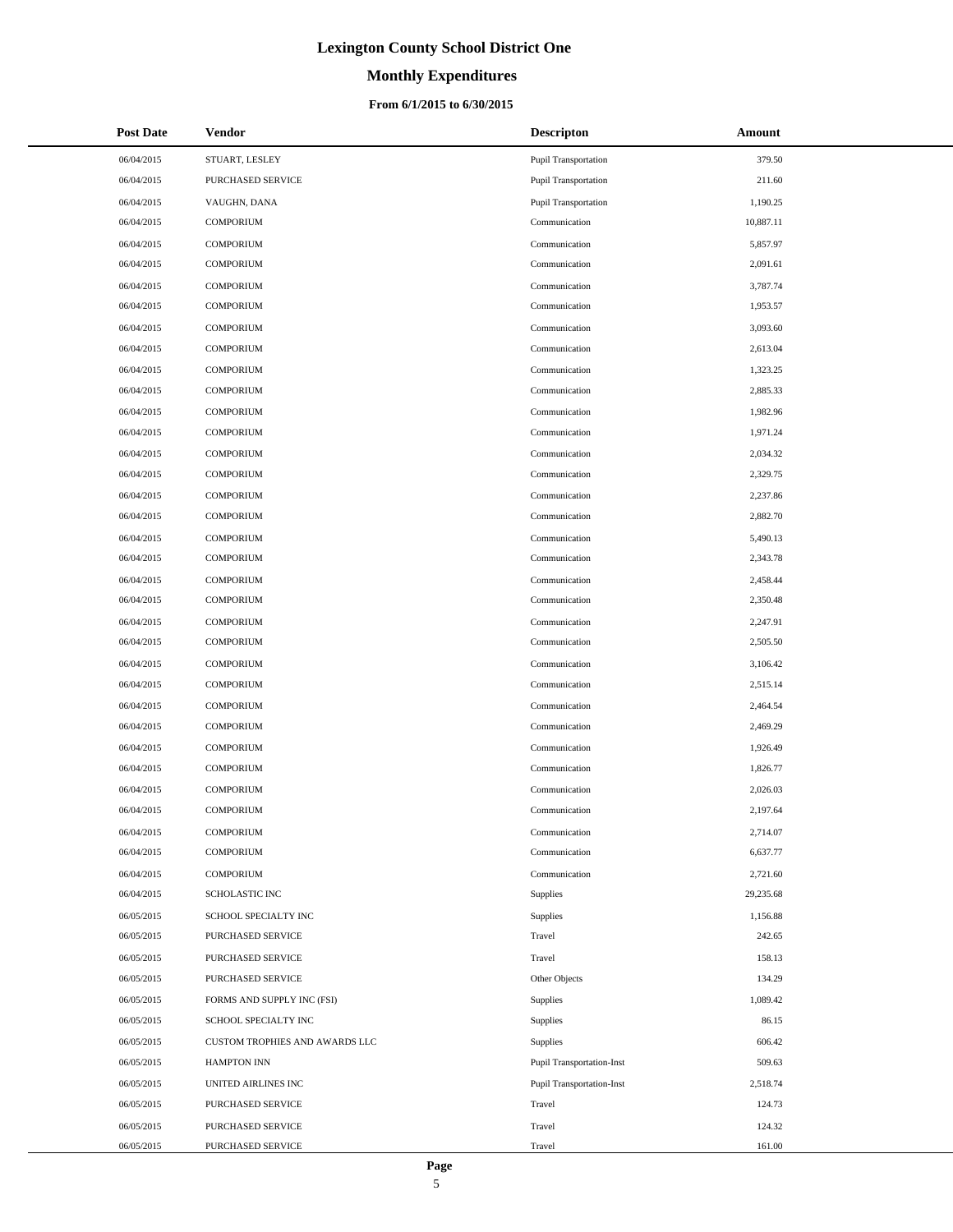# **Monthly Expenditures**

### **From 6/1/2015 to 6/30/2015**

| <b>Post Date</b> | <b>Vendor</b>                                   | <b>Descripton</b>        | Amount   |
|------------------|-------------------------------------------------|--------------------------|----------|
| 06/05/2015       | PURCHASED SERVICE                               | Travel                   | 440.50   |
| 06/05/2015       | PURCHASED SERVICE                               | Travel                   | 440.50   |
| 06/05/2015       | SAFE AIR SYSTEMS                                | Repairs and Maintenance  | 180.63   |
| 06/05/2015       | <b>NASCO</b>                                    | <b>Supplies</b>          | 539.52   |
| 06/05/2015       | PRINTSOUTH PRINTING INC                         | Printing and Binding     | 321.00   |
| 06/05/2015       | PURCHASED SERVICE                               | Travel                   | 101.43   |
| 06/05/2015       | PURCHASED SERVICE                               | Travel                   | 345.02   |
| 06/05/2015       | PURCHASED SERVICE                               | Travel                   | 255.99   |
| 06/05/2015       | PURCHASED SERVICE                               | Travel                   | 269.04   |
| 06/05/2015       | SCHOOL SPECIALTY INC                            | <b>Supplies</b>          | 186.72   |
| 06/05/2015       | FOLLETT SCHOOL SOLUTIONS INC                    | <b>Library Books</b>     | 202.44   |
| 06/05/2015       | FOLLETT SCHOOL SOLUTIONS INC                    | Library Books            | 447.50   |
| 06/05/2015       | FOLLETT SCHOOL SOLUTIONS INC                    | Library Books            | 467.14   |
| 06/05/2015       | PURCHASED SERVICE                               | Travel                   | 129.49   |
| 06/05/2015       | PURCHASED SERVICE                               | Travel                   | 266.23   |
| 06/05/2015       | PURCHASED SERVICE                               | Travel                   | 127.13   |
| 06/05/2015       | PURCHASED SERVICE                               | Travel                   | 290.38   |
| 06/05/2015       | PURCHASED SERVICE                               | Travel                   | 104.08   |
| 06/05/2015       | PURCHASED SERVICE                               | Travel                   | 229.50   |
| 06/05/2015       | PURCHASED SERVICE                               | Travel-Teacher Staff Dev | 229.50   |
| 06/05/2015       | PURCHASED SERVICE                               | Travel-Teacher Staff Dev | 828.08   |
| 06/05/2015       | PURCHASED SERVICE                               | Travel                   | 289.80   |
| 06/05/2015       | PURCHASED SERVICE                               | Travel                   | 156.40   |
| 06/05/2015       | PURCHASED SERVICE                               | Travel                   | 111.55   |
| 06/05/2015       | PURCHASED SERVICE                               | Travel                   | 142.83   |
| 06/05/2015       | PURCHASED SERVICE                               | Travel                   | 258.75   |
| 06/05/2015       | PURCHASED SERVICE                               | Travel                   | 164.45   |
| 06/05/2015       | TOWN OF LEXINGTON                               | <b>Public Utilities</b>  | 425.47   |
| 06/05/2015       | SIMPLEXGRINNELL                                 | Repairs and Maintenance  | 312.00   |
| 06/05/2015       | MANSFIELD OIL CO                                | Supplies-Maintenace      | 4,558.69 |
| 06/05/2015       | TOWN OF LEXINGTON                               | <b>Public Utilities</b>  | 3,890.90 |
| 06/05/2015       | TOWN OF LEXINGTON                               | <b>Public Utilities</b>  | 1,494.52 |
| 06/05/2015       | P AND S CONSTRUCTION COMPANY INC                | Repairs and Maintenance  | 128.00   |
| 06/05/2015       | TOWN OF LEXINGTON                               | <b>Public Utilities</b>  | 269.66   |
| 06/05/2015       | TOWN OF LEXINGTON                               | <b>Public Utilities</b>  | 935.40   |
| 06/05/2015       | CK SUPPLY                                       | Supplies-Maintenace      | 326.65   |
| 06/05/2015       | CAROLINA WATER SERVICE INC                      | <b>Public Utilities</b>  | 2,332.43 |
| 06/05/2015       | FORMS AND SUPPLY INC (FSI)                      | Supplies-Maintenace      | 265.36   |
| 06/05/2015       | CITY OF WEST COLUMBIA WATER COLLECTION DIVISION | <b>Public Utilities</b>  | 1,176.75 |
| 06/05/2015       | TOWN OF LEXINGTON                               | <b>Public Utilities</b>  | 983.26   |
| 06/05/2015       | TOWN OF LEXINGTON                               | <b>Public Utilities</b>  | 540.28   |
| 06/05/2015       | TOWN OF LEXINGTON                               | <b>Public Utilities</b>  | 790.99   |
| 06/05/2015       | TOWN OF LEXINGTON                               | <b>Public Utilities</b>  | 985.80   |
| 06/05/2015       | TOWN OF LEXINGTON                               | <b>Public Utilities</b>  | 432.71   |
| 06/05/2015       | TOWN OF LEXINGTON                               | <b>Public Utilities</b>  | 403.92   |
| 06/05/2015       | ACE GLASS CO INC                                | Repairs and Maintenance  | 125.00   |
| 06/05/2015       | ACE GLASS CO INC                                | Supplies-Maintenace      | 1,069.76 |
| 06/05/2015       | TOWN OF LEXINGTON                               | <b>Public Utilities</b>  | 2,708.72 |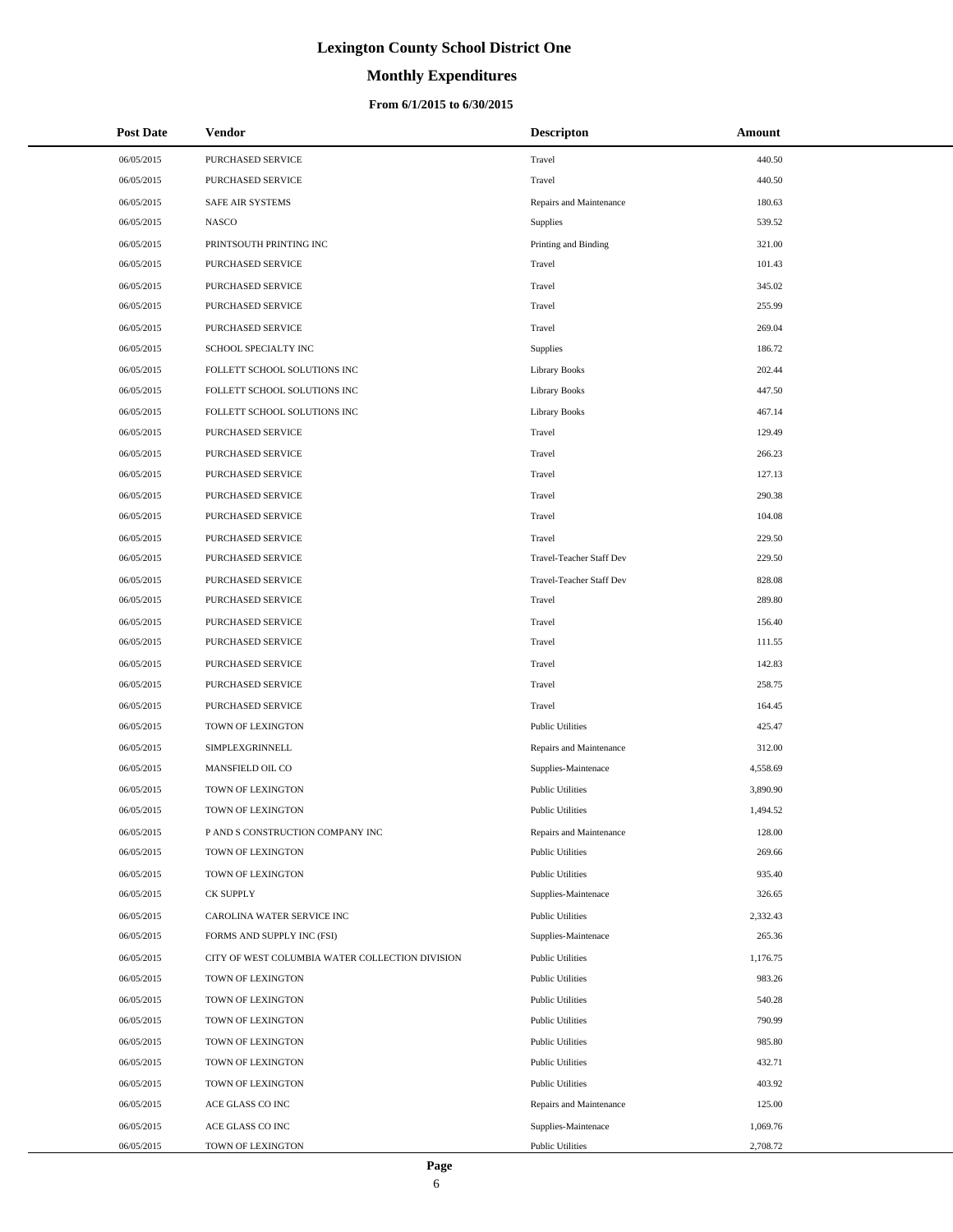# **Monthly Expenditures**

### **From 6/1/2015 to 6/30/2015**

| <b>Post Date</b> | <b>Vendor</b>                                      | <b>Descripton</b>          | Amount    |  |
|------------------|----------------------------------------------------|----------------------------|-----------|--|
| 06/05/2015       | TOWN OF LEXINGTON                                  | <b>Public Utilities</b>    | 2,193.99  |  |
| 06/05/2015       | TOWN OF LEXINGTON                                  | <b>Public Utilities</b>    | 3,426.89  |  |
| 06/05/2015       | HALLMAN, JACOB                                     | Other Prof & Tech Service  | 300.00    |  |
| 06/05/2015       | KIRKHAM, PERRY BRYAN                               | Other Prof & Tech Service  | 120.00    |  |
| 06/05/2015       | <b>BURNS, DAVID LEE</b>                            | Other Prof & Tech Service  | 120.00    |  |
| 06/05/2015       | SC DEPARTMENT OF SOCIAL SERVICES                   | Other Prof & Tech Service  | 360.00    |  |
| 06/05/2015       | COMPUCOM SYSTEMS INC                               | <b>Technology Supplies</b> | 758.80    |  |
| 06/05/2015       | DIGITAL OFFICE SOLUTIONS INC                       | Repairs and Maintenance    | 5,359.89  |  |
| 06/05/2015       | DIGITAL OFFICE SOLUTIONS INC                       | Repairs and Maintenance    | 1,213.08  |  |
| 06/05/2015       | <b>APPLIED VIDEO</b>                               | Supplies                   | 881.10    |  |
| 06/05/2015       | FORMS AND SUPPLY INC (FSI)                         | Supplies                   | 4,079.28  |  |
| 06/05/2015       | ETA/HAND2MIND                                      | Supplies                   | 170.53    |  |
| 06/05/2015       | LAKESHORE LEARNING MATERIALS                       | Supplies                   | 812.88    |  |
| 06/05/2015       | <b>APPLE INC</b>                                   | <b>Technology Supplies</b> | 12,165.90 |  |
| 06/05/2015       | ETA/HAND2MIND                                      | <b>Supplies</b>            | 449.97    |  |
| 06/05/2015       | SCHOOL SPECIALTY INC                               | Supplies                   | 5,459.44  |  |
| 06/05/2015       | PRESENTATION SYSTEMS SOUTH INC                     | Supplies                   | 2,326.77  |  |
| 06/05/2015       | US INK AND TONER INC                               | Supplies                   | 641.44    |  |
| 06/05/2015       | SC DEPARTMENT OF EDUCATION OFFICE OF TRANSPORTATIO | Pupil Transportation       | 1,253.28  |  |
| 06/05/2015       | <b>PURCHASED SERVICE</b>                           | Travel                     | 102.03    |  |
| 06/05/2015       | PURCHASED SERVICE                                  | Travel                     | 237.07    |  |
| 06/05/2015       | PURCHASED SERVICE                                  | Travel                     | 224.00    |  |
| 06/05/2015       | PURCHASED SERVICE                                  | Travel                     | 327.33    |  |
| 06/05/2015       | PURCHASED SERVICE                                  | Travel                     | 224.00    |  |
| 06/05/2015       | PURCHASED SERVICE                                  | Travel                     | 224.00    |  |
| 06/05/2015       | PURCHASED SERVICE                                  | Travel                     | 224.00    |  |
| 06/05/2015       | PURCHASED SERVICE                                  | Travel                     | 224.00    |  |
| 06/05/2015       | STENHOUSE PUBLISHERS                               | Supplies                   | 1,894.00  |  |
| 06/05/2015       | <b>DELTA EDUCATION</b>                             | Supplies                   | 107.00    |  |
| 06/05/2015       | PURCHASED SERVICE                                  | Travel                     | 358.57    |  |
| 06/05/2015       | PURCHASED SERVICE                                  | Travel                     | 130.89    |  |
| 06/05/2015       | <b>APPLIED VIDEO</b>                               | Supplies                   | 231.87    |  |
| 06/05/2015       | LAKESHORE LEARNING MATERIALS                       | Supplies                   | 672.92    |  |
| 06/05/2015       | SCHOOL SPECIALTY INC                               | Supplies                   | 3,397.16  |  |
| 06/05/2015       | <b>MACKIN LIBRARY MEDIA</b>                        | Supplies                   | 1,798.80  |  |
| 06/05/2015       | PURCHASED SERVICE                                  | Travel                     | 260.13    |  |
| 06/05/2015       | PURCHASED SERVICE                                  | Travel                     | 292.10    |  |
| 06/05/2015       | PURCHASED SERVICE                                  | Travel                     | 288.65    |  |
| 06/05/2015       | PURCHASED SERVICE                                  | Travel                     | 273.70    |  |
| 06/05/2015       | PURCHASED SERVICE                                  | Travel                     | 172.50    |  |
| 06/05/2015       | PURCHASED SERVICE                                  | Travel                     | 172.50    |  |
| 06/05/2015       | PURCHASED SERVICE                                  | Travel                     | 172.50    |  |
| 06/05/2015       | PURCHASED SERVICE                                  | Travel                     | 172.50    |  |
| 06/05/2015       | PURCHASED SERVICE                                  | Travel                     | 172.50    |  |
| 06/05/2015       | PURCHASED SERVICE                                  | Travel                     | 158.06    |  |
| 06/05/2015       | MEBA (MIDLANDS EDUCATION AND BUSINESS ALLIANCE)    | Supplies                   | 195.36    |  |
| 06/05/2015       | PURCHASED SERVICE                                  | Travel                     | 794.78    |  |
| 06/05/2015       | COMMUNICATION MANAGEMENT INC                       | <b>Technology Supplies</b> | 4,950.00  |  |

 $\overline{a}$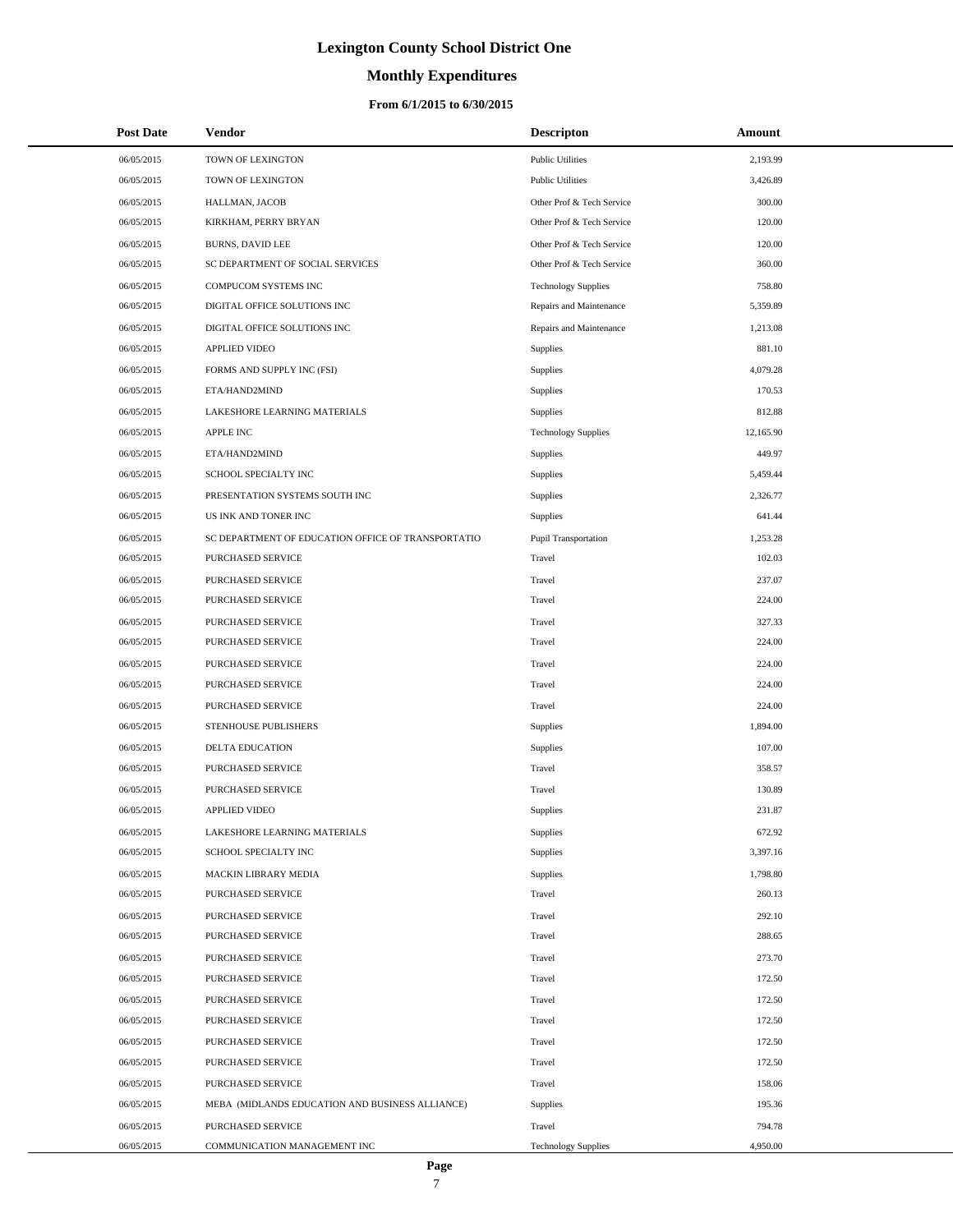# **Monthly Expenditures**

### **From 6/1/2015 to 6/30/2015**

| <b>Post Date</b> | Vendor                                      | <b>Descripton</b>        | Amount   |
|------------------|---------------------------------------------|--------------------------|----------|
| 06/05/2015       | FORMS AND SUPPLY INC (FSI)                  | Supplies                 | 225.77   |
| 06/05/2015       | SC DEPARTMENT OF REVENUE (SALES TAX RETURN) | Sales Tax on Adult Meals | 3,404.73 |
| 06/05/2015       | <b>US FOODS</b>                             | Supplies                 | 254.20   |
| 06/05/2015       | <b>US FOODS</b>                             | Food                     | 157.18   |
| 06/05/2015       | BORDEN DAIRY CO OF SC LLC                   | Milk                     | 397.87   |
| 06/05/2015       | SENN BROTHERS INC                           | Produce                  | 631.17   |
| 06/05/2015       | BORDEN DAIRY CO OF SC LLC                   | Milk                     | 361.42   |
| 06/05/2015       | SENN BROTHERS INC                           | Produce                  | 552.59   |
| 06/05/2015       | BORDEN DAIRY CO OF SC LLC                   | Milk                     | 250.14   |
| 06/05/2015       | <b>US FOODS</b>                             | Supplies                 | 115.47   |
| 06/05/2015       | <b>US FOODS</b>                             | Food                     | 875.38   |
| 06/05/2015       | BORDEN DAIRY CO OF SC LLC                   | Milk                     | 281.40   |
| 06/05/2015       | <b>US FOODS</b>                             | Food                     | 484.80   |
| 06/05/2015       | BORDEN DAIRY CO OF SC LLC                   | Milk                     | 639.09   |
| 06/05/2015       | SENN BROTHERS INC                           | Produce                  | 183.67   |
| 06/05/2015       | SENN BROTHERS INC                           | Produce                  | 242.22   |
| 06/05/2015       | BORDEN DAIRY CO OF SC LLC                   | Milk                     | 462.78   |
| 06/05/2015       | SENN BROTHERS INC                           | Produce                  | 251.74   |
| 06/05/2015       | BORDEN DAIRY CO OF SC LLC                   | Milk                     | 500.16   |
| 06/05/2015       | SENN BROTHERS INC                           | Produce                  | 339.13   |
| 06/05/2015       | BORDEN DAIRY CO OF SC LLC                   | Milk                     | 358.77   |
| 06/05/2015       | SENN BROTHERS INC                           | Produce                  | 393.59   |
| 06/05/2015       | <b>US FOODS</b>                             | Supplies                 | 254.07   |
| 06/05/2015       | <b>US FOODS</b>                             | Food                     | 389.99   |
| 06/05/2015       | BORDEN DAIRY CO OF SC LLC                   | Milk                     | 407.40   |
| 06/05/2015       | SENN BROTHERS INC                           | Produce                  | 369.98   |
| 06/05/2015       | <b>US FOODS</b>                             | Food                     | 327.33   |
| 06/05/2015       | SENN BROTHERS INC                           | Produce                  | 225.52   |
| 06/05/2015       | BORDEN DAIRY CO OF SC LLC                   | Milk                     | 270.88   |
| 06/05/2015       | SENN BROTHERS INC                           | Produce                  | 610.64   |
| 06/05/2015       | BORDEN DAIRY CO OF SC LLC                   | Milk                     | 264.04   |
| 06/05/2015       | SENN BROTHERS INC                           | Produce                  | 235.47   |
| 06/05/2015       | US FOODS                                    | Food                     | 619.76   |
| 06/05/2015       | BORDEN DAIRY CO OF SC LLC                   | Milk                     | 229.28   |
| 06/05/2015       | <b>US FOODS</b>                             | Supplies                 | 380.02   |
| 06/05/2015       | <b>US FOODS</b>                             | Food                     | 540.79   |
| 06/05/2015       | BORDEN DAIRY CO OF SC LLC                   | Milk                     | 218.82   |
| 06/05/2015       | BORDEN DAIRY CO OF SC LLC                   | Milk                     | 145.90   |
| 06/05/2015       | SENN BROTHERS INC                           | Produce                  | 235.93   |
| 06/05/2015       | BORDEN DAIRY CO OF SC LLC                   | Milk                     | 427.42   |
| 06/05/2015       | BORDEN DAIRY CO OF SC LLC                   | Milk                     | 104.18   |
| 06/05/2015       | SENN BROTHERS INC                           | Produce                  | 362.58   |
| 06/05/2015       | BORDEN DAIRY CO OF SC LLC                   | Milk                     | 351.02   |
| 06/05/2015       | SENN BROTHERS INC                           | Produce                  | 262.27   |
| 06/05/2015       | BORDEN DAIRY CO OF SC LLC                   | Milk                     | 270.94   |
| 06/05/2015       | SENN BROTHERS INC                           | Produce                  | 328.66   |
| 06/05/2015       | <b>US FOODS</b>                             | Supplies                 | 124.00   |
| 06/05/2015       | US FOODS                                    | Food                     | 174.09   |

 $\overline{a}$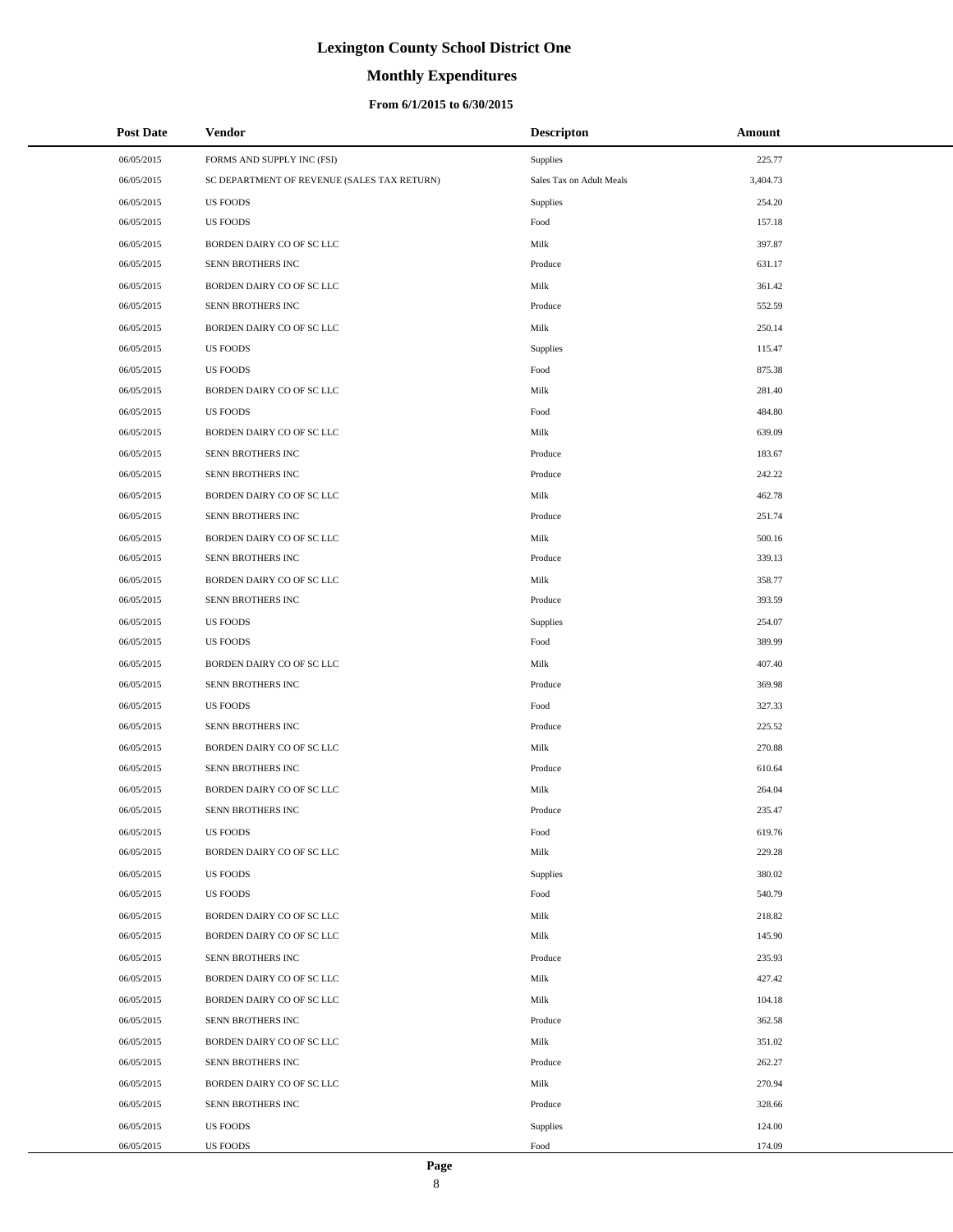# **Monthly Expenditures**

### **From 6/1/2015 to 6/30/2015**

| Post Date  | <b>Vendor</b>                               | <b>Descripton</b>       | Amount   |
|------------|---------------------------------------------|-------------------------|----------|
| 06/05/2015 | EARTHGRAINS BAKING COMPANIES INC            | <b>Bread</b>            | 135.75   |
| 06/05/2015 | BORDEN DAIRY CO OF SC LLC                   | Milk                    | 312.72   |
| 06/05/2015 | SENN BROTHERS INC                           | Produce                 | 451.32   |
| 06/05/2015 | BORDEN DAIRY CO OF SC LLC                   | Milk                    | 500.35   |
| 06/05/2015 | BORDEN DAIRY CO OF SC LLC                   | Milk                    | 234.21   |
| 06/05/2015 | SENN BROTHERS INC                           | Produce                 | 372.29   |
| 06/05/2015 | <b>US FOODS</b>                             | Supplies                | 118.80   |
| 06/05/2015 | BORDEN DAIRY CO OF SC LLC                   | Milk                    | 163.31   |
| 06/05/2015 | SENN BROTHERS INC                           | Produce                 | 307.87   |
| 06/05/2015 | <b>US FOODS</b>                             | Supplies                | 219.14   |
| 06/05/2015 | BORDEN DAIRY CO OF SC LLC                   | Milk                    | 465.60   |
| 06/05/2015 | SENN BROTHERS INC                           | Produce                 | 639.88   |
| 06/05/2015 | ALSCO INC                                   | Repairs and Maintenance | $-46.01$ |
| 06/05/2015 | BORDEN DAIRY CO OF SC LLC                   | Milk                    | 229.28   |
| 06/05/2015 | SENN BROTHERS INC                           | Produce                 | 187.10   |
| 06/05/2015 | EARTHGRAINS BAKING COMPANIES INC            | <b>Bread</b>            | 172.50   |
| 06/05/2015 | BORDEN DAIRY CO OF SC LLC                   | Milk                    | 198.02   |
| 06/05/2015 | SENN BROTHERS INC                           | Produce                 | 474.74   |
| 06/05/2015 | BORDEN DAIRY CO OF SC LLC                   | Milk                    | 229.31   |
| 06/05/2015 | MACTASTIC LLC DBA MACTASTIC IREPAIR         | Pupil Activity          | 1,378.50 |
| 06/05/2015 | SCHOOL SPECIALTY INC                        | Pupil Activity          | 102.60   |
| 06/05/2015 | PECKNEL MUSIC CO INC                        | Pupil Activity          | 290.00   |
| 06/05/2015 | PRESENTATION SYSTEMS SOUTH INC              | Pupil Activity          | 384.98   |
| 06/05/2015 | FOLLETT SCHOOL SOLUTIONS INC                | Pupil Activity          | 600.00   |
| 06/05/2015 | <b>BSN SPORTS INC</b>                       | Pupil Activity          | 4,586.02 |
| 06/05/2015 | PROVIDENCE HOSPITAL                         | Pupil Activity          | 130.00   |
| 06/05/2015 | LEXINGTON SCREEN PRINTING/ DESIGN           | Pupil Activity          | 250.38   |
| 06/05/2015 | SC ATHLETIC COACHES ASSOCIATION             | Pupil Activity          | 1,640.00 |
| 06/05/2015 | PURCHASED SERVICE                           | Pupil Activity          | 185.73   |
| 06/05/2015 | T AND T SPORTS                              | Pupil Activity          | 1,375.45 |
| 06/05/2015 | RIDDELL / ALL AMERICAN                      | Pupil Activity          | 1,931.87 |
| 06/05/2015 | TODD AND MOORE                              | Pupil Activity          | 302.82   |
| 06/05/2015 | <b>BSN SPORTS INC</b>                       | Pupil Activity          | 1,738.48 |
| 06/05/2015 | SHEALY ATHLETICS                            | Pupil Activity          | 565.00   |
| 06/05/2015 | <b>BSN SPORTS INC</b>                       | Pupil Activity          | 2,193.43 |
| 06/05/2015 | <b>CAMP KEMO</b>                            | Pupil Activity          | 700.00   |
| 06/05/2015 | PICKENS HIGH SCHOOL                         | Pupil Activity          | 150.00   |
| 06/05/2015 | WOODWARD ACADEMY                            | Pupil Activity          | 175.00   |
| 06/05/2015 | BSN SPORTS INC                              | Pupil Activity          | 1,239.12 |
| 06/05/2015 | PURCHASED SERVICE                           | Pupil Activity          | 1,068.16 |
| 06/05/2015 | PURCHASED SERVICE                           | Pupil Activity          | 185.00   |
| 06/05/2015 | SCHOOL CUTS SCREENING AND EMBROIDERY        | Pupil Activity          | 273.92   |
| 06/05/2015 | TOTAL STRENGTH AND SPEED                    | Pupil Activity          | 921.76   |
| 06/05/2015 | <b>US AWARDS INC</b>                        | Pupil Activity          | 155.00   |
| 06/05/2015 | PURCHASED SERVICE                           | Travel                  | 102.35   |
| 06/05/2015 | PURCHASED SERVICE                           | Travel                  | 154.85   |
| 06/08/2015 | LAKESHORE LEARNING MATERIALS                | Supplies                | 316.79   |
| 06/08/2015 | SC DEPARTMENT OF REVENUE (SALES TAX RETURN) | Supplies                | 712.33   |

L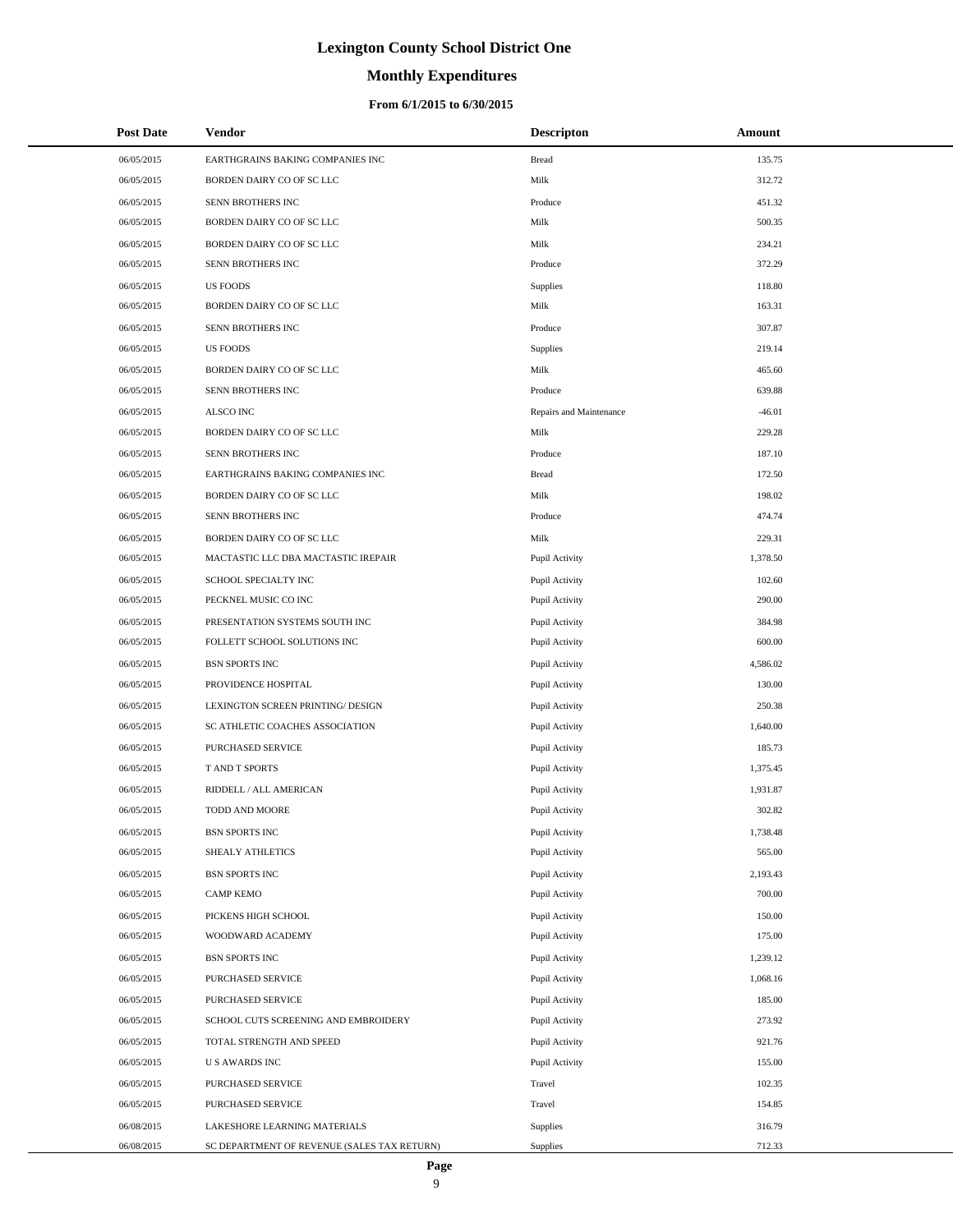# **Monthly Expenditures**

### **From 6/1/2015 to 6/30/2015**

| <b>Post Date</b> | Vendor                                      | <b>Descripton</b>             | Amount    |
|------------------|---------------------------------------------|-------------------------------|-----------|
| 06/08/2015       | TAYLOR MUSIC INC                            | Supplies                      | 10,176.17 |
| 06/08/2015       | DELL COMPUTERS                              | <b>Supplies</b>               | 1,134.15  |
| 06/08/2015       | LEXINGTON PRINTING LLC                      | Printing and Binding          | 2,499.52  |
| 06/08/2015       | ANAHEIM MARRIOT HOTEL                       | Pupil Transportation          | 3,153.60  |
| 06/08/2015       | ANAHEIM MARRIOT HOTEL                       | Travel                        | 1,051.20  |
| 06/08/2015       | OCCUPATIONAL HEALTH                         | <b>Supplies</b>               | 891.00    |
| 06/08/2015       | SIMPLY SOUTHERN CATERING LLC                | Other Objects                 | 299.60    |
| 06/08/2015       | US INK AND TONER INC                        | <b>Supplies</b>               | 1,327.03  |
| 06/08/2015       | FERGUSON ENTERPRISES INC FEI 27             | Supplies-Maintenace           | 184.51    |
| 06/08/2015       | <b>BARNES PROPANE</b>                       | Energy                        | 166.00    |
| 06/08/2015       | ACE GLASS CO INC                            | Repairs and Maintenance       | 439.62    |
| 06/08/2015       | CSC(COMMUNICATIONS SUPPLY CORP)             | Supplies-Maintenace           | 851.27    |
| 06/08/2015       | PALMETTO CONTROLS INC                       | Supplies-Maintenace           | 328.83    |
| 06/08/2015       | SCHOOL HEALTH CORP                          | Supplies-Maintenace           | 281.82    |
| 06/08/2015       | CITY OF CAYCE                               | <b>Public Utilities</b>       | 4,595.98  |
| 06/08/2015       | <b>CITY OF CAYCE</b>                        | <b>Public Utilities</b>       | 4,582.48  |
| 06/08/2015       | MID ATLANTIC STIHL                          | Supplies-Maintenace           | 342.36    |
| 06/08/2015       | COOK & BOARDMAN LLC                         | Supplies-Maintenace           | 1,433.72  |
| 06/08/2015       | FERGUSON ENTERPRISES INC FEI 27             | Supplies-Maintenace           | 121.24    |
| 06/08/2015       | PLAYGROUNDS OF THE CAROLINAS                | Supplies-Maintenace           | 1,826.60  |
| 06/08/2015       | MID ATLANTIC STIHL                          | Supplies-Maintenace           | 342.36    |
| 06/08/2015       | A Z LAWN MOWER PARTS                        | Supplies-Maintenace           | 619.70    |
| 06/08/2015       | RANDOM DRUG SCREENS INC                     | Other Prof & Tech Service     | 1,405.00  |
| 06/08/2015       | AED SUPERSTORE ALLIED MEDICAL PRODUCTS      | Supplies                      | 465.50    |
| 06/08/2015       | SNUFFER, ROBERT                             | Other Prof & Tech Service     | 120.00    |
| 06/08/2015       | LOOKABILL, JOHN T                           | Other Prof & Tech Service     | 120.00    |
| 06/08/2015       | PADULA, JOHN MATTHEW                        | Other Prof & Tech Service     | 120.00    |
| 06/08/2015       | LIVINGSTON, HAYLI                           | Other Prof & Tech Service     | 120.00    |
| 06/08/2015       | <b>CELEBRATIONS</b>                         | Other Objects                 | 695.50    |
| 06/08/2015       | SPIRIT COMMUNICATIONS                       | Communication                 | 231.53    |
| 06/08/2015       | <b>INFOSNAP</b>                             | Software Renewal/Agreemen     | 2,113.00  |
| 06/08/2015       | SPIRIT COMMUNICATIONS                       | Communication                 | 101.05    |
| 06/08/2015       | SPIRIT COMMUNICATIONS                       | Communication                 | 107.24    |
| 06/08/2015       | FORMS AND SUPPLY INC (FSI)                  | <b>Supplies</b>               | 931.80    |
| 06/08/2015       | EAI (ERIC ARMIN INC)                        | Supplies                      | 297.30    |
| 06/08/2015       | <b>NCS PEARSON</b>                          | <b>Supplies</b>               | 749.25    |
| 06/08/2015       | ANAHEIM MARRIOT HOTEL                       | Pupil Transportation          | 1,051.20  |
| 06/08/2015       | ANAHEIM MARRIOT HOTEL                       | Pupil Transportation          | 2,102.40  |
| 06/08/2015       | ANAHEIM MARRIOT HOTEL                       | Travel                        | 1,051.20  |
| 06/08/2015       | DODGE LEARNING RESOURCES                    | Supplies                      | 124.61    |
| 06/08/2015       | STEPS TO LITERACY LLC                       | Supplies                      | 143.70    |
| 06/08/2015       | MIDLANDS WRITING PROJECT                    | <b>Instructional Services</b> | 725.00    |
| 06/08/2015       | PURCHASED SERVICE                           | Travel                        | 187.42    |
| 06/08/2015       | PINE PRESS OF LEXINGTON INC                 | Printing and Binding          | 383.06    |
| 06/08/2015       | ADORAMA INC                                 | Technology Equipment D F      | 3,817.50  |
| 06/08/2015       | SC DEPARTMENT OF REVENUE (SALES TAX RETURN) | Technology Equipment D F      | 267.23    |
| 06/08/2015       | <b>BALLENTINE EQUIPMENT CO</b>              | Equipment - Nonexpendable     | 8,372.75  |
| 06/08/2015       | TAYLOR MUSIC INC                            | Pupil Activity                | 143.53    |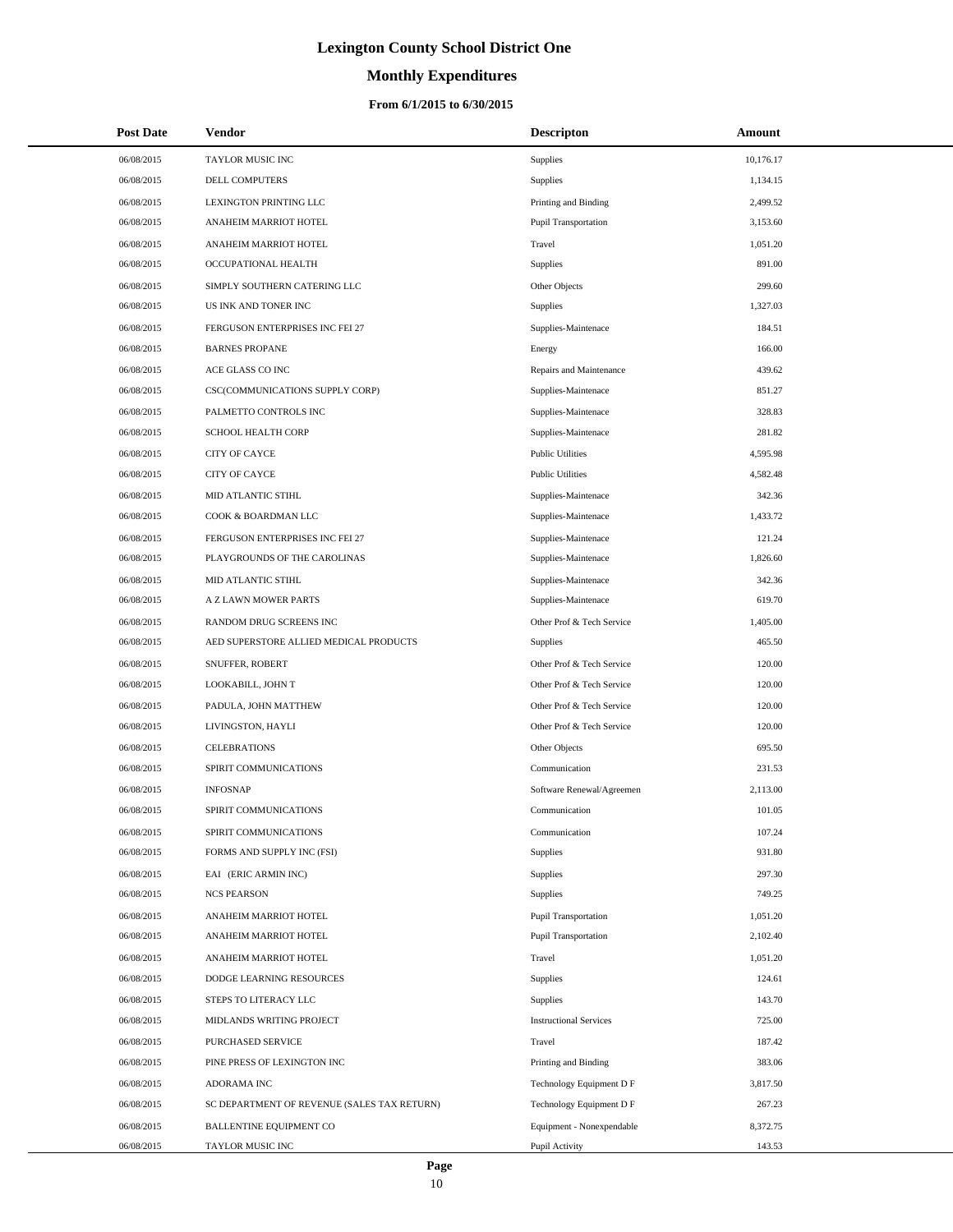# **Monthly Expenditures**

| <b>Post Date</b> | <b>Vendor</b>                                    | <b>Descripton</b>           | Amount    |  |
|------------------|--------------------------------------------------|-----------------------------|-----------|--|
| 06/08/2015       | LANGUAGE TESTING INTERNATIONAL INC               | Pupil Activity              | 3,570.00  |  |
| 06/08/2015       | US POSTAL SERVICE CMRSPOC                        | Pupil Activity              | 5,000.00  |  |
| 06/08/2015       | LEXINGTON PRINTING LLC                           | Pupil Activity              | 934.11    |  |
| 06/08/2015       | US INK AND TONER INC                             | Pupil Activity              | 311.46    |  |
| 06/08/2015       | PATTERSON MEDICAL SUPPLY INC                     | Pupil Activity              | 227.50    |  |
| 06/08/2015       | T AND T SPORTS                                   | Pupil Activity              | 1,316.10  |  |
| 06/08/2015       | ASHLEY RIDGE HIGH SCHOOL                         | Pupil Activity              | 250.00    |  |
| 06/08/2015       | SPRING VALLEY HIGH SCHOOL ATHLETIC DEPARTMENT    | Pupil Activity              | 250.00    |  |
| 06/08/2015       | SHEALY ATHLETICS                                 | Pupil Activity              | 790.00    |  |
| 06/08/2015       | SUMTER HIGH SCHOOL                               | Pupil Activity              | 150.00    |  |
| 06/08/2015       | PATTERSON MEDICAL-SAMMONS PRESTON CAROLINAS BRCH | Pupil Activity              | 227.50    |  |
| 06/08/2015       | AMERICAN CHEER XTREME (ACX)                      | Pupil Activity              | 3,850.00  |  |
| 06/09/2015       | MCGRAW HILL EDUCATION                            | <b>Supplies</b>             | 202.25    |  |
| 06/09/2015       | SCHOOL SPECIALTY INC                             | <b>Supplies</b>             | 1,156.88  |  |
| 06/09/2015       | SCHOOL SPECIALTY INC                             | <b>Supplies</b>             | 86.15     |  |
| 06/09/2015       | CDWG ACCT 305089                                 | <b>Technology Supplies</b>  | 114.02    |  |
| 06/09/2015       | SC DEPARTMENT OF CORRECTIONS DIV OF INDUSTRIES   | Other Prof & Tech Service   | 560.00    |  |
| 06/09/2015       | CLEAN MANAGEMENT ENVIRONMENTAL GROUP INC         | Other Property Services     | 5,136.00  |  |
| 06/09/2015       | DANCEWEAR SOLUTIONS, GYMNASTIC SOL, SPIRITUAL EX | <b>Supplies</b>             | 1,079.10  |  |
| 06/09/2015       | SCHOOL SPECIALTY INC                             | <b>Supplies</b>             | 186.72    |  |
| 06/09/2015       | SIMPLEXGRINNELL                                  | Repairs and Maintenance     | 552.00    |  |
| 06/09/2015       | HD SUPPLY POWER SOLUTIONS LTD                    | Supplies-Maintenace         | 2,354.00  |  |
| 06/09/2015       | DIGITAL OFFICE SOLUTIONS INC                     | Repairs and Maintenance     | 440.95    |  |
| 06/09/2015       | SCHOOL SPECIALTY INC                             | Supplies                    | 5,459.44  |  |
| 06/09/2015       | CAMBIUM LEARNING GROUP                           | Supplies                    | 3,039.66  |  |
| 06/09/2015       | DODGE LEARNING RESOURCES                         | Supplies                    | 1,301.98  |  |
| 06/09/2015       | SCHOOL SPECIALTY INC                             | Supplies                    | 3,397.16  |  |
| 06/09/2015       | NUIDEA SCHOOL SUPPLY CO                          | Supplies                    | 7,047.88  |  |
| 06/09/2015       | NUIDEA SCHOOL SUPPLY CO                          | Supplies                    | 4,683.39  |  |
| 06/09/2015       | COMMUNICATION MANAGEMENT INC                     | <b>Technology Supplies</b>  | 1,174.88  |  |
| 06/09/2015       | SCHOOL SPECIALTY INC                             | Pupil Activity              | 102.60    |  |
| 06/09/2015       | FREY SCIENTIFIC                                  | Pupil Activity              | 427.57    |  |
| 06/09/2015       | <b>BSN SPORTS INC</b>                            | Pupil Activity              | 529.65    |  |
| 06/09/2015       | <b>BSN SPORTS INC</b>                            | Pupil Activity              | 1,070.00  |  |
| 06/09/2015       | <b>BSN SPORTS INC</b>                            | Pupil Activity              | 376.64    |  |
| 06/10/2015       | AVANT ASSESSMENT LLC                             | Software Renewal/Agreemen   | 1,208.52  |  |
| 06/10/2015       | HANDWRITING WITHOUT TEARS BY JAN Z OLSEN OTR     | Supplies                    | 26,843.79 |  |
| 06/10/2015       | PURCHASED SERVICE                                | Other Objects               | 258.76    |  |
| 06/10/2015       | TROXELL COMMUNICATIONS INC                       | <b>Technology Supplies</b>  | 944.81    |  |
| 06/10/2015       | LEXINGTON FLORIST AND FLOWER CENTER              | Rentals                     | 784.60    |  |
| 06/10/2015       | LEXINGTON COUNTY SCHOOL DIST 1                   | <b>Pupil Transportation</b> | 399.90    |  |
| 06/10/2015       | LEXINGTON COUNTY SCHOOL DIST 1                   | Pupil Transportation        | 219.48    |  |
| 06/10/2015       | THE COLLEGE BOARD                                | Travel                      | 470.00    |  |
| 06/10/2015       | WARD'S NATURAL SCIENCE EST LLC                   | Supplies-Instruction        | 2,563.10  |  |
| 06/10/2015       | <b>LENOVO US</b>                                 | <b>Technology Supplies</b>  | 6,741.00  |  |
| 06/10/2015       | SUPERSHUTTLE EXECUCAR PHOENIX ARIZONA            | Pupil Transportation        | 696.90    |  |
| 06/10/2015       | FOLLETT SCHOOL SOLUTIONS INC                     | <b>Library Books</b>        | 1,485.29  |  |
| 06/10/2015       | BOUND TO STAY BOUND BOOKS INC                    | Library Books               | 121.44    |  |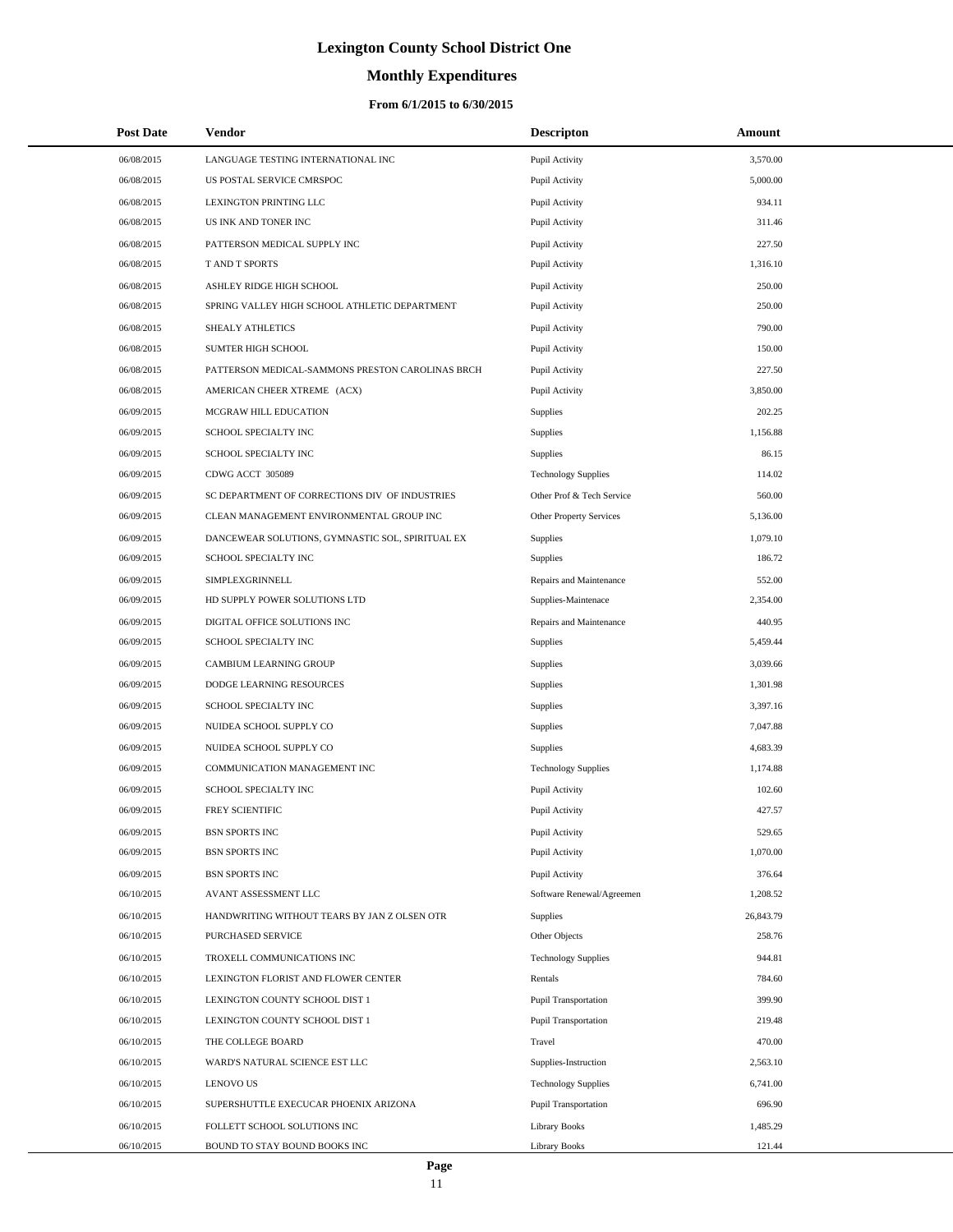# **Monthly Expenditures**

| <b>Post Date</b> | <b>Vendor</b>                                      | <b>Descripton</b>              | Amount    |
|------------------|----------------------------------------------------|--------------------------------|-----------|
| 06/10/2015       | FOLLETT SCHOOL SOLUTIONS INC                       | <b>Library Books</b>           | 618.83    |
| 06/10/2015       | FOLLETT SCHOOL SOLUTIONS INC                       | <b>Library Books</b>           | 273.90    |
| 06/10/2015       | PURCHASED SERVICE                                  | Other Prof & Tech Service      | 146.00    |
| 06/10/2015       | PURCHASED SERVICE                                  | Other Prof & Tech Service      | 139.00    |
| 06/10/2015       | FRANKS DISCOUNT TIRE                               | Repairs and Maintenance        | 2,623.80  |
| 06/10/2015       | <b>B AND T SAND CO</b>                             | Supplies-Maintenace            | 274.75    |
| 06/10/2015       | <b>WW GRAINGER</b>                                 | Supplies-Maintenace            | 243.96    |
| 06/10/2015       | <b>WW GRAINGER</b>                                 | Supplies-Maintenace            | 548.91    |
| 06/10/2015       | PALMETTO PROPANE                                   | Energy                         | 448.77    |
| 06/10/2015       | TERMINIX COMMERCIAL                                | Repairs and Maintenance        | 312.50    |
| 06/10/2015       | TERMINIX COMMERCIAL                                | Repairs and Maintenance        | 325.00    |
| 06/10/2015       | <b>WW GRAINGER</b>                                 | Supplies-Maintenace            | 581.44    |
| 06/10/2015       | JAMES M PLEASANTS CO                               | Supplies-Maintenace            | 597.06    |
| 06/10/2015       | <b>WW GRAINGER</b>                                 | Supplies-Maintenace            | 968.85    |
| 06/10/2015       | MAY, MARLA                                         | <b>Pupil Transportation</b>    | 136.90    |
| 06/10/2015       | <b>GARNER, CHRISTOPHER G</b>                       | Other Prof & Tech Service      | 240.00    |
| 06/10/2015       | <b>READABLE INK</b>                                | Other Prof & Tech Service      | 740.00    |
| 06/10/2015       | <b>APPLE INC</b>                                   | <b>Technology Supplies</b>     | 1,107.45  |
| 06/10/2015       | DIGITAL OFFICE SOLUTIONS INC                       | Repairs and Maintenance        | 134.14    |
| 06/10/2015       | DIGITAL OFFICE SOLUTIONS INC                       | Repairs and Maintenance        | 237.15    |
| 06/10/2015       | PINE PRESS OF LEXINGTON INC                        | Supplies                       | 658.47    |
| 06/10/2015       | FRANKLIN COVEY CO (EDUCATION DIV)                  | Inst Prog Improvement          | 265.40    |
| 06/10/2015       | R L BRYAN CO TEXTBOOK DEPOSITORY                   | Supplies                       | 159.95    |
| 06/10/2015       | HANDWRITING WITHOUT TEARS BY JAN Z OLSEN OTR       | Supplies                       | 23,628.11 |
| 06/10/2015       | PLEASANT HILL MIDDLE SCHOOL                        | Pupil Act-Fee/Collection Refnd | 150.00    |
| 06/10/2015       | STATE DEPARTMENT OF EDUCATION LEX DIST ONEBUS SHOP | Pupil Activity                 | 241.42    |
| 06/10/2015       | GREAT AMERICAN OPPORTUNITIES SAVINGS               | Pupil Activity                 | 1,160.00  |
| 06/10/2015       | <b>BOOKSOURCE</b>                                  | Supplies                       | 908.25    |
| 06/11/2015       | <b>ATHENS PAPER</b>                                | Supplies                       | 2,247.00  |
| 06/11/2015       | HEWLETT PACKARD BUSINESS STORE                     | <b>Technology Supplies</b>     | 716.77    |
| 06/11/2015       | PURCHASED SERVICE                                  | Travel                         | 195.50    |
| 06/11/2015       | PURCHASED SERVICE                                  | Travel                         | 165.60    |
| 06/11/2015       | PURCHASED SERVICE                                  | Travel                         | 643.94    |
| 06/11/2015       | HANDWRITING WITHOUT TEARS BY JAN Z OLSEN OTR       | Supplies                       | 3,728.11  |
| 06/11/2015       | HEWLETT PACKARD BUSINESS STORE                     | <b>Technology Supplies</b>     | 254.79    |
| 06/11/2015       | HEWLETT PACKARD BUSINESS STORE                     | <b>Technology Supplies</b>     | 342.36    |
| 06/11/2015       | FORMS AND SUPPLY INC (FSI)                         | Supplies                       | 1,074.32  |
| 06/11/2015       | <b>GENERAL ELECTRIC</b>                            | Supplies                       | 264.00    |
| 06/11/2015       | LEXINGTON COUNTY SCHOOL DIST 1                     | Pupil Transportation           | 219.48    |
| 06/11/2015       | STATE DEPARTMENT OF EDUCATION LEX DIST ONEBUS SHOP | Pupil Transportation           | 712.19    |
| 06/11/2015       | STATE DEPARTMENT OF EDUCATION LEX DIST ONEBUS SHOP | Pupil Transportation           | 370.14    |
| 06/11/2015       | PURCHASED SERVICE                                  | Travel                         | 390.50    |
| 06/11/2015       | PURCHASED SERVICE                                  | Travel                         | 390.50    |
| 06/11/2015       | SCHOLASTIC INC                                     | Supplies                       | 3,242.75  |
| 06/11/2015       | HEWLETT PACKARD BUSINESS STORE                     | <b>Technology Supplies</b>     | 409.14    |
| 06/11/2015       | PURCHASED SERVICE                                  | Travel                         | 185.96    |
| 06/11/2015       | PURCHASED SERVICE                                  | Travel                         | 144.44    |
| 06/11/2015       | PURCHASED SERVICE                                  | Travel                         | 257.66    |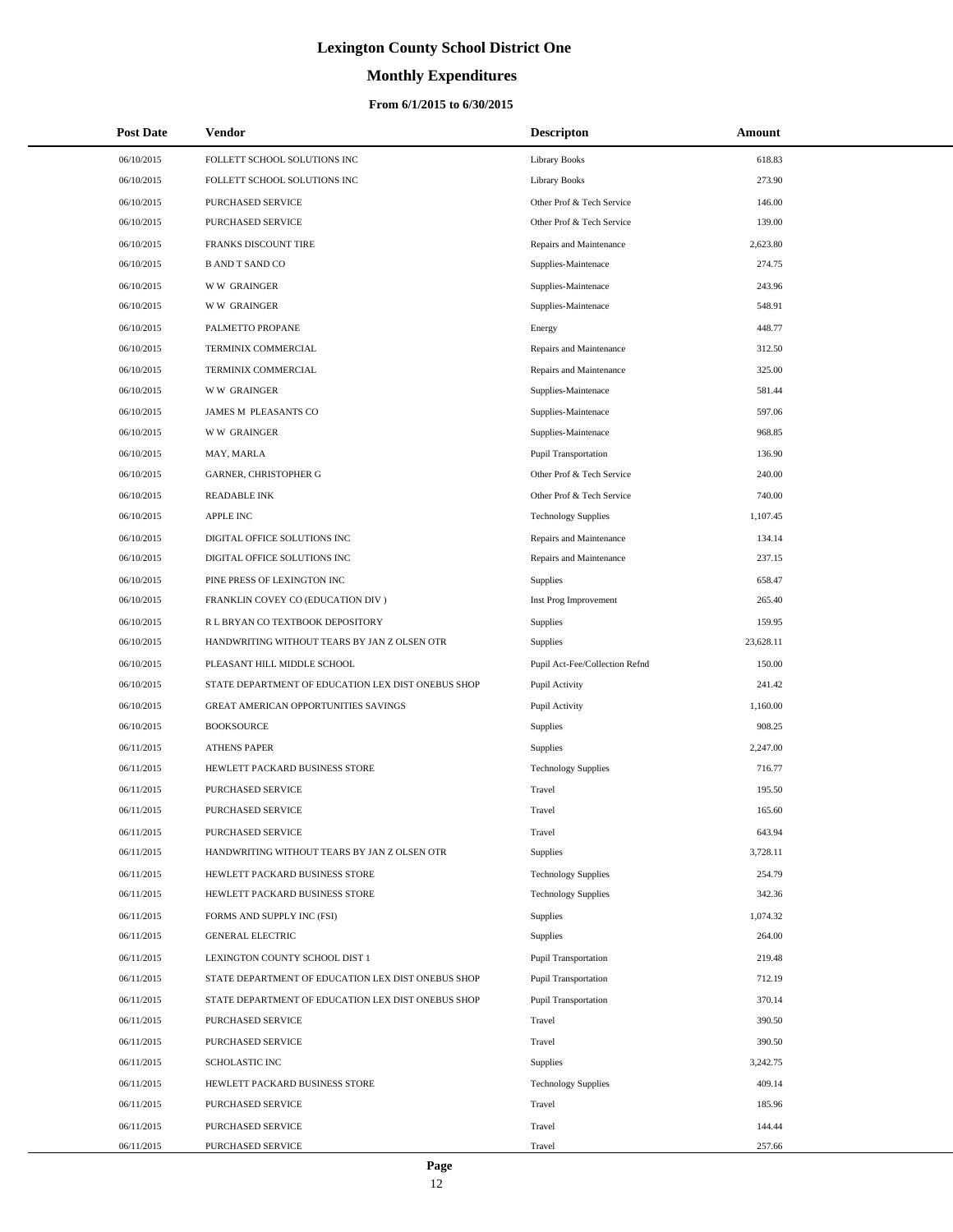# **Monthly Expenditures**

### **From 6/1/2015 to 6/30/2015**

| <b>Post Date</b> | Vendor                           | <b>Descripton</b>          | Amount    |
|------------------|----------------------------------|----------------------------|-----------|
| 06/11/2015       | PURCHASED SERVICE                | Travel                     | 257.60    |
| 06/11/2015       | HEWLETT PACKARD BUSINESS STORE   | <b>Technology Supplies</b> | 899.87    |
| 06/11/2015       | PURCHASED SERVICE                | Travel                     | 136.68    |
| 06/11/2015       | PURCHASED SERVICE                | Travel                     | 158.99    |
| 06/11/2015       | PURCHASED SERVICE                | Travel                     | 175.38    |
| 06/11/2015       | CHILDS AND HALLIGAN P A          | Legal Services             | 22,664.83 |
| 06/11/2015       | PURCHASED SERVICE                | Travel                     | 221.56    |
| 06/11/2015       | PURCHASED SERVICE                | Travel                     | 130.50    |
| 06/11/2015       | PURCHASED SERVICE                | Travel                     | 122.76    |
| 06/11/2015       | PURCHASED SERVICE                | Travel                     | 143.75    |
| 06/11/2015       | PURCHASED SERVICE                | Travel                     | 253.00    |
| 06/11/2015       | THE TROPHY AND GIFT SHOP         | Other Objects              | 149.80    |
| 06/11/2015       | SANDLAPPER SOUND                 | Repairs and Maintenance    | 275.00    |
| 06/11/2015       | PURCHASED SERVICE                | Travel                     | 286.93    |
| 06/11/2015       | PURCHASED SERVICE                | Travel                     | 302.45    |
| 06/11/2015       | PURCHASED SERVICE                | Travel                     | 781.43    |
| 06/11/2015       | TV EYES INC                      | Other Prof & Tech Service  | 1,500.00  |
| 06/11/2015       | SC DEPARTMENT OF SOCIAL SERVICES | Other Prof & Tech Service  | 448.00    |
| 06/11/2015       | <b>PURCHASED SERVICE</b>         | Travel                     | 111.55    |
| 06/11/2015       | PURCHASED SERVICE                | Travel                     | 136.56    |
| 06/11/2015       | LOGISOFT COMPUTER PRODUCTS LLC   | Software Renewal/Agreemen  | 12,826.65 |
| 06/11/2015       | <b>LENOVO US</b>                 | <b>Technology Supplies</b> | 5,317.83  |
| 06/11/2015       | DIGITAL OFFICE SOLUTIONS INC     | Repairs and Maintenance    | 834.11    |
| 06/11/2015       | <b>GATTIS PRO AUDIO</b>          | <b>Technology Supplies</b> | 742.58    |
| 06/11/2015       | DIGITAL OFFICE SOLUTIONS INC     | Repairs and Maintenance    | 469.30    |
| 06/11/2015       | DIGITAL OFFICE SOLUTIONS INC     | Repairs and Maintenance    | 695.70    |
| 06/11/2015       | DIGITAL OFFICE SOLUTIONS INC     | Repairs and Maintenance    | 257.61    |
| 06/11/2015       | DIGITAL OFFICE SOLUTIONS INC     | Repairs and Maintenance    | 145.55    |
| 06/11/2015       | DIGITAL OFFICE SOLUTIONS INC     | Repairs and Maintenance    | 138.33    |
| 06/11/2015       | DIGITAL OFFICE SOLUTIONS INC     | Repairs and Maintenance    | 218.06    |
| 06/11/2015       | DIGITAL OFFICE SOLUTIONS INC     | Repairs and Maintenance    | 627.64    |
| 06/11/2015       | DIGITAL OFFICE SOLUTIONS INC     | Repairs and Maintenance    | 353.44    |
| 06/11/2015       | DIGITAL OFFICE SOLUTIONS INC     | Repairs and Maintenance    | 1,587.76  |
| 06/11/2015       | <b>NASCO</b>                     | Supplies                   | 1,643.89  |
| 06/11/2015       | FOLLETT SCHOOL SOLUTIONS INC     | Supplies                   | 2,617.27  |
| 06/11/2015       | PURCHASED SERVICE                | Travel                     | 431.83    |
| 06/11/2015       | <b>PURCHASED SERVICE</b>         | Travel                     | 426.94    |
| 06/11/2015       | <b>PURCHASED SERVICE</b>         | Travel                     | 321.14    |
| 06/11/2015       | <b>PURCHASED SERVICE</b>         | Travel                     | 177.68    |
| 06/11/2015       | PURCHASED SERVICE                | Travel                     | 168.19    |
| 06/11/2015       | PURCHASED SERVICE                | Travel                     | 249.26    |
| 06/11/2015       | PURCHASED SERVICE                | Travel                     | 108.39    |
| 06/11/2015       | PURCHASED SERVICE                | Travel                     | 140.56    |
| 06/11/2015       | PURCHASED SERVICE                | Travel                     | 166.18    |
| 06/11/2015       | PURCHASED SERVICE                | Travel                     | 357.65    |
| 06/11/2015       | MONDO PUBLISHING                 | Supplies                   | 2,545.56  |
| 06/11/2015       | SCHOLASTIC CLASSROOM MAGAZINE    | Supplies                   | 249.50    |
| 06/11/2015       | PURCHASED SERVICE                | Travel                     | 119.60    |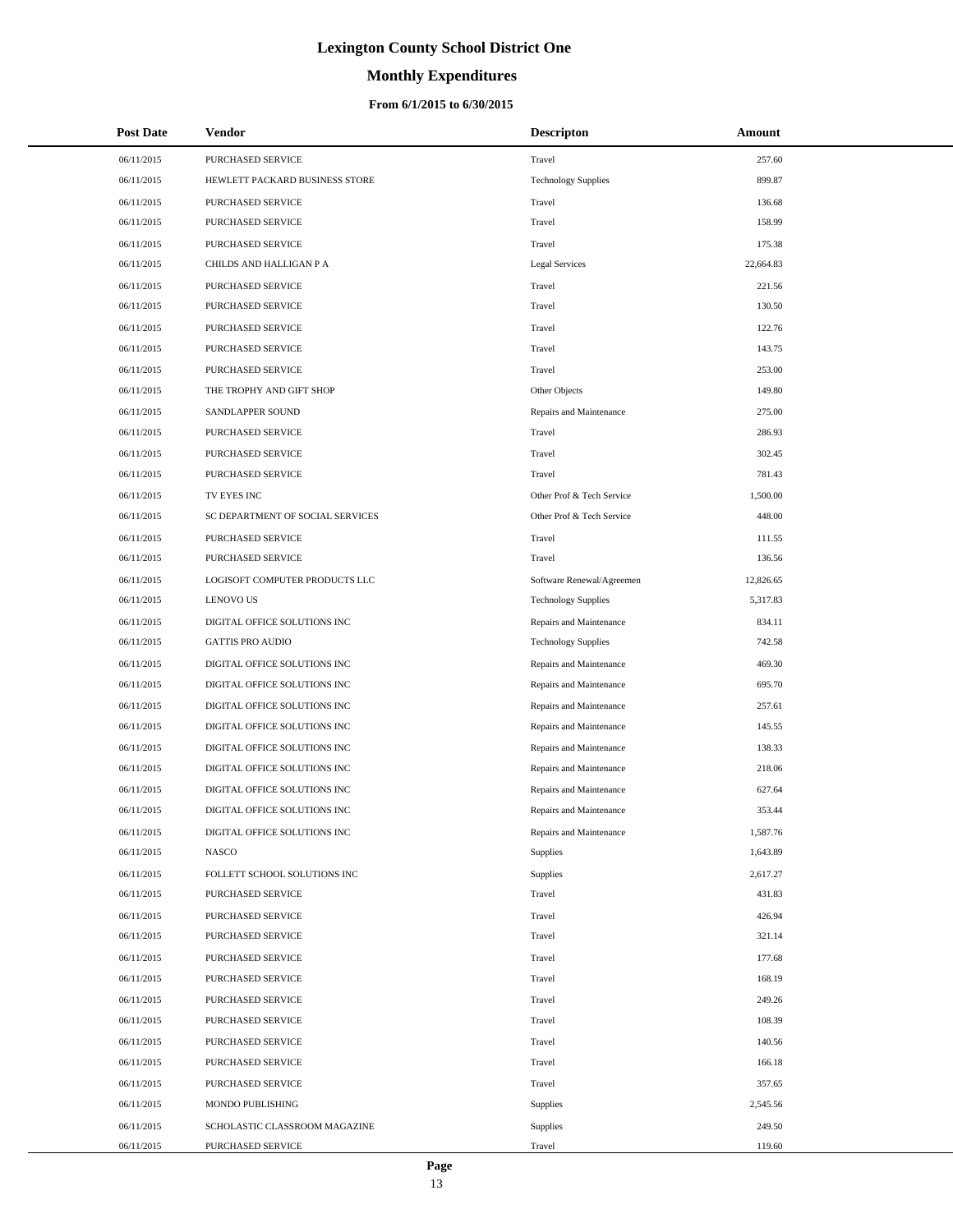# **Monthly Expenditures**

| <b>Post Date</b> | Vendor                                             | <b>Descripton</b>          | Amount    |  |
|------------------|----------------------------------------------------|----------------------------|-----------|--|
| 06/11/2015       | CAROLINA BIOLOGICAL SUPPLY CO                      | <b>Supplies</b>            | $-20.33$  |  |
| 06/11/2015       | HANDWRITING WITHOUT TEARS BY JAN Z OLSEN OTR       | Supplies                   | 3,011.53  |  |
| 06/11/2015       | PURCHASED SERVICE                                  | Travel                     | 144.33    |  |
| 06/11/2015       | HAYNSWORTH SINKLER BOYD PA                         | Dues and Fees              | 9,206.72  |  |
| 06/11/2015       | SCHOOL SPECIALTY INC                               | <b>Supplies</b>            | 914.22    |  |
| 06/11/2015       | PURCHASED SERVICE                                  | Travel                     | 186.59    |  |
| 06/11/2015       | HEWLETT PACKARD BUSINESS STORE                     | <b>Technology Supplies</b> | 299.59    |  |
| 06/11/2015       | ADVANCEPIERRE FOOD INC.                            | Food                       | 613.96    |  |
| 06/11/2015       | ADVANCEPIERRE FOOD INC.                            | Food                       | 551.32    |  |
| 06/11/2015       | ADVANCEPIERRE FOOD INC.                            | Food                       | 506.78    |  |
| 06/11/2015       | ADVANCEPIERRE FOOD INC.                            | Food                       | 178.16    |  |
| 06/11/2015       | ADVANCEPIERRE FOOD INC.                            | Food                       | 178.16    |  |
| 06/11/2015       | ADVANCEPIERRE FOOD INC.                            | Food                       | 613.96    |  |
| 06/11/2015       | ADVANCEPIERRE FOOD INC.                            | Food                       | 178.16    |  |
| 06/11/2015       | ADVANCEPIERRE FOOD INC.                            | Food                       | 178.16    |  |
| 06/11/2015       | ADVANCEPIERRE FOOD INC.                            | Food                       | 178.16    |  |
| 06/11/2015       | ADVANCEPIERRE FOOD INC.                            | Food                       | 178.16    |  |
| 06/11/2015       | ADVANCEPIERRE FOOD INC.                            | Food                       | 133.62    |  |
| 06/11/2015       | ADVANCEPIERRE FOOD INC.                            | Food                       | 600.74    |  |
| 06/11/2015       | MACTASTIC LLC DBA MACTASTIC IREPAIR                | Pupil Activity             | 12,944.80 |  |
| 06/11/2015       | MACTASTIC LLC DBA MACTASTIC IREPAIR                | Pupil Activity             | 3,220.50  |  |
| 06/11/2015       | MACTASTIC LLC DBA MACTASTIC IREPAIR                | Pupil Activity             | 11,462.68 |  |
| 06/11/2015       | MACTASTIC LLC DBA MACTASTIC IREPAIR                | Pupil Activity             | 6,827.35  |  |
| 06/11/2015       | PICNIC FURNITURE                                   | Pupil Activity             | 285.05    |  |
| 06/11/2015       | PICNIC FURNITURE                                   | Pupil Activity             | 237.50    |  |
| 06/11/2015       | AP EXAMS AP PROGRAM                                | Pupil Activity             | 346.00    |  |
| 06/11/2015       | LAUGH N LEAP LLC                                   | Pupil Activity             | 904.15    |  |
| 06/11/2015       | SC ATHLETIC COACHES ASSOCIATION                    | Pupil Activity             | 1,745.00  |  |
| 06/11/2015       | STATE DEPARTMENT OF EDUCATION LEX DIST ONEBUS SHOP | Pupil Activity             | 111.60    |  |
| 06/11/2015       | STATE DEPARTMENT OF EDUCATION LEX DIST ONEBUS SHOP | Pupil Activity             | 119.97    |  |
| 06/11/2015       | <b>BSN SPORTS INC</b>                              | Pupil Activity             | 615.20    |  |
| 06/11/2015       | MERIDIAN PRINTING AND PROMOTIONS                   | Pupil Activity             | 366.48    |  |
| 06/11/2015       | STATE DEPARTMENT OF EDUCATION LEX DIST ONEBUS SHOP | Pupil Activity             | 252.96    |  |
| 06/11/2015       | THREADS EMBROIDERY LLC                             | Pupil Activity             | 615.25    |  |
| 06/15/2015       | HANDWRITING WITHOUT TEARS BY JAN Z OLSEN OTR       | Supplies                   | 2,982.50  |  |
| 06/15/2015       | THREADS EMBROIDERY LLC                             | Supplies                   | 661.26    |  |
| 06/15/2015       | DIGITAL OFFICE SOLUTIONS INC                       | Supplies                   | 851.72    |  |
| 06/15/2015       | MANAGEDPRINT                                       | Supplies                   | 2,146.42  |  |
| 06/15/2015       | SUPERINTENDENT'S PETTY CASH                        | Supplies                   | 635.24    |  |
| 06/15/2015       | <b>LIONS CLUB</b>                                  | Supplies-Maintenace        | 324.00    |  |
| 06/15/2015       | GRAYBAR ELECTRIC CO INC                            | Supplies-Maintenace        | 258.41    |  |
| 06/15/2015       | GRAYBAR ELECTRIC CO INC                            | Supplies-Maintenace        | 987.06    |  |
| 06/15/2015       | GRAYBAR ELECTRIC CO INC                            | Supplies-Maintenace        | 258.41    |  |
| 06/15/2015       | <b>GRAYBAR ELECTRIC CO INC</b>                     | Supplies-Maintenace        | 987.08    |  |
| 06/15/2015       | SMITH AND JONES JANITORIAL SUPPLIES AND EQUIP INC  | Supplies-Maintenace        | 878.26    |  |
| 06/15/2015       | CAMCOR                                             | <b>Technology Supplies</b> | 2,375.88  |  |
| 06/15/2015       | CSC(COMMUNICATIONS SUPPLY CORP)                    | <b>Technology Supplies</b> | 133.75    |  |
| 06/15/2015       | IBM NATIONAL PARTS CENTER                          | <b>Technology Supplies</b> | 145.52    |  |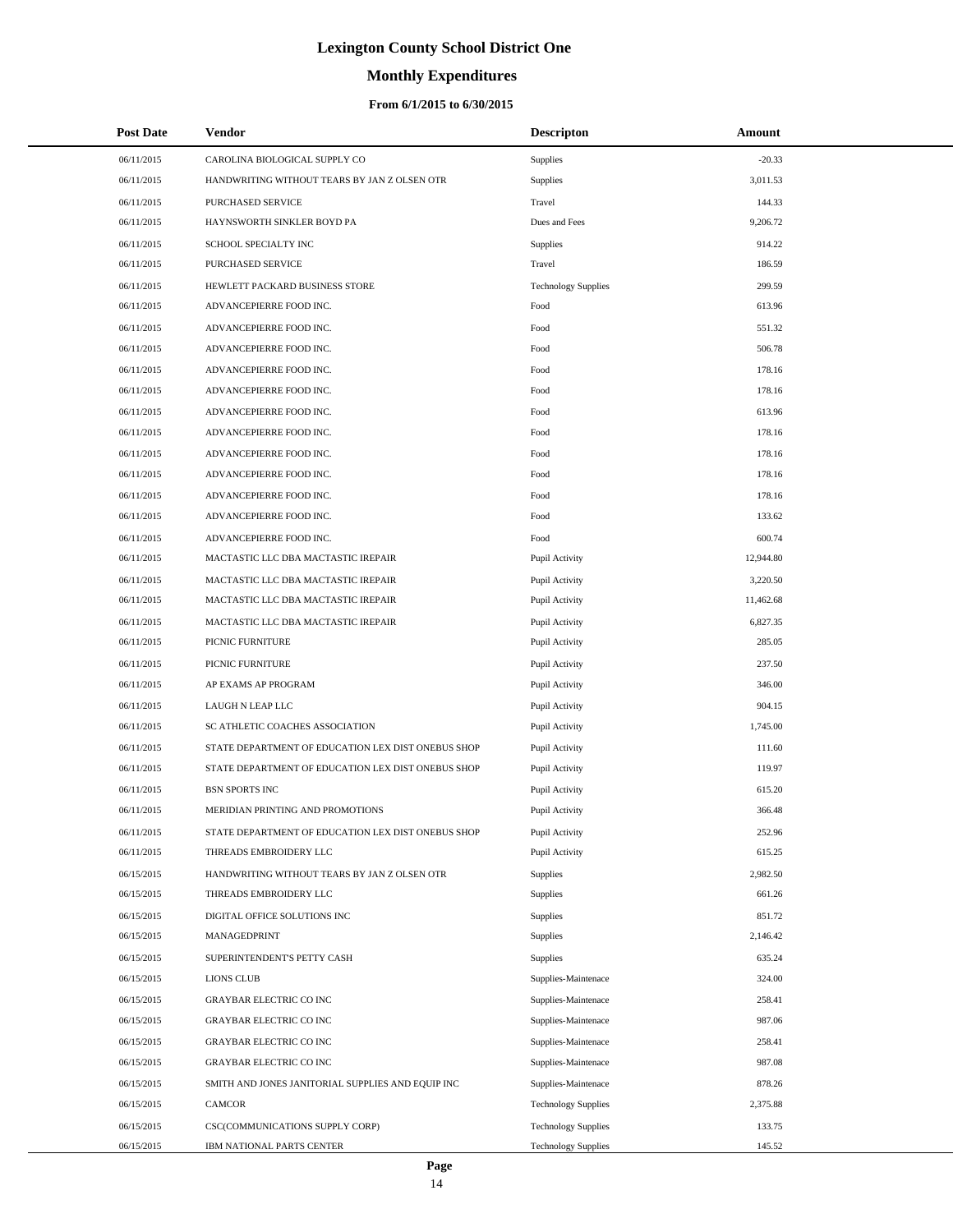# **Monthly Expenditures**

### **From 6/1/2015 to 6/30/2015**

| <b>Post Date</b> | <b>Vendor</b>                                  | <b>Descripton</b>           | Amount    |
|------------------|------------------------------------------------|-----------------------------|-----------|
| 06/15/2015       | DIGITAL OFFICE SOLUTIONS INC                   | Repairs and Maintenance     | 4,097.20  |
| 06/15/2015       | DIGITAL OFFICE SOLUTIONS INC                   | Repairs and Maintenance     | 109.31    |
| 06/15/2015       | DIGITAL OFFICE SOLUTIONS INC                   | Repairs and Maintenance     | 253.52    |
| 06/15/2015       | DIGITAL OFFICE SOLUTIONS INC                   | Repairs and Maintenance     | 715.26    |
| 06/15/2015       | SPIRIT COMMUNICATIONS                          | Communication               | 2,621.63  |
| 06/15/2015       | SCHOOL SPECIALTY INC                           | Supplies                    | 292.24    |
| 06/15/2015       | ACE EDUCATIONAL SUPPLIES INC                   | Supplies                    | 556.45    |
| 06/15/2015       | LAKESHORE LEARNING MATERIALS                   | Supplies                    | 508.04    |
| 06/15/2015       | SCHOOL SPECIALTY INC                           | Supplies                    | 769.86    |
| 06/15/2015       | LAKESHORE LEARNING MATERIALS                   | Supplies                    | 4,024.54  |
| 06/15/2015       | <b>NASCO</b>                                   | Supplies                    | 1,469.24  |
| 06/15/2015       | REALLY GOOD STUFF                              | Supplies                    | 568.93    |
| 06/15/2015       | SCHOOL SPECIALTY INC                           | Supplies                    | 203.48    |
| 06/15/2015       | LAKESHORE LEARNING MATERIALS                   | Supplies                    | 926.04    |
| 06/15/2015       | <b>HEINEMANN</b>                               | Supplies                    | 2,044.88  |
| 06/15/2015       | HANDWRITING WITHOUT TEARS BY JAN Z OLSEN OTR   | Supplies                    | 2,318.90  |
| 06/15/2015       | SCHOOL SPECIALTY INC                           | Supplies                    | 224.31    |
| 06/15/2015       | NUIDEA SCHOOL SUPPLY CO                        | <b>Supplies</b>             | 6,785.29  |
| 06/15/2015       | SC DEPARTMENT OF CORRECTIONS DIV OF INDUSTRIES | Supplies                    | 2,560.00  |
| 06/15/2015       | ALSCO INC                                      | <b>Supplies</b>             | 1,080.70  |
| 06/15/2015       | LEXINGTON PRINTING LLC                         | Pupil Activity              | 1,282.93  |
| 06/15/2015       | SCHOOL SPECIALTY INC                           | Pupil Activity              | 1,038.41  |
| 06/15/2015       | PIONEER MANUFACTURING CO                       | Pupil Activity              | 511.99    |
| 06/15/2015       | LEXINGTON SCREEN PRINTING/ DESIGN              | Pupil Activity              | 295.32    |
| 06/16/2015       | SCHOOL SPECIALTY INC                           | <b>Supplies</b>             | 134.98    |
| 06/16/2015       | ETA/HAND2MIND                                  | Supplies                    | 668.48    |
| 06/16/2015       | SCHOOL SPECIALTY INC                           | Supplies                    | 255.84    |
| 06/16/2015       | <b>HEINEMANN</b>                               | <b>Supplies</b>             | 96.60     |
| 06/16/2015       | LEXINGTON COUNTY SCHOOL DIST 1                 | <b>Pupil Transportation</b> | 885.36    |
| 06/16/2015       | LEXINGTON COUNTY SCHOOL DIST 1                 | <b>Pupil Transportation</b> | 453.84    |
| 06/16/2015       | LEXINGTON COUNTY SCHOOL DIST 1                 | <b>Pupil Transportation</b> | 453.84    |
| 06/16/2015       | ACE EDUCATIONAL SUPPLIES INC                   | <b>Supplies</b>             | 1,019.48  |
| 06/16/2015       | CUSTOM TROPHIES AND AWARDS LLC                 | Supplies                    | 149.27    |
| 06/16/2015       | <b>APPLIED VIDEO</b>                           | <b>Supplies</b>             | 156.00    |
| 06/16/2015       | CAMCOR                                         | <b>Technology Supplies</b>  | 508.47    |
| 06/16/2015       | PURCHASED SERVICE                              | Other Prof & Tech Service   | 139.00    |
| 06/16/2015       | SCHOOL SPECIALTY INC                           | <b>Supplies</b>             | 125.96    |
| 06/16/2015       | US INK AND TONER INC                           | Supplies                    | 928.77    |
| 06/16/2015       | MIDCAROLINA ELEC COOP INC                      | <b>Public Utilities</b>     | 165.00    |
| 06/16/2015       | SCE&G                                          | <b>Public Utilities</b>     | 1,165.94  |
| 06/16/2015       | CAROLINA POWER EQUIPMENT INC                   | Supplies-Maintenace         | 145.52    |
| 06/16/2015       | MIDCAROLINA ELEC COOP INC                      | <b>Public Utilities</b>     | 31,909.00 |
| 06/16/2015       | SCE&G                                          | <b>Public Utilities</b>     | 13,067.23 |
| 06/16/2015       | SCE&G                                          | <b>Public Utilities</b>     | 8,721.68  |
| 06/16/2015       | EA SERVICES INC                                | Supplies-Maintenace         | 230.54    |
| 06/16/2015       | SCE&G                                          | <b>Public Utilities</b>     | 24,430.63 |
| 06/16/2015       | SCE&G                                          | <b>Public Utilities</b>     | 13,818.81 |
| 06/16/2015       | EA SERVICES INC                                | Supplies-Maintenace         | 783.40    |

 $\overline{a}$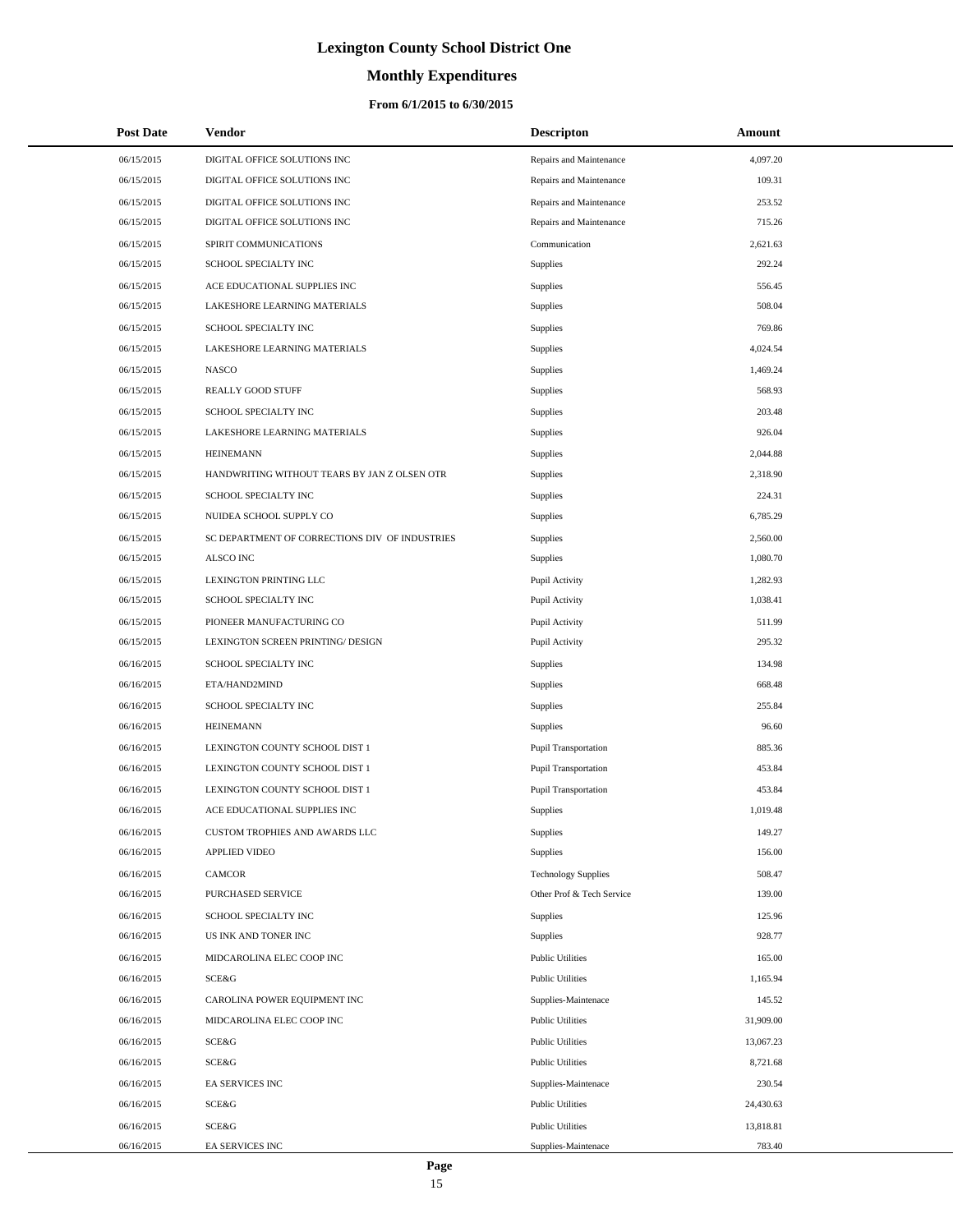# **Monthly Expenditures**

### **From 6/1/2015 to 6/30/2015**

| <b>Post Date</b> | Vendor                                             | <b>Descripton</b>             | Amount     |
|------------------|----------------------------------------------------|-------------------------------|------------|
| 06/16/2015       | <b>SCE&amp;G</b>                                   | <b>Public Utilities</b>       | 9,571.93   |
| 06/16/2015       | SCE&G                                              | <b>Public Utilities</b>       | 9,067.77   |
| 06/16/2015       | <b>SCE&amp;G</b>                                   | <b>Public Utilities</b>       | 43,493.97  |
| 06/16/2015       | <b>SCE&amp;G</b>                                   | <b>Public Utilities</b>       | 9,111.85   |
| 06/16/2015       | <b>SCE&amp;G</b>                                   | <b>Public Utilities</b>       | 12,994.86  |
| 06/16/2015       | ALFRED WILLIAMS AND CO                             | Supplies-Maintenace           | 2,927.52   |
| 06/16/2015       | <b>SCE&amp;G</b>                                   | <b>Public Utilities</b>       | 15,030.27  |
| 06/16/2015       | <b>SCE&amp;G</b>                                   | <b>Public Utilities</b>       | 9,841.93   |
| 06/16/2015       | SCE&G                                              | <b>Public Utilities</b>       | 2,734.27   |
| 06/16/2015       | SCE&G                                              | <b>Public Utilities</b>       | 19,057.43  |
| 06/16/2015       | <b>SCE&amp;G</b>                                   | <b>Public Utilities</b>       | 12,132.51  |
| 06/16/2015       | SCE&G                                              | <b>Public Utilities</b>       | 9,523.31   |
| 06/16/2015       | <b>SCE&amp;G</b>                                   | <b>Public Utilities</b>       | 12,143.46  |
| 06/16/2015       | SCE&G                                              | <b>Public Utilities</b>       | 21,203.13  |
| 06/16/2015       | <b>SCE&amp;G</b>                                   | <b>Public Utilities</b>       | 64,690.31  |
| 06/16/2015       | <b>SCE&amp;G</b>                                   | <b>Public Utilities</b>       | 8,840.24   |
| 06/16/2015       | SCE&G                                              | <b>Public Utilities</b>       | 167.67     |
| 06/16/2015       | RANDOM DRUG SCREENS INC                            | Other Prof & Tech Service     | 1,348.00   |
| 06/16/2015       | <b>CHANNING BETE COMPANY</b>                       | Supplies                      | 839.60     |
| 06/16/2015       | SC ASSOCIATION PUPIL TANSPORTATION                 | Dues and Fees                 | 125.00     |
| 06/16/2015       | CDWG ACCT 305089                                   | <b>Technology Supplies</b>    | 2,417.25   |
| 06/16/2015       | EPS LITERACY AND INTERVENTION                      | Supplies                      | 1,587.53   |
| 06/16/2015       | KURTZ BROS DBA BENDER BURKOT EAST COAST SCHOOL SUP | <b>Supplies</b>               | 280.21     |
| 06/16/2015       | SCHOOL SPECIALTY INC                               | <b>Supplies</b>               | 6,009.45   |
| 06/16/2015       | TOWNSEND PRESS BOOK CENTER                         | Supplies                      | 1,453.62   |
| 06/16/2015       | FORMS AND SUPPLY INC (FSI)                         | Supplies                      | 303.88     |
| 06/16/2015       | SCHOOL SPECIALTY INC                               | Supplies                      | 4,713.32   |
| 06/16/2015       | JONES SCHOOL SUPPLY CO INC                         | Supplies                      | 156.36     |
| 06/16/2015       | ROCHESTER 100 INC                                  | Supplies                      | 862.50     |
| 06/16/2015       | FORMS AND SUPPLY INC (FSI)                         | Supplies                      | 2,856.90   |
| 06/16/2015       | PINE PRESS OF LEXINGTON INC                        | Supplies                      | 311.58     |
| 06/16/2015       | SCHOOL SPECIALTY INC                               | Supplies                      | 1,772.21   |
| 06/16/2015       | SCHOOL SPECIALTY INC                               | Supplies                      | 5,170.04   |
| 06/16/2015       | FRANKLIN COVEY CO (EDUCATION DIV)                  | Inst Prog Improvement         | 275.34     |
| 06/16/2015       | NANCY K PERRY CHILDREN'S SHELTER                   | <b>Instructional Services</b> | 395.18     |
| 06/16/2015       | FORMS AND SUPPLY INC (FSI)                         | Supplies                      | 152.22     |
| 06/16/2015       | <b>HEINEMANN</b>                                   | Supplies                      | 105.00     |
| 06/16/2015       | LEXINGTON COUNTY SCHOOL DIST 1                     | <b>Pupil Transportation</b>   | 879.78     |
| 06/16/2015       | ALFRED WILLIAMS AND CO                             | Supplies                      | 1,234.25   |
| 06/16/2015       | JUMPER CARTER SEASE ARCHITECTS P A                 | Building                      | 8,342.16   |
| 06/16/2015       | ALFRED WILLIAMS AND CO                             | Supplies                      | 19,661.26  |
| 06/16/2015       | ALFRED WILLIAMS AND CO                             | Supplies                      | 3,044.62   |
| 06/16/2015       | NUIDEA SCHOOL SUPPLY CO                            | Supplies                      | 130,343.88 |
| 06/16/2015       | <b>INTERIOR SYSTEMS INC</b>                        | Supplies                      | 847.44     |
| 06/16/2015       | DELL COMPUTERS                                     | Software Renewal/Agreemen     | 1,649.71   |
| 06/16/2015       | COMMUNICATION MANAGEMENT INC                       | <b>Technology Supplies</b>    | 6,702.81   |
| 06/16/2015       | F&D ELECTRICAL CONTRACTORS INC                     | Building                      | 20,910.78  |
| 06/16/2015       | JENKINS HANCOCK AND SIDES                          | Building                      | 3,500.00   |

 $\overline{a}$  $\overline{a}$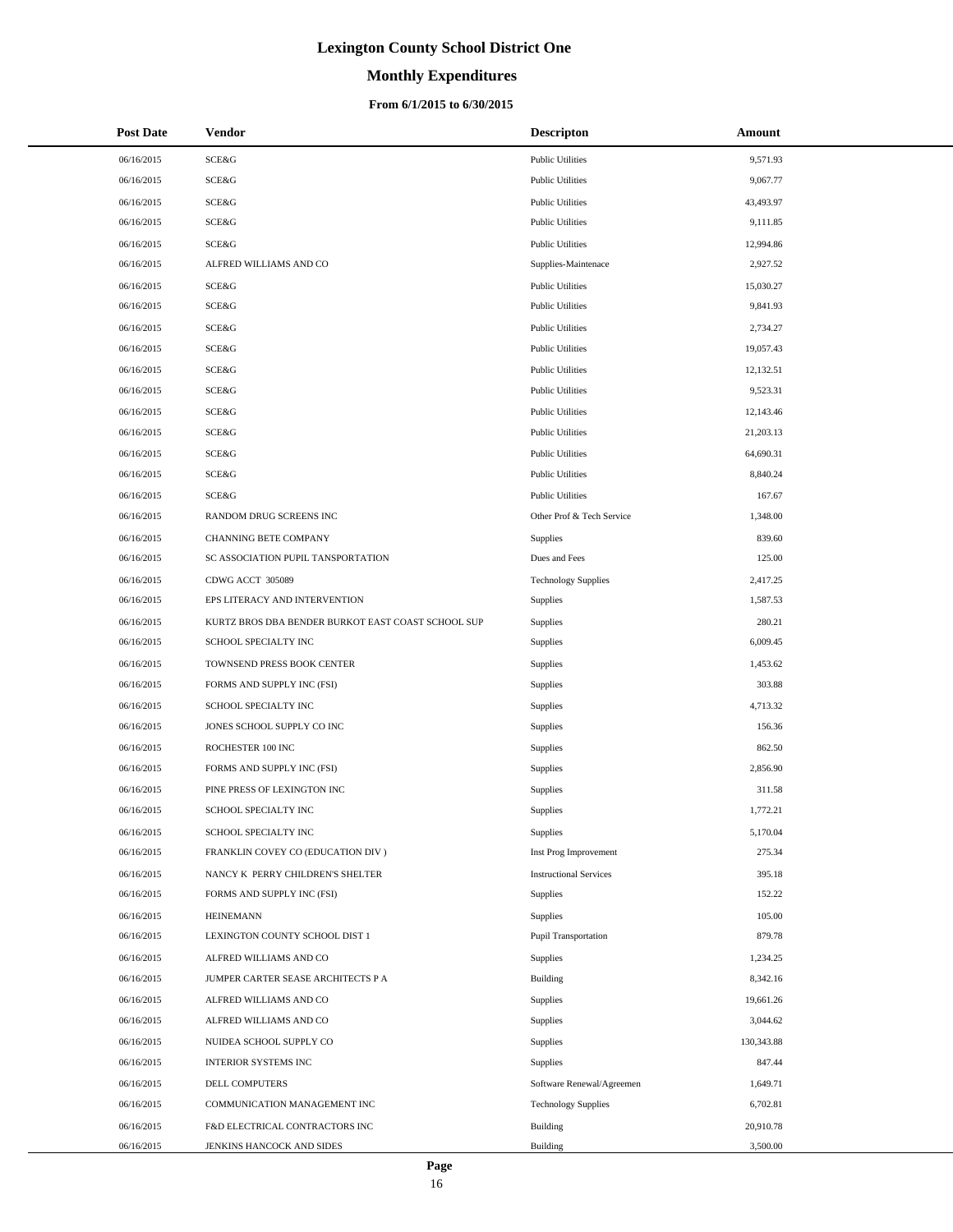# **Monthly Expenditures**

### **From 6/1/2015 to 6/30/2015**

| <b>Post Date</b> | Vendor                                             | <b>Descripton</b>           | Amount    |
|------------------|----------------------------------------------------|-----------------------------|-----------|
| 06/16/2015       | C C DICKSON COMPANY                                | Supplies                    | 168.48    |
| 06/16/2015       | GENERAL SALES COMPANY                              | Supplies                    | 7,725.40  |
| 06/16/2015       | PRO KITCHEN ONLINE LLC                             | Supplies                    | 1,186.99  |
| 06/16/2015       | PURCHASED SERVICE                                  | Travel                      | 117.74    |
| 06/16/2015       | <b>US FOODS</b>                                    | Supplies                    | 332.74    |
| 06/16/2015       | <b>US FOODS</b>                                    | Food                        | 3,901.58  |
| 06/16/2015       | ASPIRE 4 MORE PRODUCTIONS                          | Pupil Activity              | 214.00    |
| 06/16/2015       | AP EXAMS AP PROGRAM                                | Pupil Activity              | 145.00    |
| 06/16/2015       | FORMS AND SUPPLY INC (FSI)                         | Pupil Activity              | 876.87    |
| 06/16/2015       | SCHOOL SPECIALTY INC                               | Pupil Activity              | 233.66    |
| 06/16/2015       | PROVIDENCE HOSPITAL                                | Pupil Activity              | 160.00    |
| 06/16/2015       | RIDDELL / ALL AMERICAN                             | Pupil Activity              | 690.53    |
| 06/16/2015       | WILSON AND ASSOCIATES                              | Pupil Activity              | 700.00    |
| 06/16/2015       | PREMIER GIRLS BASKETBALL CAMP                      | Pupil Activity              | 2,925.00  |
| 06/16/2015       | <b>BSN SPORTS INC</b>                              | Pupil Activity              | 1,012.42  |
| 06/16/2015       | MERIDIAN PRINTING AND PROMOTIONS                   | Pupil Activity              | 722.25    |
| 06/16/2015       | CAUGHMAN'S MEAT PLANT INC                          | Pupil Activity              | 858.59    |
| 06/17/2015       | SCHOLASTIC CLASSROOM MAGAZINE                      | Supplies-Immersion          | 275.00    |
| 06/17/2015       | SCHOLASTIC CLASSROOM MAGAZINE                      | Supplies-Immersion          | 550.00    |
| 06/17/2015       | PURCHASED SERVICE                                  | Travel                      | 414.29    |
| 06/17/2015       | PURCHASED SERVICE                                  | Travel                      | 129.38    |
| 06/17/2015       | HANDWRITING WITHOUT TEARS BY JAN Z OLSEN OTR       | Supplies                    | 4,473.77  |
| 06/17/2015       | VIRTUAL ENTERPRISES INTERNATL                      | Travel                      | 400.00    |
| 06/17/2015       | PURCHASED SERVICE                                  | Travel                      | 101.12    |
| 06/17/2015       | PURCHASED SERVICE                                  | Travel                      | 183.82    |
| 06/17/2015       | PURCHASED SERVICE                                  | Travel                      | 141.87    |
| 06/17/2015       | PURCHASED SERVICE                                  | Travel                      | 112.53    |
| 06/17/2015       | PURCHASED SERVICE                                  | Travel                      | 356.50    |
| 06/17/2015       | PURCHASED SERVICE                                  | Travel                      | 264.21    |
| 06/17/2015       | <b>OVERDRIVE INC</b>                               | <b>Library Books</b>        | 854.44    |
| 06/17/2015       | PURCHASED SERVICE                                  | Travel                      | 395.60    |
| 06/17/2015       | THE GUTTERMAN                                      | Repairs and Maintenance     | 318.00    |
| 06/17/2015       | NUIDEA SCHOOL SUPPLY CO                            | Supplies-Maintenace         | 900.94    |
| 06/17/2015       | CHECKER YELLOW CAB CO INC                          | <b>Pupil Transportation</b> | 18,821.50 |
| 06/17/2015       | GARNER, MELISSA                                    | <b>Pupil Transportation</b> | 210.24    |
| 06/17/2015       | PURCHASED SERVICE                                  | Travel                      | 131.68    |
| 06/17/2015       | PURCHASED SERVICE                                  | Travel                      | 850.43    |
| 06/17/2015       | TUCKER OIL COMPNAY INC                             | Supplies                    | 381.30    |
| 06/17/2015       | CDWG ACCT 305089                                   | <b>Technology Supplies</b>  | 405.53    |
| 06/17/2015       | DIGITAL OFFICE SOLUTIONS INC                       | Repairs and Maintenance     | 7,980.41  |
| 06/17/2015       | DIGITAL OFFICE SOLUTIONS INC                       | Repairs and Maintenance     | 1,518.74  |
| 06/17/2015       | KURTZ BROS DBA BENDER BURKOT EAST COAST SCHOOL SUP | Supplies                    | 1,158.39  |
| 06/17/2015       | SCHOOL SPECIALTY INC                               | Supplies                    | 114.82    |
| 06/17/2015       | MONDO PUBLISHING                                   | Supplies                    | 509.00    |
| 06/17/2015       | EAI (ERIC ARMIN INC)                               | Supplies                    | 1,775.91  |
| 06/17/2015       | TREASURE BAY INC                                   | Supplies                    | 2,415.83  |
| 06/17/2015       | PURCHASED SERVICE                                  | Travel                      | 289.23    |
| 06/17/2015       | PURCHASED SERVICE                                  | Travel                      | 334.08    |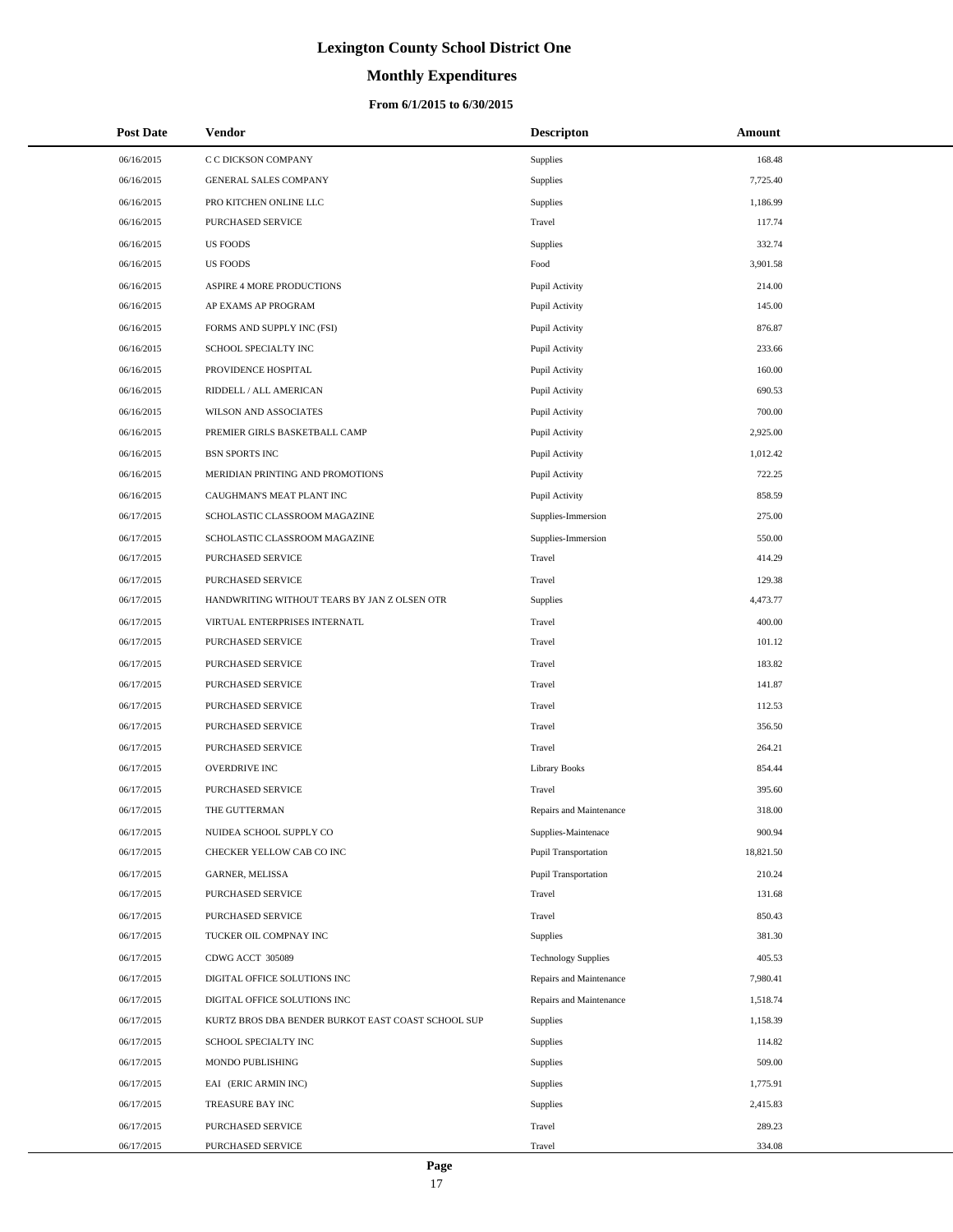# **Monthly Expenditures**

### **From 6/1/2015 to 6/30/2015**

| <b>Post Date</b> | <b>Vendor</b>                                | <b>Descripton</b>         | Amount    |
|------------------|----------------------------------------------|---------------------------|-----------|
| 06/17/2015       | PURCHASED SERVICE                            | Travel                    | 125.93    |
| 06/17/2015       | PURCHASED SERVICE                            | Travel                    | 106.44    |
| 06/17/2015       | PURCHASED SERVICE                            | Travel                    | 113.28    |
| 06/17/2015       | PURCHASED SERVICE                            | Travel                    | 507.72    |
| 06/17/2015       | KAPLAN EARLY LEARNING COMPANY                | Supplies                  | 252.41    |
| 06/17/2015       | PUBLIC CONSULTING GROUP INC (PCG)            | Software Renewal/Agreemen | 3,500.00  |
| 06/17/2015       | HANDWRITING WITHOUT TEARS BY JAN Z OLSEN OTR | Supplies                  | 4,589.88  |
| 06/17/2015       | PURCHASED SERVICE                            | Travel                    | 124.20    |
| 06/17/2015       | NUIDEA SCHOOL SUPPLY CO                      | Supplies                  | 5,142.42  |
| 06/17/2015       | RUFUS ORNDUFF REF INC                        | Repairs and Maintenance   | 311.02    |
| 06/17/2015       | MACTASTIC LLC DBA MACTASTIC IREPAIR          | Pupil Activity            | 3,310.50  |
| 06/17/2015       | MACTASTIC LLC DBA MACTASTIC IREPAIR          | Pupil Activity            | 1,004.50  |
| 06/17/2015       | MACTASTIC LLC DBA MACTASTIC IREPAIR          | Pupil Activity            | 11,545.70 |
| 06/17/2015       | <b>PURCHASE POWER</b>                        | Pupil Activity            | 1,000.00  |
| 06/17/2015       | HOSKINS SUPPLY CO INC                        | Pupil Activity            | 714.00    |
| 06/17/2015       | <b>BSN SPORTS INC</b>                        | Pupil Activity            | 3,736.44  |
| 06/17/2015       | <b>BOATWRIGHT, GREGORY</b>                   | Pupil Activity            | 1,500.00  |
| 06/17/2015       | JOHN WILEY AND SONS                          | Supplies                  | 1,357.77  |
| 06/17/2015       | <b>BOOKSOURCE</b>                            | Supplies                  | 1,009.50  |
| 06/18/2015       | MONDO PUBLISHING                             | Supplies                  | 5,167.80  |
| 06/18/2015       | PURCHASED SERVICE                            | Travel                    | 274.45    |
| 06/18/2015       | PURCHASED SERVICE                            | Travel                    | 431.00    |
| 06/18/2015       | PURCHASED SERVICE                            | Travel                    | 431.00    |
| 06/18/2015       | <b>LRADAC</b>                                | Other Prof & Tech Service | 3,340.12  |
| 06/18/2015       | PURCHASED SERVICE                            | Travel                    | 513.05    |
| 06/18/2015       | TRITEK FIRE AND SECURITY LLC                 | Repairs and Maintenance   | 1,249.81  |
| 06/18/2015       | DIGITAL OFFICE SOLUTIONS INC                 | Repairs and Maintenance   | 169.69    |
| 06/18/2015       | DIGITAL OFFICE SOLUTIONS INC                 | Repairs and Maintenance   | 310.42    |
| 06/18/2015       | DIGITAL OFFICE SOLUTIONS INC                 | Repairs and Maintenance   | 103.09    |
| 06/18/2015       | DIGITAL OFFICE SOLUTIONS INC                 | Repairs and Maintenance   | 220.44    |
| 06/18/2015       | DIGITAL OFFICE SOLUTIONS INC                 | Repairs and Maintenance   | 332.27    |
| 06/18/2015       | DIGITAL OFFICE SOLUTIONS INC                 | Repairs and Maintenance   | 573.96    |
| 06/18/2015       | DIGITAL OFFICE SOLUTIONS INC                 | Repairs and Maintenance   | 714.19    |
| 06/18/2015       | DIGITAL OFFICE SOLUTIONS INC                 | Repairs and Maintenance   | 644.96    |
| 06/18/2015       | DIGITAL OFFICE SOLUTIONS INC                 | Repairs and Maintenance   | 407.38    |
| 06/18/2015       | REALLY GOOD STUFF                            | Supplies                  | 687.69    |
| 06/18/2015       | SCHOOL SPECIALTY INC                         | Supplies                  | 8,239.66  |
| 06/18/2015       | SCHOOL SPECIALTY INC                         | Supplies                  | 567.69    |
| 06/18/2015       | FOLLETT SCHOOL SOLUTIONS INC                 | Supplies                  | 995.42    |
| 06/18/2015       | KAPLAN EARLY LEARNING COMPANY                | Supplies                  | 83.44     |
| 06/18/2015       | FOLLETT SCHOOL SOLUTIONS INC                 | Supplies                  | 834.13    |
| 06/18/2015       | SCHOOL SPECIALTY INC                         | Supplies                  | 567.21    |
| 06/18/2015       | PURCHASED SERVICE                            | Travel                    | 246.10    |
| 06/18/2015       | DELTA EDUCATION                              | Supplies                  | 5,384.20  |
| 06/18/2015       | PURCHASED SERVICE                            | Travel                    | 248.50    |
| 06/18/2015       | PURCHASED SERVICE                            | Travel                    | 511.64    |
| 06/18/2015       | SCHOOL SPECIALTY INC                         | Pupil Activity            | 584.46    |
| 06/18/2015       | PURCHASED SERVICE                            | Pupil Activity            | 386.40    |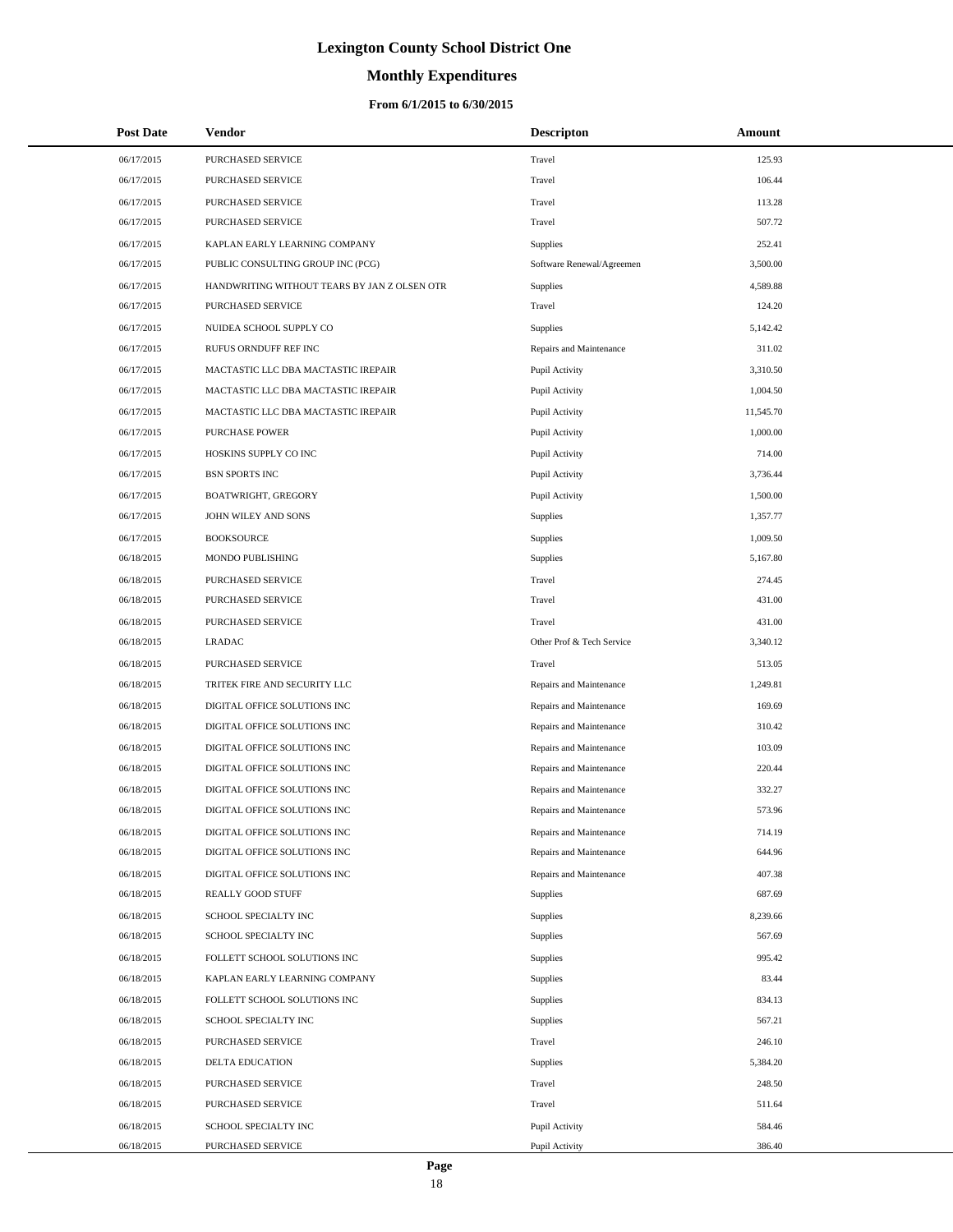# **Monthly Expenditures**

| <b>Post Date</b> | Vendor                                             | <b>Descripton</b>          | Amount    |
|------------------|----------------------------------------------------|----------------------------|-----------|
| 06/18/2015       | KNOCKOUT SPORTSWEAR                                | Pupil Activity             | 1,995.00  |
| 06/18/2015       | PURCHASED SERVICE                                  | Pupil Activity             | 250.00    |
| 06/22/2015       | DELL COMPUTERS                                     | Supplies                   | 1,476.54  |
| 06/22/2015       | FORMS AND SUPPLY INC (FSI)                         | Supplies                   | 4,129.77  |
| 06/22/2015       | DELL COMPUTERS                                     | <b>Technology Supplies</b> | 838.84    |
| 06/22/2015       | ONTARIO INVESTMENTS INC.                           | Rentals                    | 873.38    |
| 06/22/2015       | FORMS AND SUPPLY INC (FSI)                         | Supplies                   | 529.15    |
| 06/22/2015       | NUIDEA SCHOOL SUPPLY CO                            | Supplies                   | 2,846.30  |
| 06/22/2015       | SHOWCHOIR CAMPS OF AMERICA                         | Travel                     | 292.00    |
| 06/22/2015       | FORMS AND SUPPLY INC (FSI)                         | Supplies                   | 482.79    |
| 06/22/2015       | MACKIN LIBRARY MEDIA                               | Library Books              | 942.84    |
| 06/22/2015       | DIGITAL OFFICE SOLUTIONS INC                       | Technology Equipment D F   | 5,020.93  |
| 06/22/2015       | FORMS AND SUPPLY INC (FSI)                         | Supplies                   | 1,166.56  |
| 06/22/2015       | PURCHASED SERVICE                                  | Other Objects              | 180.03    |
| 06/22/2015       | ALFRED WILLIAMS AND CO                             | Supplies-Maintenace        | 2,588.54  |
| 06/22/2015       | ALFRED WILLIAMS AND CO                             | Supplies-Maintenace        | 2,235.70  |
| 06/22/2015       | ALFRED WILLIAMS AND CO                             | Supplies-Maintenace        | 2,249.56  |
| 06/22/2015       | BARRETT, S LEE                                     | Other Prof & Tech Service  | 120.00    |
| 06/22/2015       | LEXINGTON PRINTING LLC                             | Printing and Binding       | 587.43    |
| 06/22/2015       | DIGITAL OFFICE SOLUTIONS INC                       | Repairs and Maintenance    | 798.87    |
| 06/22/2015       | DIGITAL OFFICE SOLUTIONS INC                       | Repairs and Maintenance    | 1,702.02  |
| 06/22/2015       | DIGITAL OFFICE SOLUTIONS INC                       | Repairs and Maintenance    | 188.89    |
| 06/22/2015       | ACE EDUCATIONAL SUPPLIES INC                       | <b>Supplies</b>            | 5,421.36  |
| 06/22/2015       | <b>APPLIED VIDEO</b>                               | Supplies                   | 15,651.16 |
| 06/22/2015       | DREAMGEAR LLC                                      | Supplies                   | 1,088.00  |
| 06/22/2015       | <b>HEINEMANN</b>                                   | Supplies                   | 171.00    |
| 06/22/2015       | LAKESHORE LEARNING MATERIALS                       | Supplies                   | 7,073.31  |
| 06/22/2015       | SC DEPARTMENT OF REVENUE (SALES TAX RETURN)        | Supplies                   | 223.86    |
| 06/22/2015       | SCHOOL SPECIALTY INC                               | Supplies                   | 1,785.40  |
| 06/22/2015       | SCHOOL SPECIALTY INC                               | Supplies                   | 6,066.84  |
| 06/22/2015       | APPLIED VIDEO                                      | Supplies                   | 2,318.69  |
| 06/22/2015       | DREAMGEAR LLC                                      | Supplies                   | 480.00    |
| 06/22/2015       | SCHOOL SPECIALTY INC                               | Supplies                   | 2,125.88  |
| 06/22/2015       | DR LINDA KARGES-BONE                               | Supplies                   | 633.22    |
| 06/22/2015       | US INK AND TONER INC                               | Supplies                   | 1,659.34  |
| 06/22/2015       | SCHOOL SPECIALTY INC                               | Supplies                   | 168.39    |
| 06/22/2015       | SC DEPARTMENT OF REVENUE (SALES TAX RETURN)        | Supplies                   | 449.01    |
| 06/22/2015       | US INK AND TONER INC                               | Supplies                   | 6,414.40  |
| 06/22/2015       | FRANKLIN COVEY CO (EDUCATION DIV)                  | Supplies                   | 1,125.52  |
| 06/22/2015       | STATE DEPARTMENT OF EDUCATION LEX DIST ONEBUS SHOP | Pupil Transportation       | 6,370.30  |
| 06/22/2015       | STATE DEPARTMENT OF EDUCATION LEX DIST ONEBUS SHOP | Pupil Transportation       | 2,568.66  |
| 06/22/2015       | METALS AND ALLOYS CO LLC                           | Supplies                   | 988.40    |
| 06/22/2015       | <b>GS2 ENGINEERING INC</b>                         | Building                   | 1,030.00  |
| 06/22/2015       | NUIDEA SCHOOL SUPPLY CO                            | Supplies                   | 160.18    |
| 06/22/2015       | NUIDEA SCHOOL SUPPLY CO                            | Supplies                   | 5,979.22  |
| 06/22/2015       | <b>B &amp; H PHOTO</b>                             | <b>Technology Supplies</b> | 21,881.37 |
| 06/22/2015       | SC DEPARTMENT OF REVENUE (SALES TAX RETURN)        | <b>Technology Supplies</b> | 1,093.73  |
| 06/22/2015       | <b>BSN SPORTS INC</b>                              | Pupil Activity             | 722.25    |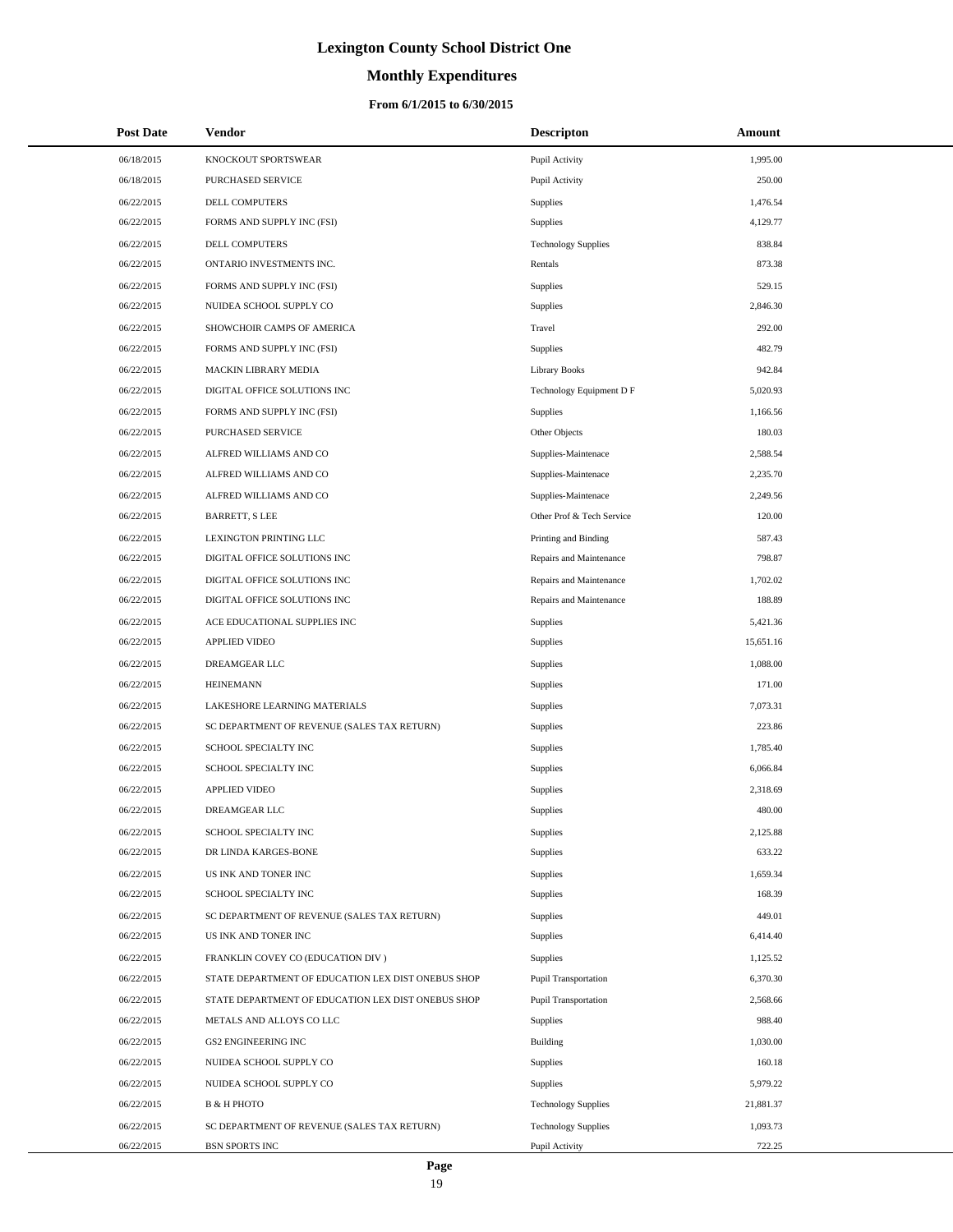# **Monthly Expenditures**

### **From 6/1/2015 to 6/30/2015**

| <b>Post Date</b> | <b>Vendor</b>                                      | <b>Descripton</b>                | Amount   |
|------------------|----------------------------------------------------|----------------------------------|----------|
| 06/23/2015       | MUSICIAN SUPPLY                                    | Supplies                         | 372.36   |
| 06/23/2015       | DELL COMPUTERS                                     | Supplies                         | 1,711.82 |
| 06/23/2015       | PROVIDENCE ENVIRONMENTAL CONCEPTS/SERVICES         | Repairs and Maintenance          | 150.00   |
| 06/23/2015       | PROVIDENCE ENVIRONMENTAL CONCEPTS/SERVICES         | Repairs and Maintenance          | 220.00   |
| 06/23/2015       | FERGUSON ENTERPRISES INC FEI 27                    | Supplies-Maintenace              | 331.69   |
| 06/23/2015       | PIONEER MANUFACTURING CO                           | Supplies-Maintenace              | 475.94   |
| 06/23/2015       | FERGUSON ENTERPRISES INC FEI 27                    | Supplies-Maintenace              | 168.20   |
| 06/23/2015       | PIONEER MANUFACTURING CO                           | Supplies-Maintenace              | 423.72   |
| 06/23/2015       | PIONEER MANUFACTURING CO                           | Supplies-Maintenace              | 376.64   |
| 06/23/2015       | DERRICK PLUMBING INC                               | Repairs and Maintenance          | 1,562.36 |
| 06/23/2015       | PIONEER MANUFACTURING CO                           | Supplies-Maintenace              | 376.64   |
| 06/23/2015       | WP LAW INC                                         | Supplies-Maintenace              | 363.55   |
| 06/23/2015       | SIMPLEXGRINNELL                                    | Repairs and Maintenance          | 865.73   |
| 06/23/2015       | PIONEER MANUFACTURING CO                           | Supplies-Maintenace              | 376.64   |
| 06/23/2015       | DERRICK'S SERVICE CENTER                           | Supplies                         | 105.00   |
| 06/23/2015       | ACE EDUCATIONAL SUPPLIES INC                       | Supplies                         | 430.73   |
| 06/23/2015       | DREAMGEAR LLC                                      | Supplies                         | 512.00   |
| 06/23/2015       | <b>HEINEMANN</b>                                   | Supplies                         | 1,306.80 |
| 06/23/2015       | MCGRAW HILL EDUCATION                              | Supplies                         | 216.18   |
| 06/23/2015       | SCHOOL SPECIALTY INC                               | Supplies                         | 2,530.16 |
| 06/23/2015       | SCHOOL SPECIALTY INC                               | Supplies                         | 909.37   |
| 06/23/2015       | CONCEPT UNLIMITED INC                              | Supplies                         | 7,330.52 |
| 06/23/2015       | NUIDEA SCHOOL SUPPLY CO                            | Supplies                         | 6,248.61 |
| 06/23/2015       | <b>US FOODS</b>                                    | Food                             | 329.67   |
| 06/23/2015       | <b>US FOODS</b>                                    | Food                             | 1,055.45 |
| 06/23/2015       | <b>US FOODS</b>                                    | Supplies                         | 406.98   |
| 06/23/2015       | <b>US FOODS</b>                                    | Food                             | 4,297.22 |
| 06/23/2015       | BORDEN DAIRY CO OF SC LLC                          | Milk                             | 602.92   |
| 06/23/2015       | <b>US FOODS</b>                                    | Supplies                         | 302.14   |
| 06/23/2015       | <b>US FOODS</b>                                    | Food                             | 176.46   |
| 06/23/2015       | ROCHESTER 100 INC                                  | Pupil Activity                   | 805.00   |
| 06/23/2015       | PREMIER AGENDAS INC NATIONAL SALES SUPPORT         | Pupil Activity                   | 3.080.13 |
| 06/23/2015       | HERFF JONES INC                                    | Pupil Activity                   | 379.96   |
| 06/23/2015       | <b>BSN SPORTS INC</b>                              | Pupil Activity                   | 2,302.38 |
| 06/23/2015       | PROED INC                                          | Supplies                         | 598.00   |
| 06/24/2015       | LEXIA LEARNING SYSTEMS INC                         | Software Renewal/Agreemen        | 662.50   |
| 06/24/2015       | LEXINGTON COUNTY SCHOOL DIST 1                     | <b>Pupil Transportation</b>      | 104.16   |
| 06/24/2015       | STATE DEPARTMENT OF EDUCATION LEX DIST ONEBUS SHOP | <b>Pupil Transportation</b>      | 1,958.39 |
| 06/24/2015       | LEXINGTON COUNTY SCHOOL DIST 1                     | <b>Pupil Transportation</b>      | 247.38   |
| 06/24/2015       | STATE DEPARTMENT OF EDUCATION LEX DIST ONEBUS SHOP | Pupil Transportation             | 913.26   |
| 06/24/2015       | PURCHASED SERVICE                                  | Travel                           | 138.00   |
| 06/24/2015       | SCHOOL DISTRICT OF OCONEE COUNTY                   | Tuition-LEA                      | 1,652.74 |
| 06/24/2015       | LEXINGTON COUNTY SCHOOL DIST 1                     | Pupil Transportation             | 210.18   |
| 06/24/2015       | LEXINGTON COUNTY SCHOOL DIST 1                     | Pupil Transportation             | 1,731.66 |
| 06/24/2015       | STATE DEPARTMENT OF EDUCATION LEX DIST ONEBUS SHOP | Pupil Transportation             | 1,004.21 |
| 06/24/2015       | LEXINGTON COUNTY SCHOOL DIST 1                     | Pupil Transportation             | 107.88   |
| 06/24/2015       | LEXINGTON COUNTY SCHOOL DIST 1                     | <b>Pupil Transportation-Inst</b> | 366.42   |
| 06/24/2015       | LEXINGTON COUNTY SCHOOL DIST 1                     | Pupil Transportation             | 504.06   |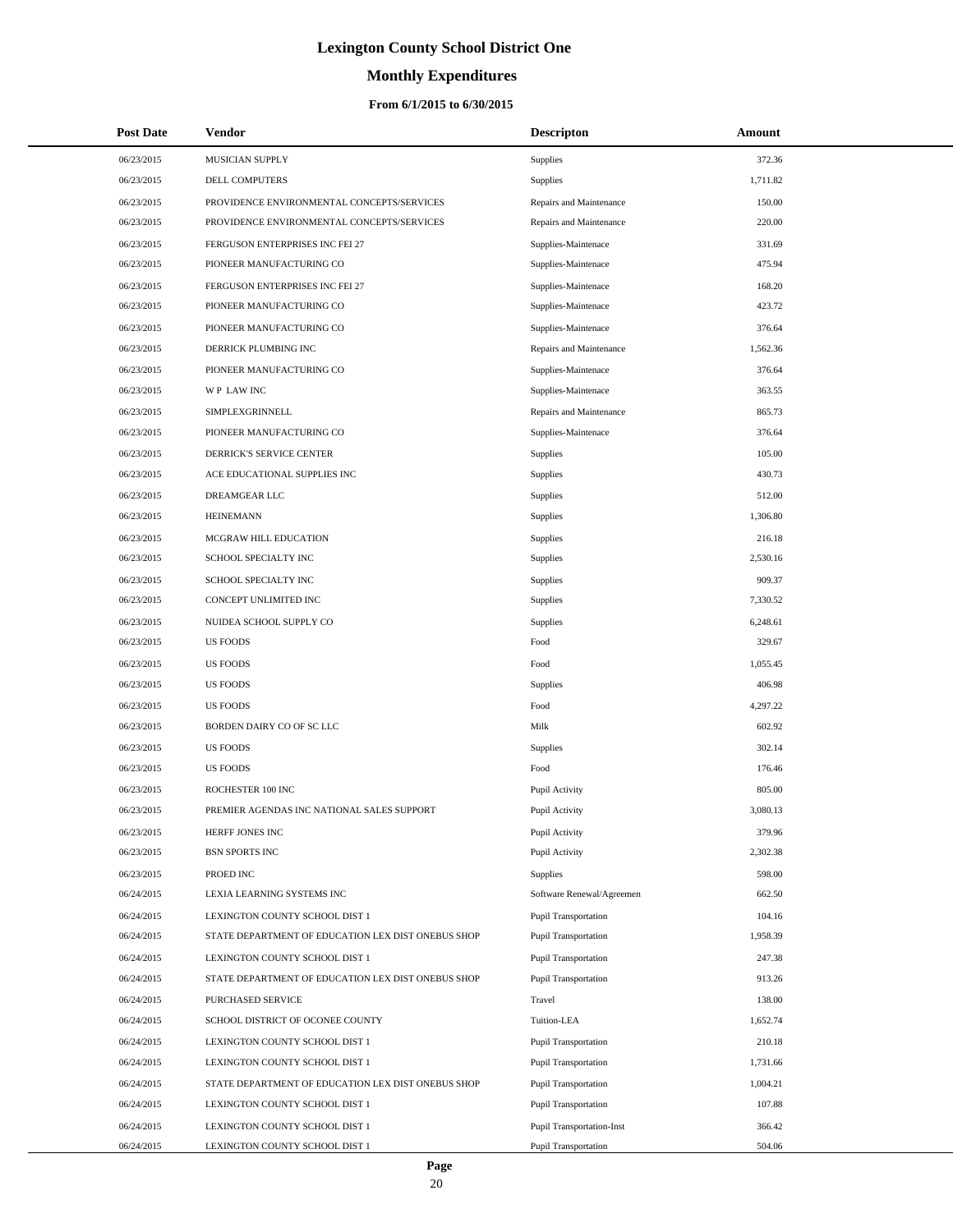# **Monthly Expenditures**

| <b>Post Date</b>         | <b>Vendor</b>                                                                                            | <b>Descripton</b>                | Amount           |
|--------------------------|----------------------------------------------------------------------------------------------------------|----------------------------------|------------------|
| 06/24/2015               | PURCHASED SERVICE                                                                                        | Travel                           | 209.07           |
| 06/24/2015               | PURCHASED SERVICE                                                                                        | Travel                           | 150.08           |
| 06/24/2015               | <b>GRAYBAR ELECTRIC CO INC</b>                                                                           | Supplies-Maintenace              | 561.75           |
| 06/24/2015               | <b>GRAYBAR ELECTRIC CO INC</b>                                                                           | Supplies-Maintenace              | 561.75           |
| 06/24/2015               | PALMETTO METAL PRODUCTS INC                                                                              | Supplies-Maintenace              | 2,311.20         |
| 06/24/2015               | PALMETTO PROPANE                                                                                         | Energy                           | 116.72           |
| 06/24/2015               | MIDCAROLINA ELEC COOP INC                                                                                | <b>Public Utilities</b>          | 18,484.00        |
| 06/24/2015               | MIDCAROLINA ELEC COOP INC                                                                                | <b>Public Utilities</b>          | 13,101.00        |
| 06/24/2015               | MIDCAROLINA ELEC COOP INC                                                                                | <b>Public Utilities</b>          | 8,667.00         |
| 06/24/2015               | <b>CK SUPPLY</b>                                                                                         | Supplies-Maintenace              | 364.66           |
| 06/24/2015               | HUFFSTETLER, NICHOLAS                                                                                    | Other Prof & Tech Service        | 180.00           |
| 06/24/2015               | <b>GEIGER CAROLINAS</b>                                                                                  | Supplies                         | 2,566.27         |
| 06/24/2015               | FOLLETT SCHOOL SOLUTIONS INC                                                                             | Software Renewal/Agreemen        | 31,880.88        |
| 06/24/2015               | <b>INTERNETWORK ENGINEERING</b>                                                                          | Software Renewal/Agreemen        | 30,556.96        |
| 06/24/2015               | SC DEPARTMENT OF REVENUE (SALES TAX RETURN)                                                              | Software Renewal/Agreemen        | 2,138.99         |
| 06/24/2015               | CABLE AND CONNECTIONS                                                                                    | <b>Technology Supplies</b>       | 273.29           |
| 06/24/2015               | CDWG ACCT 305089                                                                                         | <b>Technology Supplies</b>       | 17,013.00        |
| 06/24/2015               | <b>CAPSTONE</b>                                                                                          | Supplies                         | 4,398.16         |
| 06/24/2015               | <b>IMAGINE LEARNING</b>                                                                                  | Software Renewal/Agreemen        | 19,260.00        |
| 06/24/2015               | AMERICAN LEGACY PUBLISHING INC                                                                           | Supplies                         | 2,004.00         |
| 06/24/2015               | <b>SCHOLASTIC INC</b>                                                                                    | Supplies                         | 12,482.73        |
| 06/24/2015               | LEXINGTON COUNTY FIRST STEPS                                                                             | Other Prof & Tech Service        | 1,181.62         |
| 06/24/2015               | FOLLETT SCHOOL SOLUTIONS INC                                                                             | Supplies                         | 572.98           |
| 06/24/2015               | PURCHASED SERVICE                                                                                        | Travel                           | 100.63           |
| 06/24/2015               | STATE DEPARTMENT OF EDUCATION LEX DIST ONEBUS SHOP                                                       | Pupil Transportation             | 468.72           |
| 06/24/2015               | PURCHASED SERVICE                                                                                        | Travel                           | 205.79           |
| 06/24/2015               | PURCHASED SERVICE                                                                                        | Travel                           | 100.05           |
| 06/24/2015               | PURCHASED SERVICE                                                                                        | Travel                           | 100.34           |
| 06/24/2015               | MSC INDUSTRIAL SUPPLY CO                                                                                 | Supplies                         | 2,045.22         |
| 06/24/2015               | LEXINGTON COUNTY SCHOOL DIST 1                                                                           | Pupil Transportation             | 645.42           |
| 06/24/2015               | VITA VIBE INC                                                                                            | Supplies                         | 1,425.09         |
| 06/24/2015               | ALFRED WILLIAMS AND CO                                                                                   | Supplies                         | 17,976.00        |
| 06/24/2015               | MCWATERS INC (OFFICE FURNITURE ONLY)                                                                     | Supplies                         | 2,539.11         |
| 06/24/2015               | HARMANS LANDSCAPING LLC                                                                                  | Improv Other Than Bldg           | 19,272.41        |
| 06/24/2015               | PURCHASED SERVICE                                                                                        | Travel                           | 143.75           |
| 06/24/2015               | US FOODS                                                                                                 | Food                             | 355.74           |
| 06/24/2015               | SMARTPHONE MEDIC LLC                                                                                     | Pupil Activity                   | 396.00           |
| 06/24/2015               | <b>LENOVO US</b>                                                                                         | Pupil Activity                   | 1,694.64         |
| 06/24/2015               | PRO BAN INC                                                                                              | Pupil Activity                   | 185.00           |
| 06/24/2015               | LEXINGTON COUNTY SCHOOL DIST 1                                                                           | Pupil Activity                   | 336.66           |
| 06/24/2015               | STATE DEPARTMENT OF EDUCATION LEX DIST ONEBUS SHOP                                                       | Pupil Activity                   | 774.69           |
| 06/24/2015               | STATE DEPARTMENT OF EDUCATION LEX DIST ONEBUS SHOP                                                       | Pupil Activity                   | 124.62           |
| 06/24/2015               | STATE DEPARTMENT OF EDUCATION LEX DIST ONEBUS SHOP                                                       | Pupil Activity                   | 130.20           |
| 06/24/2015               | STATE DEPARTMENT OF EDUCATION LEX DIST ONEBUS SHOP                                                       | Pupil Activity                   | 100.44           |
| 06/24/2015               | LEXINGTON COUNTY SCHOOL DIST 1                                                                           | Pupil Activity                   | 111.60           |
| 06/24/2015               | STATE DEPARTMENT OF EDUCATION LEX DIST ONEBUS SHOP<br>STATE DEPARTMENT OF EDUCATION LEX DIST ONEBUS SHOP | Pupil Activity                   | 115.32           |
| 06/24/2015<br>06/24/2015 | STATE DEPARTMENT OF EDUCATION LEX DIST ONEBUS SHOP                                                       | Pupil Activity<br>Pupil Activity | 104.16<br>390.60 |
|                          |                                                                                                          |                                  |                  |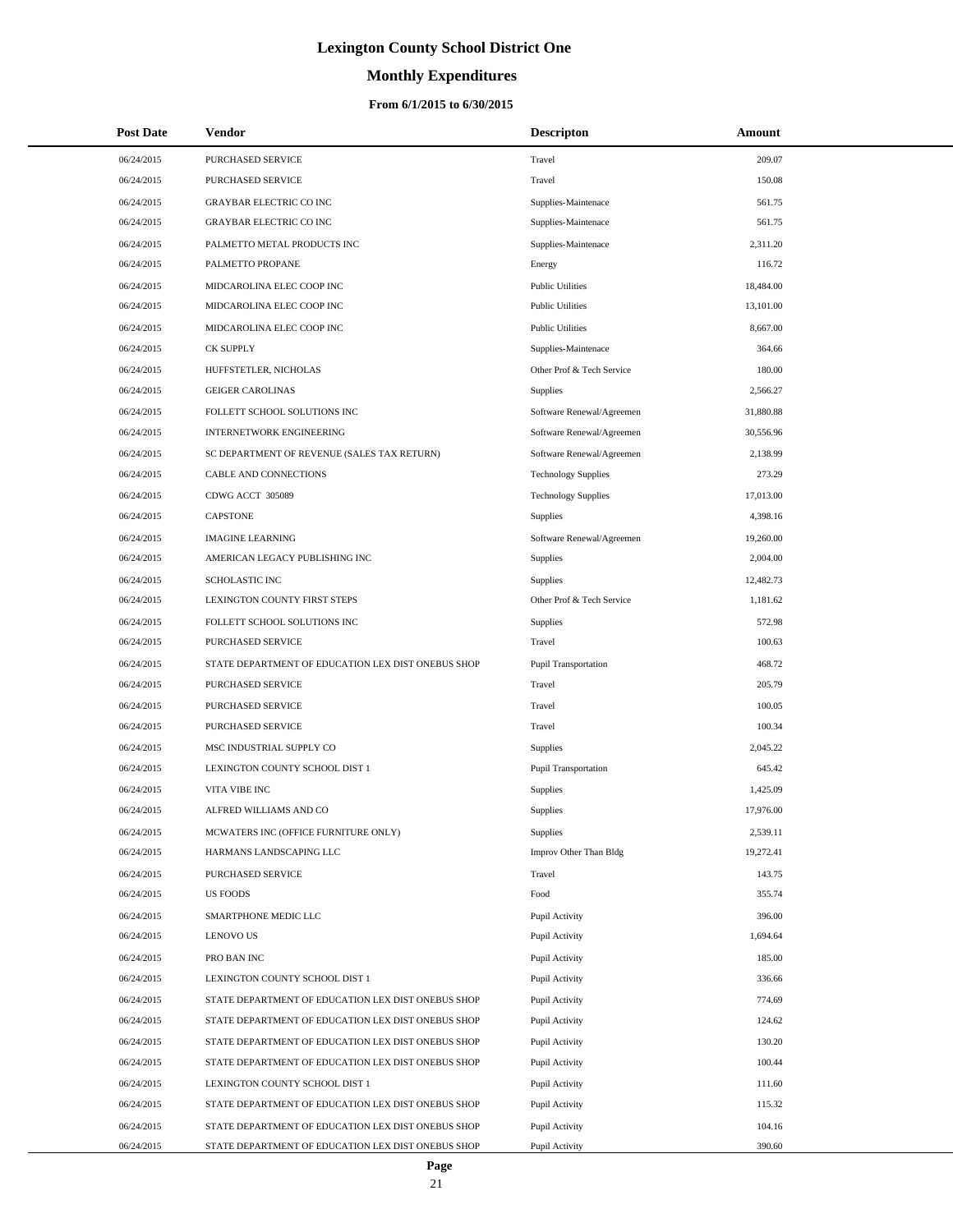# **Monthly Expenditures**

### **From 6/1/2015 to 6/30/2015**

| <b>Post Date</b> | <b>Vendor</b>                                      | <b>Descripton</b>              | Amount     |  |
|------------------|----------------------------------------------------|--------------------------------|------------|--|
| 06/29/2015       | HANDWRITING WITHOUT TEARS BY JAN Z OLSEN OTR       | Supplies                       | 5,219.41   |  |
| 06/29/2015       | SC DEPARTMENT OF JUVENILE JUSTICE (FISCAL AFFAIRS) | Tuition-LEA                    | 644.40     |  |
| 06/29/2015       | UNIVERSITY OF SOUTH CAROLINA C/O DONALD GRIFFINCOL | Travel                         | 1,223.00   |  |
| 06/29/2015       | STATE DEPARTMENT OF EDUCATION LEX DIST ONEBUS SHOP | Pupil Transportation           | 385.02     |  |
| 06/29/2015       | MOTOROLA SOLUTIONS                                 | Repairs and Maintenance        | 258.50     |  |
| 06/29/2015       | SC DEPARTMENT OF JUVENILE JUSTICE (FISCAL AFFAIRS) | Tuition-LEA                    | 323.20     |  |
| 06/29/2015       | STATE DEPARTMENT OF EDUCATION LEX DIST ONEBUS SHOP | <b>Pupil Transportation</b>    | 726.33     |  |
| 06/29/2015       | JOHNSON STRING INSTRUMENT                          | Supplies                       | 929.97     |  |
| 06/29/2015       | <b>APPLE INC</b>                                   | <b>Technology Supplies</b>     | 811.06     |  |
| 06/29/2015       | <b>COLLEGE OF CHARLESTON</b>                       | Inst Prog Improvement          | 7,650.00   |  |
| 06/29/2015       | LEXINGTON PRINTING LLC                             | Printing and Binding           | 2,143.21   |  |
| 06/29/2015       | <b>HEINEMANN</b>                                   | Supplies                       | 5,777.00   |  |
| 06/29/2015       | SC SCHOOL BOARD ASSOCIATION                        | Dues and Fees                  | 41,722.00  |  |
| 06/29/2015       | <b>CENTERPLATE</b>                                 | Other Objects                  | 940.50     |  |
| 06/29/2015       | SC SCHOOL BOARDS ASSOCIATION INSURANCE TRUST       | <b>Insurance and Judgments</b> | 556,307.00 |  |
| 06/29/2015       | SC ASSOCIATION CERTIFIED PUBLIC ACCOUNTANTS        | Dues and Fees                  | 840.00     |  |
| 06/29/2015       | SOX AND SONS CONSTRUCTION CO                       | Repairs and Maintenance        | 7,306.09   |  |
| 06/29/2015       | SC SCHOOL BOARDS ASSOCIATION INSURANCE TRUST       | Property Insurance             | 396,153.00 |  |
| 06/29/2015       | <b>EA SERVICES INC</b>                             | Repairs and Maintenance        | 764.00     |  |
| 06/29/2015       | SIMPLEXGRINNELL                                    | Repairs and Maintenance        | 2,676.00   |  |
| 06/29/2015       | A Z LAWN MOWER PARTS                               | Supplies-Maintenace            | 268.74     |  |
| 06/29/2015       | H L SHEALY CO                                      | Supplies-Maintenace            | 609.90     |  |
| 06/29/2015       | SIMPLEXGRINNELL                                    | Repairs and Maintenance        | 636.00     |  |
| 06/29/2015       | A Z LAWN MOWER PARTS                               | Supplies-Maintenace            | 433.63     |  |
| 06/29/2015       | EA SERVICES INC                                    | Repairs and Maintenance        | 168.00     |  |
| 06/29/2015       | A Z LAWN MOWER PARTS                               | Supplies-Maintenace            | 404.46     |  |
| 06/29/2015       | EA SERVICES INC                                    | Repairs and Maintenance        | 168.00     |  |
| 06/29/2015       | PALMETTO SPORTS FLOORS LLC                         | Repairs and Maintenance        | 2,012.40   |  |
| 06/29/2015       | SIMPLEXGRINNELL                                    | Repairs and Maintenance        | 480.00     |  |
| 06/29/2015       | A Z LAWN MOWER PARTS                               | Supplies-Maintenace            | 202.23     |  |
| 06/29/2015       | EA SERVICES INC                                    | Repairs and Maintenance        | 2,756.33   |  |
| 06/29/2015       | PALMETTO SPORTS FLOORS LLC                         | Repairs and Maintenance        | 1,593.60   |  |
| 06/29/2015       | PALMETTO SPORTS FLOORS LLC                         | Repairs and Maintenance        | 2,220.96   |  |
| 06/29/2015       | SIMPLEXGRINNELL                                    | Repairs and Maintenance        | 828.00     |  |
| 06/29/2015       | A Z LAWN MOWER PARTS                               | Supplies-Maintenace            | 229.62     |  |
| 06/29/2015       | SIMPLEXGRINNELL                                    | Repairs and Maintenance        | 864.00     |  |
| 06/29/2015       | SIMPLEXGRINNELL                                    | Repairs and Maintenance        | 336.00     |  |
| 06/29/2015       | A Z LAWN MOWER PARTS                               | Supplies-Maintenace            | 268.74     |  |
| 06/29/2015       | SIMPLEXGRINNELL                                    | Repairs and Maintenance        | 600.00     |  |
| 06/29/2015       | ED SMITH LUMBER MILL INC                           | Supplies-Maintenace            | 428.00     |  |
| 06/29/2015       | A Z LAWN MOWER PARTS                               | Supplies-Maintenace            | 152.84     |  |
| 06/29/2015       | PALMETTO SPORTS FLOORS LLC                         | Repairs and Maintenance        | 2,072.64   |  |
| 06/29/2015       | A Z LAWN MOWER PARTS                               | Supplies-Maintenace            | 152.84     |  |
| 06/29/2015       | PALMETTO SPORTS FLOORS LLC                         | Repairs and Maintenance        | 10,784.00  |  |
| 06/29/2015       | SIMPLEXGRINNELL                                    | Repairs and Maintenance        | 2,304.00   |  |
| 06/29/2015       | SHERWIN WILLIAMS                                   | Supplies-Maintenace            | 856.43     |  |
| 06/29/2015       | PALMETTO SPORTS FLOORS LLC                         | Repairs and Maintenance        | 2,328.48   |  |
| 06/29/2015       | SIMPLEXGRINNELL                                    | Repairs and Maintenance        | 324.00     |  |

 $\overline{a}$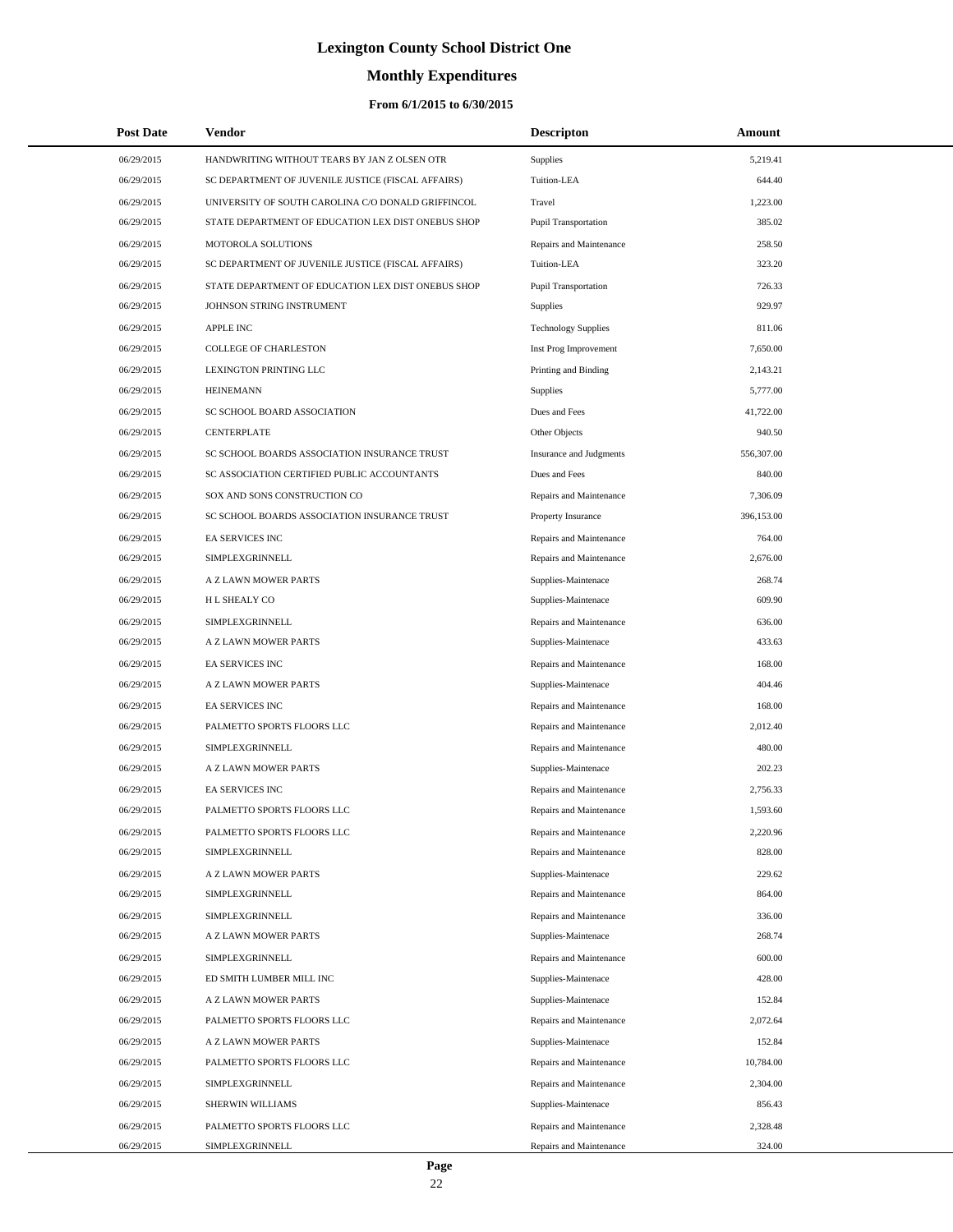# **Monthly Expenditures**

### **From 6/1/2015 to 6/30/2015**

| <b>Post Date</b> | Vendor                                       | <b>Descripton</b>              | Amount    |
|------------------|----------------------------------------------|--------------------------------|-----------|
| 06/29/2015       | EA SERVICES INC                              | Repairs and Maintenance        | 168.00    |
| 06/29/2015       | PALMETTO SPORTS FLOORS LLC                   | Repairs and Maintenance        | 1,864.80  |
| 06/29/2015       | SIMPLEXGRINNELL                              | Repairs and Maintenance        | 708.00    |
| 06/29/2015       | SIMPLEXGRINNELL                              | Repairs and Maintenance        | 720.00    |
| 06/29/2015       | EA SERVICES INC                              | Repairs and Maintenance        | 2,656.33  |
| 06/29/2015       | SIMPLEXGRINNELL                              | Repairs and Maintenance        | 528.00    |
| 06/29/2015       | <b>EA SERVICES INC</b>                       | Repairs and Maintenance        | 207.00    |
| 06/29/2015       | PALMETTO SPORTS FLOORS LLC                   | Repairs and Maintenance        | 2,651.04  |
| 06/29/2015       | SIMPLEXGRINNELL                              | Repairs and Maintenance        | 780.00    |
| 06/29/2015       | SIMPLEXGRINNELL                              | Repairs and Maintenance        | 828.00    |
| 06/29/2015       | A Z LAWN MOWER PARTS                         | Supplies-Maintenace            | 448.95    |
| 06/29/2015       | PALMETTO SPORTS FLOORS LLC                   | Repairs and Maintenance        | 2,651.04  |
| 06/29/2015       | SIMPLEXGRINNELL                              | Repairs and Maintenance        | 552.00    |
| 06/29/2015       | <b>EA SERVICES INC</b>                       | Repairs and Maintenance        | 429.00    |
| 06/29/2015       | SIMPLEXGRINNELL                              | Repairs and Maintenance        | 768.00    |
| 06/29/2015       | A Z LAWN MOWER PARTS                         | Supplies-Maintenace            | 114.81    |
| 06/29/2015       | EA SERVICES INC                              | Repairs and Maintenance        | 400.00    |
| 06/29/2015       | SIMPLEXGRINNELL                              | Repairs and Maintenance        | 588.00    |
| 06/29/2015       | A Z LAWN MOWER PARTS                         | Supplies-Maintenace            | 204.01    |
| 06/29/2015       | <b>EA SERVICES INC</b>                       | Repairs and Maintenance        | 220.00    |
| 06/29/2015       | SIMPLEXGRINNELL                              | Repairs and Maintenance        | 636.00    |
| 06/29/2015       | SIMPLEXGRINNELL                              | Repairs and Maintenance        | 648.00    |
| 06/29/2015       | ACE GLASS CO INC                             | Repairs and Maintenance        | 125.00    |
| 06/29/2015       | PALMETTO SPORTS FLOORS LLC                   | Repairs and Maintenance        | 3,041.04  |
| 06/29/2015       | SIMPLEXGRINNELL                              | Repairs and Maintenance        | 936.00    |
| 06/29/2015       | <b>EA SERVICES INC</b>                       | Repairs and Maintenance        | 325.00    |
| 06/29/2015       | A Z LAWN MOWER PARTS                         | Supplies-Maintenace            | 581.02    |
| 06/29/2015       | <b>HL SHEALY CO</b>                          | Supplies-Maintenace            | 609.90    |
| 06/29/2015       | SC SCHOOL BOARDS ASSOCIATION INSURANCE TRUST | <b>Insurance and Judgments</b> | 78,376.00 |
| 06/29/2015       | SC DEPARTMENT OF SOCIAL SERVICES             | Other Prof & Tech Service      | 120.00    |
| 06/29/2015       | <b>INTERNETWORK ENGINEERING</b>              | Software Renewal/Agreemen      | 95,464.56 |
| 06/29/2015       | SC DEPARTMENT OF REVENUE (SALES TAX RETURN)  | Software Renewal/Agreemen      | 6,223.36  |
| 06/29/2015       | COMMUNICATION MANAGEMENT INC                 | <b>Technology Supplies</b>     | 283.55    |
| 06/29/2015       | PRODUCTIONS UNLIMITED INC                    | <b>Technology Supplies</b>     | 2,078.20  |
| 06/29/2015       | DIGITAL OFFICE SOLUTIONS INC                 | Repairs and Maintenance        | 824.36    |
| 06/29/2015       | FRANKLIN COVEY CO (EDUCATION DIV)            | Supplies                       | 9,887.87  |
| 06/29/2015       | PRESENTATION SYSTEMS SOUTH INC               | Supplies                       | 1,841.82  |
| 06/29/2015       | NSTA NATIONAL SCIENCE TEACHERS ASSOCIATION   | Supplies                       | 2,205.10  |
| 06/29/2015       | SCHOOL SPECIALTY INC                         | Supplies                       | 104.33    |
| 06/29/2015       | PINE PRESS OF LEXINGTON INC                  | Supplies                       | 2,500.00  |
| 06/29/2015       | SMOOTH CREATIONS / INTRADE                   | Supplies                       | 2,319.76  |
| 06/29/2015       | THE NATIONAL PAIDEIA CENTER                  | Inst Prog Improvement          | 2,000.00  |
| 06/29/2015       | PURCHASED SERVICE                            | Travel                         | 135.99    |
| 06/29/2015       | THE DBQ PROJECT                              | Inst Prog Improvement          | 2,000.00  |
| 06/29/2015       | SOUTHERN EDUCATIONAL SYSTEMS INC             | <b>Technology Supplies</b>     | 2,486.68  |
| 06/29/2015       | HANDWRITING WITHOUT TEARS BY JAN Z OLSEN OTR | Supplies                       | 5,245.57  |
| 06/29/2015       | DEFORD RESEARCH & CONSULTING                 | Inst Prog Improvement          | 500.00    |
| 06/29/2015       | DEFORD RESEARCH & CONSULTING                 | Printing and Binding           | 169.84    |

 $\overline{a}$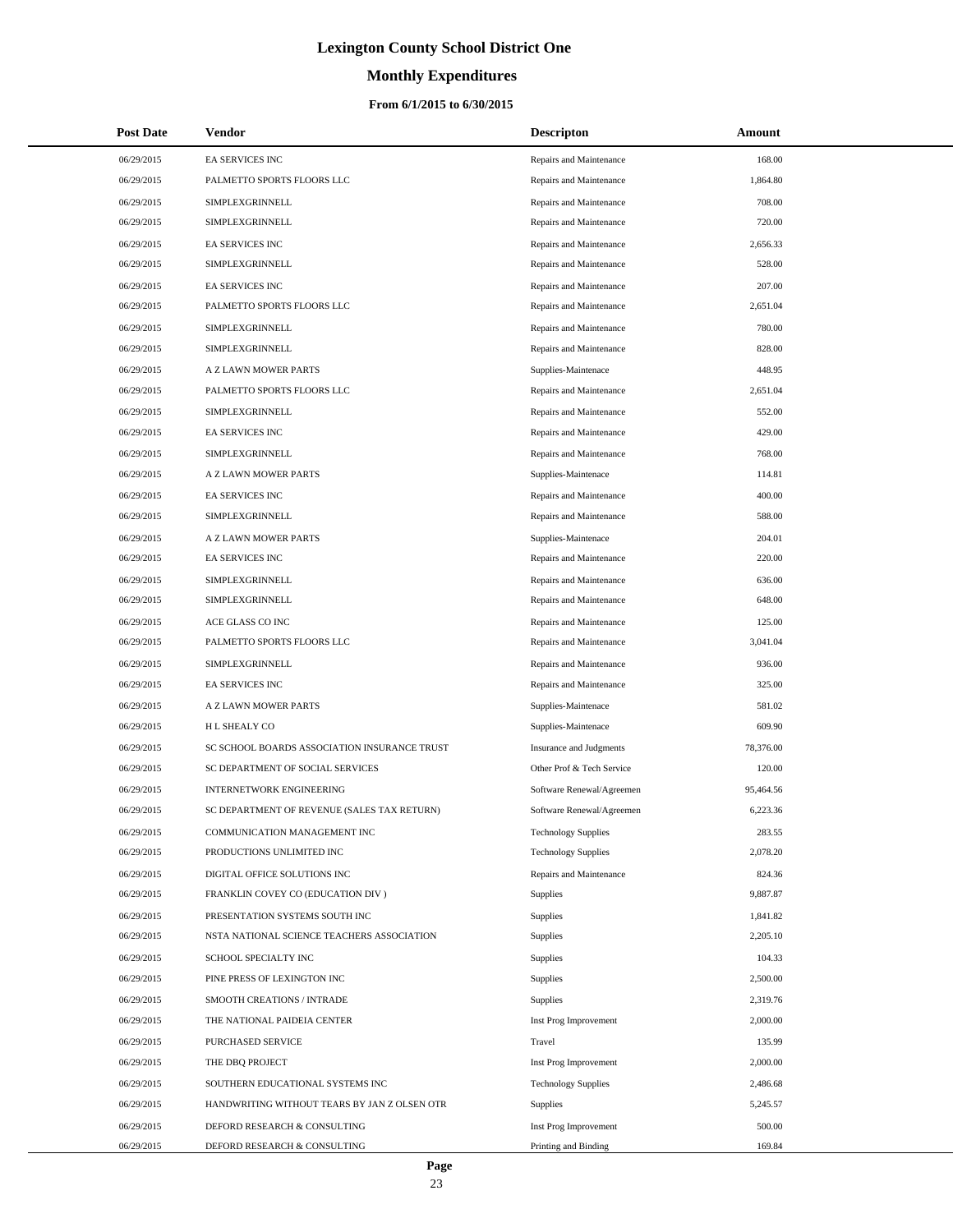# **Monthly Expenditures**

| <b>Post Date</b> | Vendor                                             | <b>Descripton</b>          | Amount    |
|------------------|----------------------------------------------------|----------------------------|-----------|
| 06/29/2015       | PURCHASED SERVICE                                  | Supplies                   | 250.00    |
| 06/29/2015       | UNIVERSITY OF SOUTH CAROLINA C/O DONALD GRIFFINCOL | Travel                     | 746.00    |
| 06/29/2015       | UNIVERSITY OF SOUTH CAROLINA C/O DONALD GRIFFINCOL | Travel                     | 656.00    |
| 06/29/2015       | COMMUNICATION MANAGEMENT INC                       | <b>Technology Supplies</b> | 2,434.57  |
| 06/29/2015       | <b>ANOTHER PRINTER</b>                             | Printing and Binding       | 256.67    |
| 06/29/2015       | RUFUS ORNDUFF REF INC                              | Repairs and Maintenance    | 921.53    |
| 06/29/2015       | RUFUS ORNDUFF REF INC                              | Repairs and Maintenance    | 516.43    |
| 06/29/2015       | RUFUS ORNDUFF REF INC                              | Repairs and Maintenance    | 411.14    |
| 06/29/2015       | RUFUS ORNDUFF REF INC                              | Repairs and Maintenance    | 5,877.84  |
| 06/29/2015       | PROVIDENCE HOSPITAL                                | Pupil Activity             | 720.00    |
| 06/29/2015       | STATE DEPARTMENT OF EDUCATION LEX DIST ONEBUS SHOP | Pupil Activity             | 212.04    |
| 06/29/2015       | <b>NEFF</b>                                        | Pupil Activity             | 466.16    |
| 06/29/2015       | STATE DEPARTMENT OF EDUCATION LEX DIST ONEBUS SHOP | Pupil Activity             | 104.16    |
| 06/29/2015       | STATE DEPARTMENT OF EDUCATION LEX DIST ONEBUS SHOP | Pupil Activity             | 405.48    |
| 06/29/2015       | GREAT AMERICAN OPPORTUNITIES SAVINGS               | Pupil Activity             | 344.40    |
| 06/29/2015       | THREADS EMBROIDERY LLC                             | Pupil Activity             | 269.64    |
| 06/30/2015       | <b>ACT CUSTOMER SERVICES (68)</b>                  | Software Renewal/Agreemen  | 2,125.00  |
| 06/30/2015       | HANDWRITING WITHOUT TEARS BY JAN Z OLSEN OTR       | Supplies                   | 7,457.13  |
| 06/30/2015       | PURCHASED SERVICE                                  | Travel                     | 168.94    |
| 06/30/2015       | PURCHASED SERVICE                                  | Travel                     | 226.09    |
| 06/30/2015       | WARD'S NATURAL SCIENCE EST LLC                     | Supplies-Instruction       | 115.03    |
| 06/30/2015       | PINE PRESS OF LEXINGTON INC                        | Printing and Binding       | 179.67    |
| 06/30/2015       | <b>CAMCOR</b>                                      | <b>Technology Supplies</b> | 1,016.92  |
| 06/30/2015       | ADVANCE EDUCATION INC                              | Inst Prog Improvement      | 1,000.00  |
| 06/30/2015       | UNIVERSITY OF SOUTH CAROLINA FINANCIAL SERVICES    | Inst Prog Improvement      | 5,000.00  |
| 06/30/2015       | PURCHASED SERVICE                                  | Travel                     | 319.05    |
| 06/30/2015       | LCJMWANDSC (LEX CTY JOINT WATER AND SEWER COMMI    | <b>Public Utilities</b>    | 136.99    |
| 06/30/2015       | <b>SCE&amp;G</b>                                   | <b>Public Utilities</b>    | 17,302.66 |
| 06/30/2015       | SC BUDGET AND CONTROL BOARD INTERNAL OPERATIONS    | Repairs and Maintenance    | 3,285.60  |
| 06/30/2015       | COMPASS GROUP USA INC DBA CANTEEN REFRESHMENT SERV | Supplies                   | 251.18    |
| 06/30/2015       | CLARK EQUIPMENT CO DBA BOBCAT COMPANY              | Supplies-Maintenace        | 2,675.43  |
| 06/30/2015       | LCJMWANDSC (LEX CTY JOINT WATER AND SEWER COMMI    | <b>Public Utilities</b>    | 2,355.70  |
| 06/30/2015       | SCE&G                                              | <b>Public Utilities</b>    | 62,013.64 |
| 06/30/2015       | SCE&G                                              | <b>Public Utilities</b>    | 12,404.44 |
| 06/30/2015       | GILBERTSUMMIT RURAL WATER DISTRICT                 | <b>Public Utilities</b>    | 774.91    |
| 06/30/2015       | BOILER SAFETY PROGRAM SC DEPT OF LLR               | Other Property Services    | 175.00    |
| 06/30/2015       | GILBERTSUMMIT RURAL WATER DISTRICT                 | <b>Public Utilities</b>    | 513.12    |
| 06/30/2015       | LCJMWANDSC (LEX CTY JOINT WATER AND SEWER COMMI    | <b>Public Utilities</b>    | 1,375.55  |
| 06/30/2015       | LCJMWANDSC (LEX CTY JOINT WATER AND SEWER COMMI    | <b>Public Utilities</b>    | 1,562.80  |
| 06/30/2015       | SCE&G                                              | <b>Public Utilities</b>    | 7,419.17  |
| 06/30/2015       | SCE&G                                              | <b>Public Utilities</b>    | 21,433.74 |
| 06/30/2015       | SCE&G                                              | <b>Public Utilities</b>    | 19,174.72 |
| 06/30/2015       | LCJMWANDSC (LEX CTY JOINT WATER AND SEWER COMMI    | <b>Public Utilities</b>    | 2,051.92  |
| 06/30/2015       | CULLUM SERVICES INC                                | Repairs and Maintenance    | 402.19    |
| 06/30/2015       | LCJMWANDSC (LEX CTY JOINT WATER AND SEWER COMMI    | <b>Public Utilities</b>    | 2,105.43  |
| 06/30/2015       | SCE&G                                              | <b>Public Utilities</b>    | 14,335.86 |
| 06/30/2015       | MCWATERS INC (OFFICE FURNITURE ONLY)               | Supplies-Maintenace        | 245.62    |
| 06/30/2015       | SCE&G                                              | <b>Public Utilities</b>    | 11,832.33 |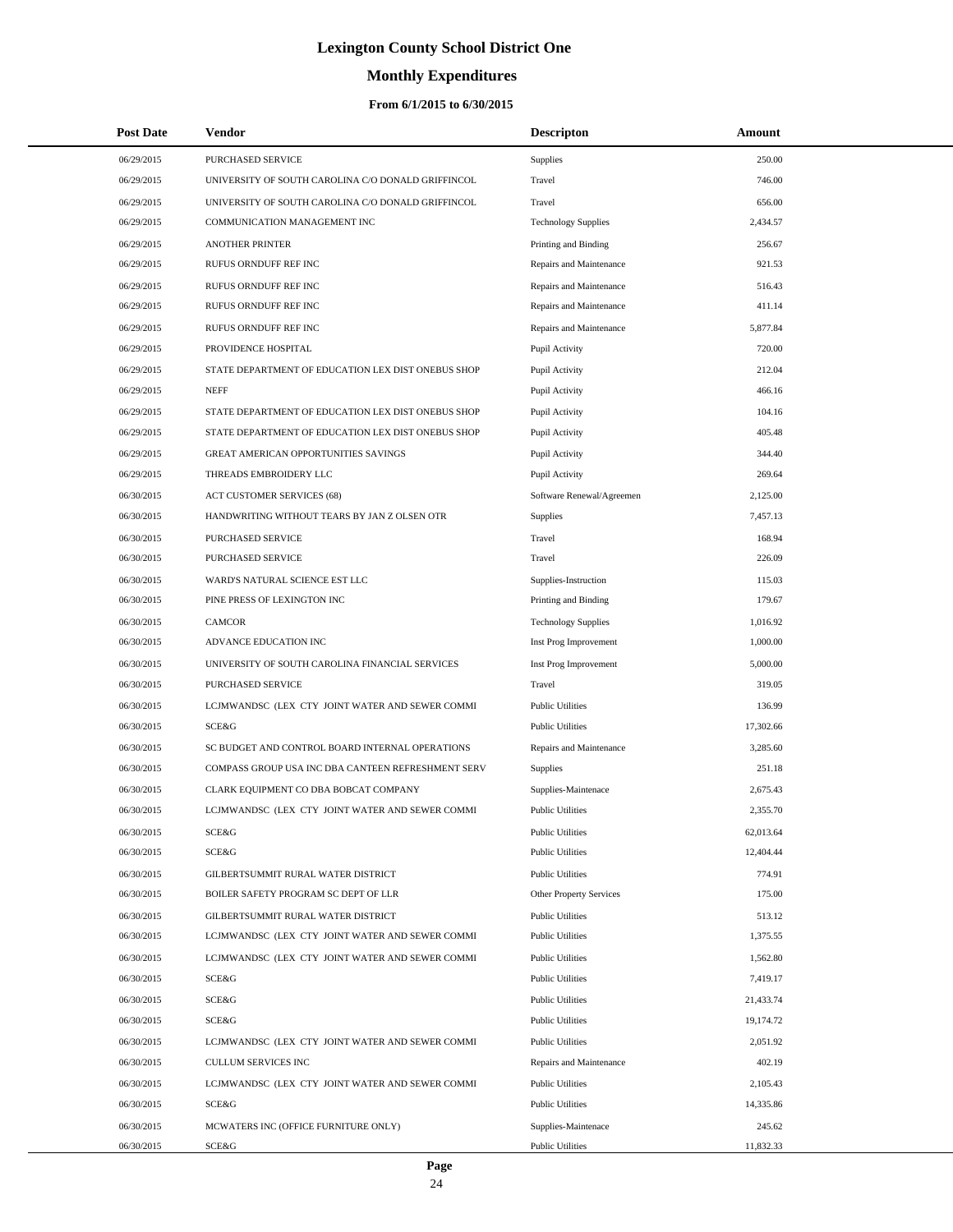# **Monthly Expenditures**

| <b>Post Date</b> | Vendor                                             | <b>Descripton</b>          | Amount    |  |
|------------------|----------------------------------------------------|----------------------------|-----------|--|
| 06/30/2015       | SCE&G                                              | <b>Public Utilities</b>    | 16,439.70 |  |
| 06/30/2015       | LCJMWANDSC (LEX CTY JOINT WATER AND SEWER COMMI    | <b>Public Utilities</b>    | 4,908.43  |  |
| 06/30/2015       | <b>CULLUM SERVICES INC</b>                         | Repairs and Maintenance    | 617.01    |  |
| 06/30/2015       | <b>CULLUM SERVICES INC</b>                         | Repairs and Maintenance    | 581.52    |  |
| 06/30/2015       | GATEWAY SUPPLY CO INC                              | Supplies-Maintenace        | 1,103.35  |  |
| 06/30/2015       | GILBERTSUMMIT RURAL WATER DISTRICT                 | <b>Public Utilities</b>    | 282.46    |  |
| 06/30/2015       | LCJMWANDSC (LEX CTY JOINT WATER AND SEWER COMMI    | <b>Public Utilities</b>    | 518.17    |  |
| 06/30/2015       | <b>CULLUM SERVICES INC</b>                         | Repairs and Maintenance    | 907.65    |  |
| 06/30/2015       | LCJMWANDSC (LEX CTY JOINT WATER AND SEWER COMMI    | <b>Public Utilities</b>    | 521.78    |  |
| 06/30/2015       | <b>CULLUM SERVICES INC</b>                         | Repairs and Maintenance    | 1,595.41  |  |
| 06/30/2015       | GILBERTSUMMIT RURAL WATER DISTRICT                 | <b>Public Utilities</b>    | 689.57    |  |
| 06/30/2015       | LCJMWANDSC (LEX CTY JOINT WATER AND SEWER COMMI    | <b>Public Utilities</b>    | 610.35    |  |
| 06/30/2015       | <b>SCE&amp;G</b>                                   | <b>Public Utilities</b>    | 325.93    |  |
| 06/30/2015       | LCJMWANDSC (LEX CTY JOINT WATER AND SEWER COMMI    | <b>Public Utilities</b>    | 688.50    |  |
| 06/30/2015       | SCE&G                                              | <b>Public Utilities</b>    | 161.06    |  |
| 06/30/2015       | CITY ELECTRIC SUPPLY CO                            | Supplies-Maintenace        | 1,219.85  |  |
| 06/30/2015       | LCJMWANDSC (LEX CTY JOINT WATER AND SEWER COMMI    | <b>Public Utilities</b>    | 1,260.31  |  |
| 06/30/2015       | LCJMWANDSC (LEX CTY JOINT WATER AND SEWER COMMI    | <b>Public Utilities</b>    | 2,539.15  |  |
| 06/30/2015       | LCJMWANDSC (LEX CTY JOINT WATER AND SEWER COMMI    | <b>Public Utilities</b>    | 798.51    |  |
| 06/30/2015       | LCJMWANDSC (LEX CTY JOINT WATER AND SEWER COMMI    | <b>Public Utilities</b>    | 615.79    |  |
| 06/30/2015       | SCE&G                                              | <b>Public Utilities</b>    | 10,563.58 |  |
| 06/30/2015       | GILBERTSUMMIT RURAL WATER DISTRICT                 | <b>Public Utilities</b>    | 299.56    |  |
| 06/30/2015       | LCJMWANDSC (LEX CTY JOINT WATER AND SEWER COMMI    | <b>Public Utilities</b>    | 215.00    |  |
| 06/30/2015       | <b>SCE&amp;G</b>                                   | <b>Public Utilities</b>    | 132.09    |  |
| 06/30/2015       | CASCADE WATER SERVICES INC                         | Repairs and Maintenance    | 256.80    |  |
| 06/30/2015       | LCJMWANDSC (LEX CTY JOINT WATER AND SEWER COMMI    | <b>Public Utilities</b>    | 1,869.20  |  |
| 06/30/2015       | <b>READABLE INK</b>                                | Other Prof & Tech Service  | 580.00    |  |
| 06/30/2015       | SUNGARD PUBLIC SECTOR INC                          | Software Renewal/Agreemen  | 1,929.24  |  |
| 06/30/2015       | DELL COMPUTERS                                     | <b>Technology Supplies</b> | 390.43    |  |
| 06/30/2015       | ACE EDUCATIONAL SUPPLIES INC                       | Supplies                   | 216.88    |  |
| 06/30/2015       | KURTZ BROS DBA BENDER BURKOT EAST COAST SCHOOL SUP | Supplies                   | 273.14    |  |
| 06/30/2015       | <b>SCHOLASTIC INC</b>                              | Supplies                   | 12,601.25 |  |
| 06/30/2015       | ACE EDUCATIONAL SUPPLIES INC                       | Supplies                   | 3,523.61  |  |
| 06/30/2015       | <b>BOOKSOURCE</b>                                  | Supplies                   | 827.12    |  |
| 06/30/2015       | LAKESHORE LEARNING MATERIALS                       | Supplies                   | 667.84    |  |
| 06/30/2015       | <b>NASCO</b>                                       | Supplies                   | 458.83    |  |
| 06/30/2015       | PRESENTATION SYSTEMS SOUTH INC                     | Supplies                   | 8,083.53  |  |
| 06/30/2015       | SCHOOL SPECIALTY INC                               | Supplies                   | 727.09    |  |
| 06/30/2015       | <b>RESOURCES FOR EDUCATORS</b>                     | Supplies                   | 361.66    |  |
| 06/30/2015       | SCHOOL SPECIALTY INC                               | Supplies                   | 2,341.24  |  |
| 06/30/2015       | US INK AND TONER INC                               | Supplies                   | 123.37    |  |
| 06/30/2015       | <b>APPLIED VIDEO</b>                               | Supplies                   | 1,269.56  |  |
| 06/30/2015       | PRESENTATION SYSTEMS SOUTH INC                     | Supplies                   | 278.09    |  |
| 06/30/2015       | PURCHASED SERVICE                                  | Travel                     | 224.00    |  |
| 06/30/2015       | CLARK POWELL ASSOCIATES INC                        | Technology Equipment D F   | 6,159.35  |  |
| 06/30/2015       | HANDWRITING WITHOUT TEARS BY JAN Z OLSEN OTR       | Supplies                   | 7,601.41  |  |
| 06/30/2015       | PURCHASED SERVICE                                  | Travel                     | 172.50    |  |
| 06/30/2015       | PURCHASED SERVICE                                  | Travel                     | 289.80    |  |